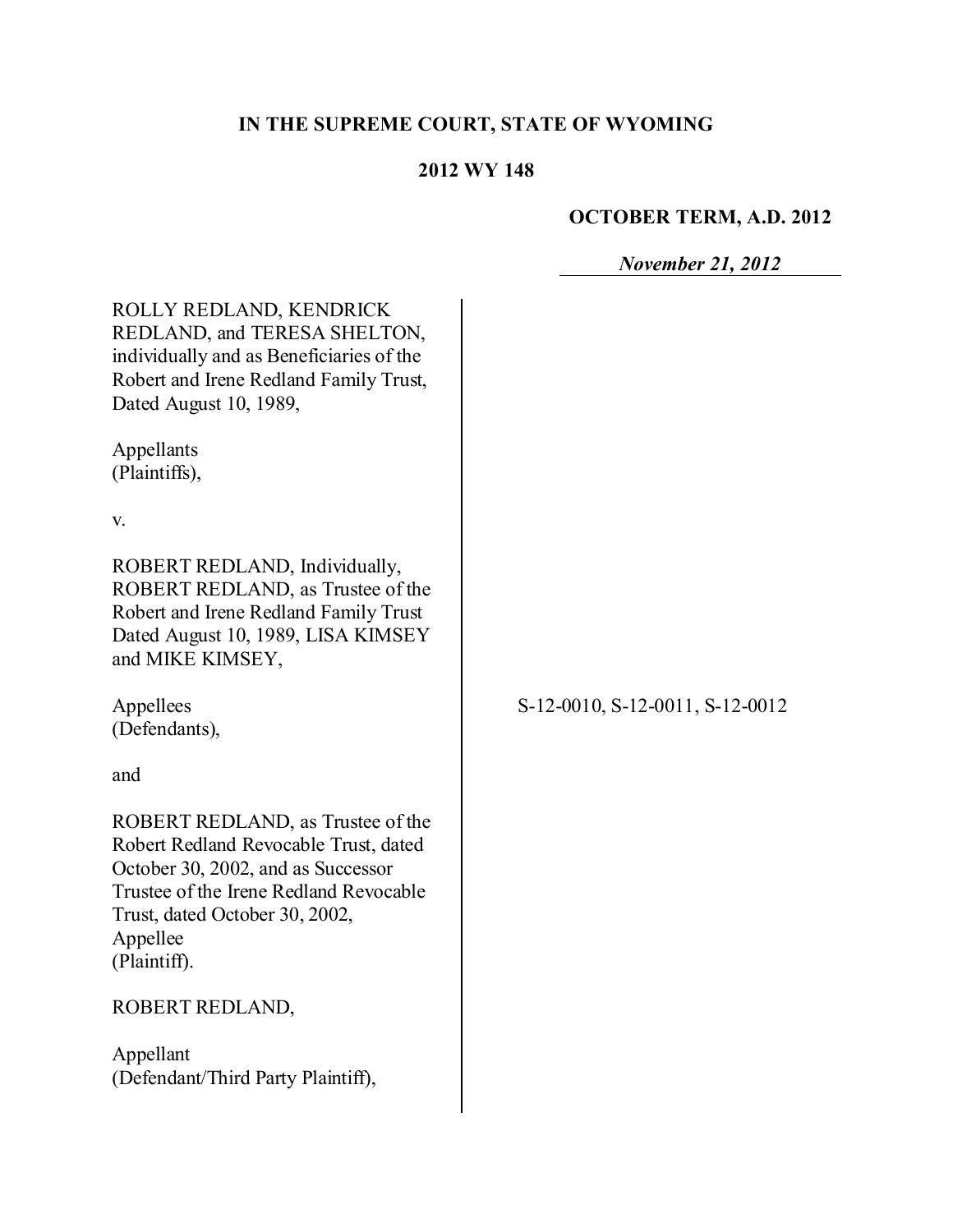v.

ROLLY REDLAND, KENDRICK REDLAND, ROALENE McCARTHY, and TERESA SHELTON, individually and as Beneficiaries of the Robert and Irene Redland Family Trust, Dated August 10, 1989,

Appellees (Plaintiffs),

and

SHARON REDLAND,

Appellee (Third Party Defendant).

ROALENE McCARTHY,

Appellant (Plaintiff),

v.

ROBERT REDLAND, Individually, ROBERT REDLAND, as Trustee of the Robert and Irene Redland Family Trust Dated August 10, 1989, LISA KIMSEY and MIKE KIMSEY,

Appellees (Defendants.

> *Appeal from the District Court of Big Horn County The Honorable W. Thomas Sullins, Judge*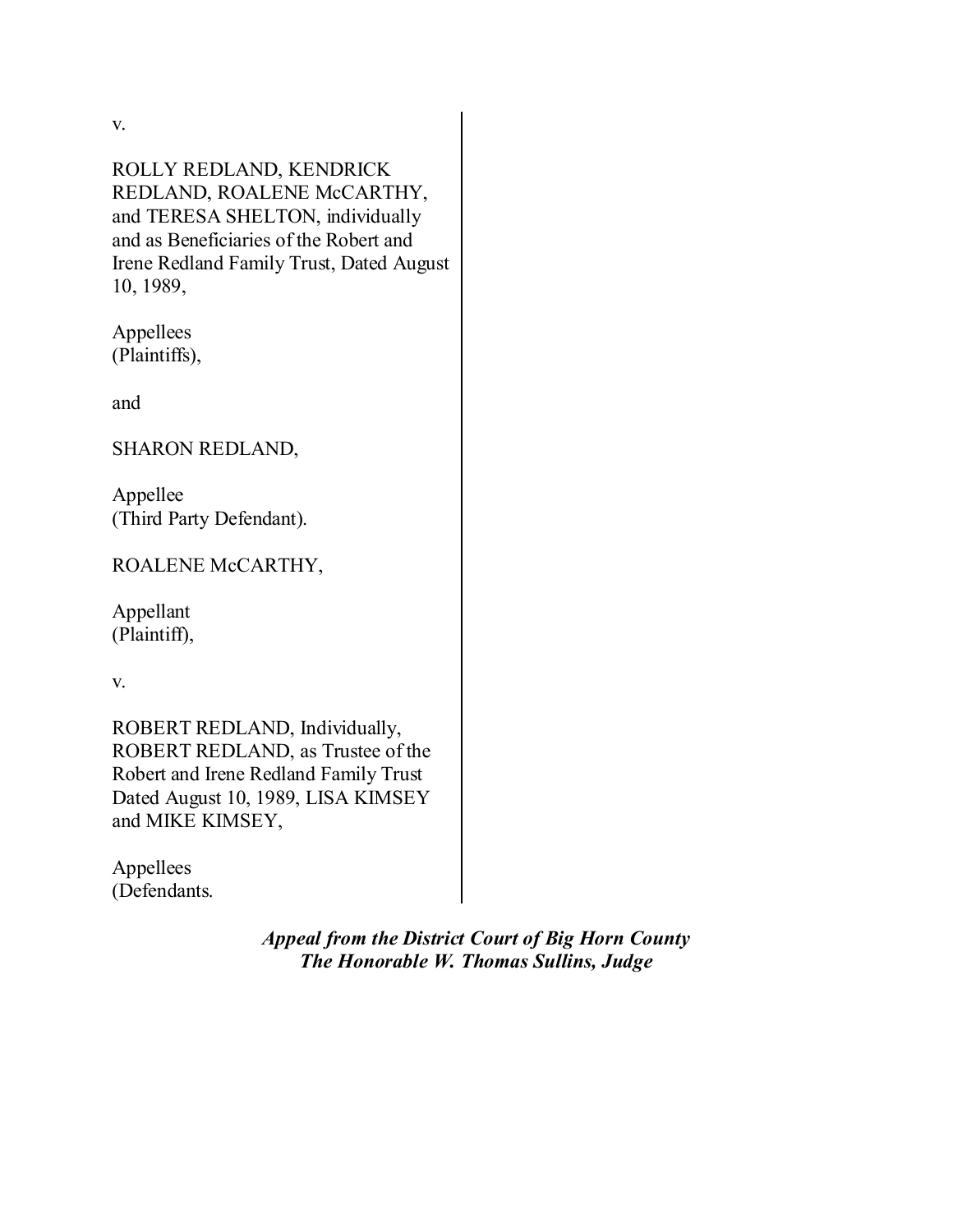#### *Representing Appellants/Appellees Rolly, Kendrick, Sharon and Debbie Redland and Teresa Shelton*:

S. Joseph Darrah of Darrah Law Office, P.C., Powell, WY.

#### *Representing Appellees/Appellants Robert Redland and Roalene McCarthy:*

J. Kenneth Barbe II of Welborn Sullivan Meck & Tooley, P.C., Casper, WY; Ronald P. Jurovich, Thermopolis, WY; and Steve C.M. Aron of Aron and Hennig, LLP, Laramie, WY.

No appearance entered for Appellees Lisa and Mike Kimsey in S-12-0010 and S-12- 0012.

No appearance entered for Appellees Roalene McCarthy and Teresa Shelton in S-12-011.

*Before KITE, C.J., and GOLDEN\*, HILL, VOIGT, and BURKE, JJ.*

**\****Justice Golden retired effective September 30, 2012.*

**NOTICE: This opinion is subject to formal revision before publication in Pacific Reporter Third. Readers are requested to notify the Clerk of the Supreme Court, Supreme Court Building, Cheyenne, Wyoming 82002, of any typographical or other formal errors so that correction may be made before final publication in the permanent volume.**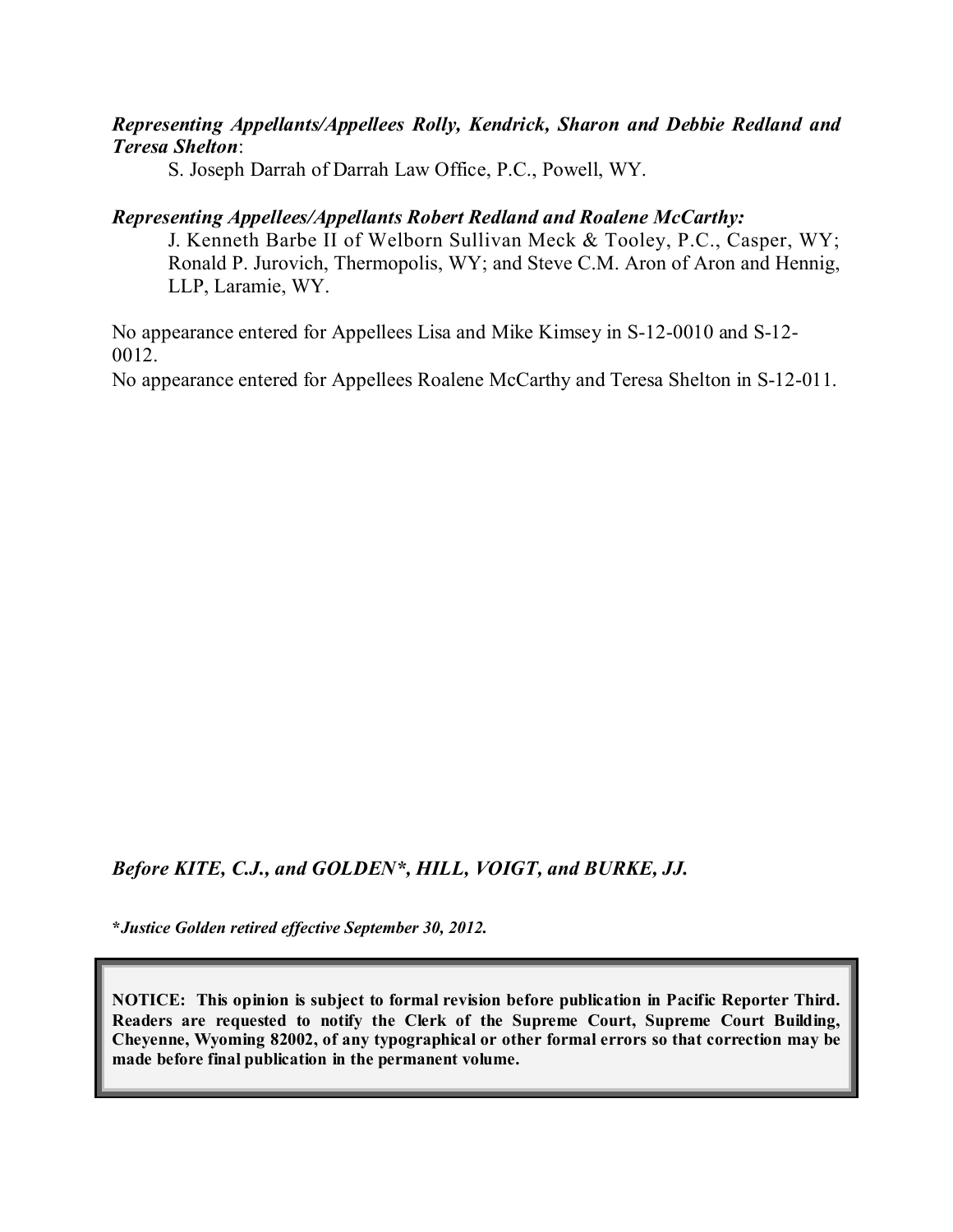#### **HILL,** Justice.

[¶1] These consolidated appeals stem from the Redland family's dispute over ranch property and operations. Appeals numbered S-12-0010 and S-12-0012 relate to real property that some of the Redland children claim their father, Robert Redland, agreed to place in a family trust. The district court granted Robert Redland partial summary judgment, holding that the claims were barred by the statute of limitations and by the statute of frauds, and the Redland Children appeal that summary judgment order.<sup>1</sup>

[¶2] Following the entry of partial summary judgment, a bench trial was held on the remaining issues. Among the issues tried were claims for unjust enrichment by the two Redland sons, Rolly Redland and Kendrick Redland, against Robert Redland for improvements that they had made to the disputed trust properties. The trial court ruled against Robert Redland on the unjust enrichment claims and awarded damages to both Rolly and Kendrick Redland. The trial court also ruled against Robert Redland on his counterclaim against Kendrick Redland, and his wife, Sharon, for a partnership interest in Kendrick and Sharon Redland's Angus cattle operation. In Appeal No. S-12-0011, the father appeals the trial court's rulings on the unjust enrichment and partnership claims.

[¶3] We reverse the entry of summary judgment and affirm the trial court's rulings on the unjust enrichment and partnership claims.

#### **ISSUES**

[¶4] Appeals S-12-0010 and S-12-0012 are both appeals from the district court's order granting partial summary judgment. In S-12-0010, which was filed by three of the Redland children, Rolly Redland, Kendrick Redland and Teresa Redland Shelton, the following issues are presented for this Court's review:

> 1. Whether the District Court erred when it determined the [S]tatute of Frauds barred Appellants' claims for declaratory judgment, recovery of real property, estoppel and specific performance after Appellants had fully performed the agreement?

> 2. Whether the District Court erred when it determined that the applicable statute of limitations barred Appellants' claims for declaratory judgment, recovery of real property, estoppel and specific performance when there was no evidence that Appellants knew or should have known that the

 $\overline{a}$ 

<sup>1</sup> This action was brought by four of the five Redland children, Rolly, Kendrick, Roalene, and Teresa. The youngest child, Lisa, is aligned with her father, Robert. For ease of reference, we will refer to the four Redland children collectively as the "Redland Children," and we will refer to Robert Redland, individually and as trustee, and his daughter, Lisa, collectively as "Robert Redland."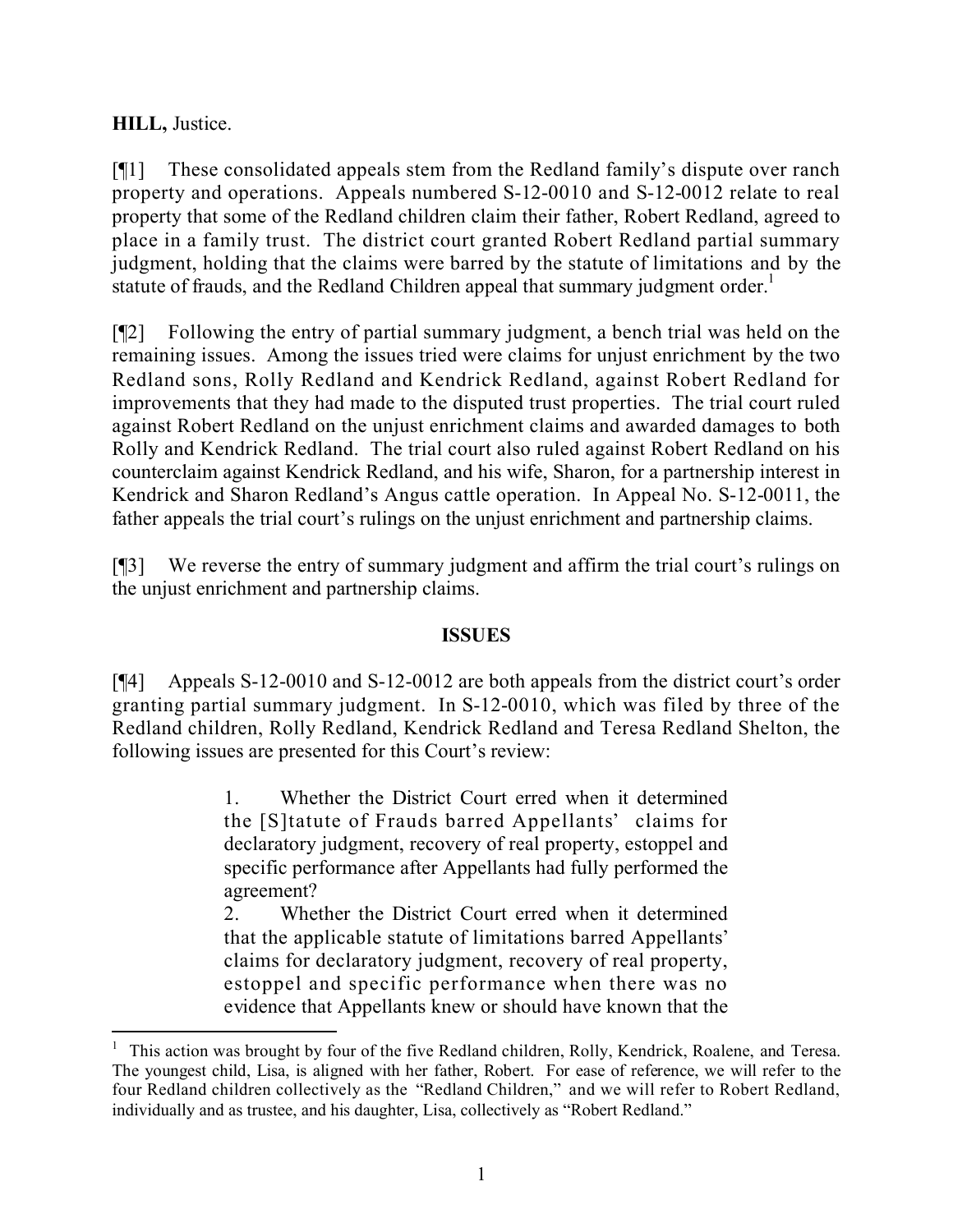Agreement was breached before the limitations period expired?

[¶5] In Appeal S-12-0012, Roalene Redland McCarthy, in a separately filed appeal from the summary judgment ruling, states the issues differently but presents essentially the same questions for our review:

> ISSUE I: For purposes of the Statute of Limitations, when did the cause of action for specific performance accrue? ISSUE II: Whether full performance by the Appellant of a Trust Agreement presented a genuine issue of material fact that precluded entry of summary judgment on the basis of the Statue of Frauds.

> ISSUE III: Did the discovery of a breach present a genuine issue of material fact that precluded entry of summary judgment for filing outside the Statute of Limitations?

> ISSUE IV: Where one of seven parties to a Trust Agreement breached the contract, was it error in applying the "discovery rule" for the District Court to impute to Appellant what that court apparently concluded was either known or should have been known by others of the non-breaching contracting parties?

[¶6] In Appeal S-12-0011, Robert Redland appeals the district court's rulings following a bench trial and presents the following issues on appeal:

A. Issues Related to Unjust Enrichment

1. Did the trial court err when it found that Rolly Redland and Kendrick Redland had proven the elements of unjust enrichment?

2. If Rolly Redland and Kendrick Redland proved the elements of unjust enrichment, did the trial court err in the amount of the damages awarded?

B. Issues Related to Redland Angus

1. Did the Court err when it admitted Plaintiff's Exhibit 105 redacting Plaintiff's sticky note which said "part of bull sale[?]"

2. Did the Court err when it found that Robert Redland is not and was not a partner in Redland Angus?

## **FACTS RELATING TO DISPUTED TRUST PROPERTY**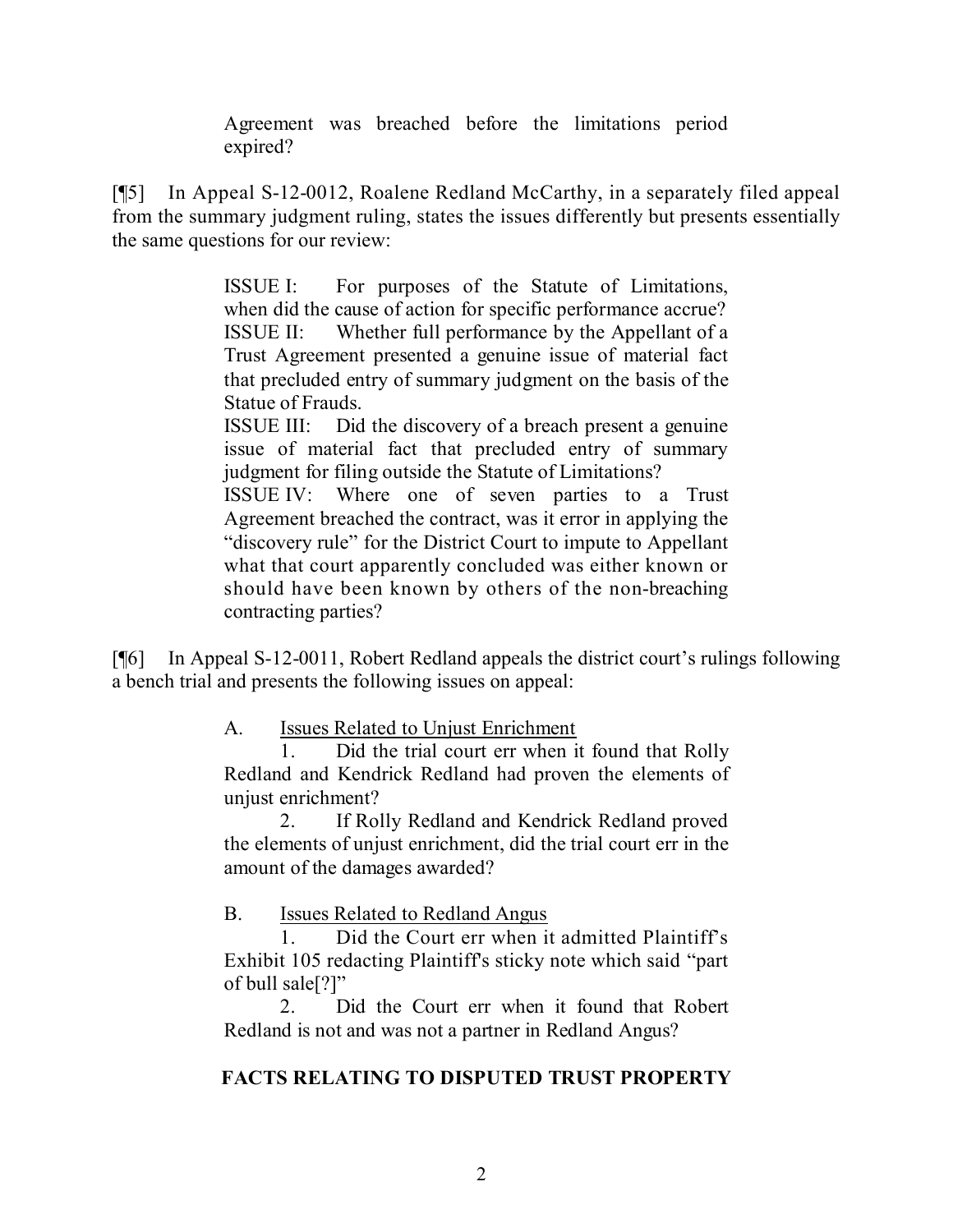[¶7] The claims regarding the disputed trust property include the Redland Children's claims that certain property should be conveyed to the family trust, and Rolly and Kendrick Redland's alternative claims for unjust enrichment for improvements made to that property. Those claims are independent from and unrelated to Robert Redland's claims to a partnership interest in Kendrick and Sharon Redland's Angus cattle operation, Redland Angus. We will thus set forth the facts relating to the trust property claims and those relating to the Redland Angus operation separately. In this first part of the opinion, we will set forth the facts relating to the disputed trust property, and the legal proceedings that led to the present appeal. We will set forth the facts relating to Robert Redland's claims to a partnership interest in Redland Angus in the latter part of the opinion when we discuss that portion of Robert Redland's appeal.

## **A. Disputed Trust Property**

## **1. Property Names**

[¶8] The Redland property that is in dispute and that will be discussed throughout this opinion is located in three areas of the Big Horn Basin. It includes the following:

### **Manderson Place**

[¶9] The Manderson Place is located in Big Horn County. The parties variously refer to the deeded portion of this property as the Manderson Farm, the Manderson Place or the Home Place. Associated with this property is State of Wyoming Lease No. 3-8179. Also associated with the property is Bureau of Land Management (BLM) Lower Nowood Allotment No. 00144. For ease of reference, throughout this opinion, we will refer to the deeded property as the "Manderson Place," and to State Lease No. 3-8179 by number or as the "State Farm at Manderson."

### **Original Mountain Land & Additional Mountain Land**

[¶10] The Original Mountain Land is located in Washakie and Johnson Counties. Associated with the deeded property is State of Wyoming Lease No. 3-8195, BLM Box Canyon Allotment No. 02008, and BLM Cedar Ridge Allotment No. 00145. For ease of reference, when we refer to State Lease No. 3-8195 separately, we will refer to it by number or as the "Mountain Land State Lease."

[¶11] The Additional Mountain Land is located in the area of the Original Mountain Land and is deeded land that was owned by Eric Redland, Robert Redland's brother, until Eric's death in 1992.

## **Woody Place**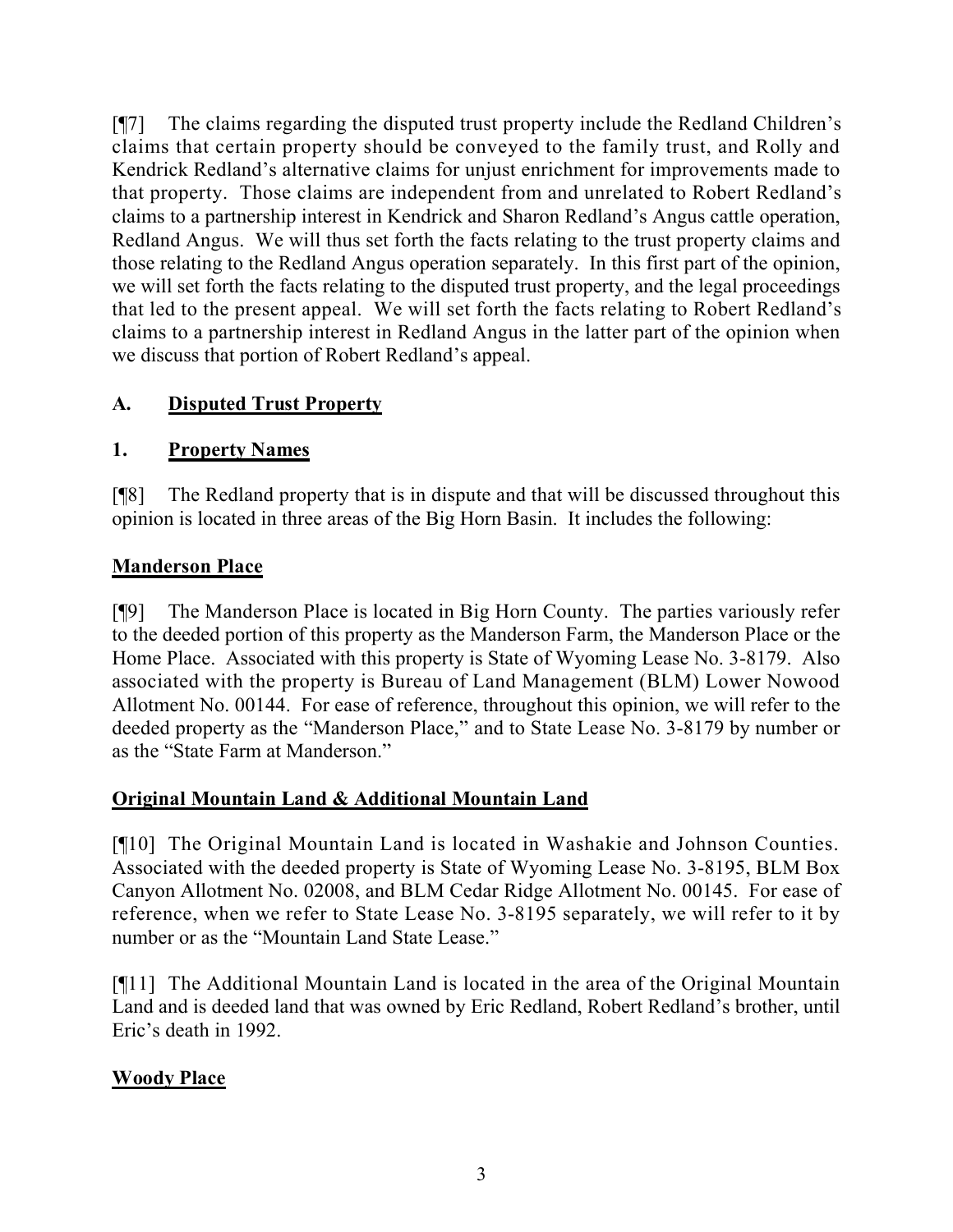[¶12] Woody Place is also located in Washakie County, south of the Mountain Land. Associated with this property is State of Wyoming Lease No. 3-8248, BLM West Allotment No. 00147, and BLM East Allotment No. 00146. For ease of reference, we will refer to State Lease No. 3-8248 by number or as the "State Lease at Woody Place."

### **2. History of the Property and Events Leading to Dispute**

[¶13] Richard and Nellie Redland were the parents of Robert Redland and the grandparents of Robert and Irene Redland's five children: Rolly Redland, Kendrick Redland, Roalene Redland McCarthy, Teresa Redland Shelton, and Lisa Redland Kimsey. Throughout their lifetimes, Richard and Nellie Redland accumulated ranching and farming property in the Big Horn Basin, including deeded land and federal and state leases, which they hoped would be held and operated by future Redland generations. All of the property that is in dispute in this action is property originally acquired by Richard and Nellie Redland.

[¶14] Robert and Irene Redland were married in 1951, and began living on Manderson Place in 1953. Sometime between 1959 and 1962, they purchased the Manderson Place from Richard and Nellie Redland. Robert and Irene raised their five children on the Manderson Place, and during those years they ran sheep on the Original Mountain Land and grew crops on BLM land near Manderson.

[¶15] In 1971, Robert and Irene Redland purchased Woody Place from Richard and Nellie Redland. The purchase included the deeded land and an assignment of the State Lease at Woody Place. The State Lease at Woody Place is important to the Woody Place operations because the leased land is adjacent to the deeded property and holds all of the operation's water.

[¶16] When Robert and Irene Redland purchased Woody Place in 1971, Rolly Redland, Robert's oldest son, was attending community college in Riverton, Wyoming. Robert called on Rolly to work the new property and to manage the cows Robert then owned. Woody Place required substantial work, including clean-up, fencing, and irrigation work, and after making some initial improvements to the property, Rolly stayed on and has since 1971 lived and ranched at Woody Place.

[¶17] Kendrick Redland began his fulltime career as a rancher in 1973. Kendrick lived on Manderson Place, and he conducted his operations primarily on Manderson Place and the Original Mountain Land. While the two Redland sons lived on separate properties, they often operated together and with their father. This included running their cattle together and supplying veterinary care, breeding and feed for the cattle.

[¶18] Robert Redland's father, Richard Redland, passed away in 1971. In his will, he left to his wife, Nellie Redland, a life estate in all of his properties. To his sons, Robert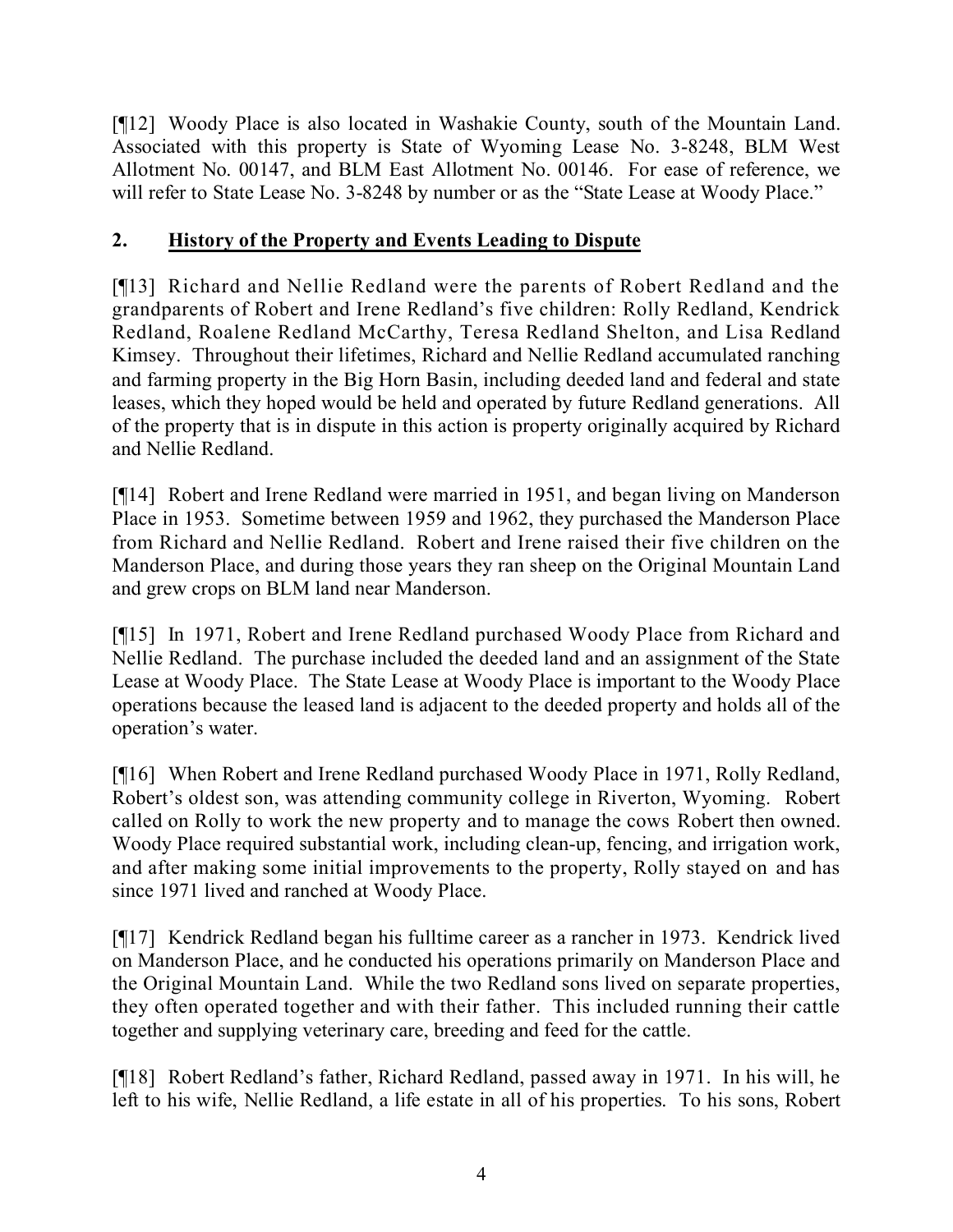and Eric Redland, he left a divided option to purchase the Original Mountain Land for \$27.50 per acre, which option could not be exercised until the death of Nellie Redland. The will included any federal allotments and the Mountain Land State Lease in the right to purchase, with no additional charge for those property interests.

[¶19] In March of 1983, Robert Redland paid Eric Redland \$100,000 for his one-third option in the Original Mountain Land. As of 1983, then, Robert owned the entire option to purchase the Original Mountain Land as set forth in Richard Redland's will.

[¶20] By 1989, the operations of Robert Redland and his two sons, Rolly and Kendrick Redland, had grown, with each individually continuing to increase the number of livestock they were running. Also in 1989, Nellie Redland passed away, and Robert was able to exercise the option to purchase the Original Mountain Land as described in Richard Redland, Sr.'s will. Before exercising the option, however, Robert took two steps. First, on August 8, 1989, Robert assigned part of his purchase option to his wife, Irene, and then they both made partial assignments of their interests in the purchase option to their five children, with the end result being that Robert, Irene and their five children each owned a one-seventh interest in the option to purchase the Original Mountain Land. Robert's next step was to create a family trust.

[¶21] On August 10, 1989, Robert and Irene Redland executed a Trust Agreement with their five children, which created the Robert and Irene Redland Family Trust ("Redland Family Trust"). Robert, Irene and the five children were beneficial owners under the trust, and Robert and Irene were the trustees. The Trust Agreement established the trust for the purpose of holding and managing property. It provided as follows concerning property acquired by the trust:

> The parties hereto declare that all property now held or hereafter acquired by the trustees or their successors, as trustees, and all income and profits therefrom, shall be by the trustees managed, administered, received, collected, disposed of, and distributed for the benefit of such persons as may from time to time be owners of beneficial interests in this trust estate, in the manner herein provided and subject to the terms and conditions set forth in this instrument and any amendments hereto.

[¶22] At its inception, the Trust Agreement identified only the first property the Redland Family Trust would hold, the Original Mountain Land. Concerning that property, the Trust Agreement specified:

> Each of the above named parties transfers to this trust their interest in the options to purchase from the Estate of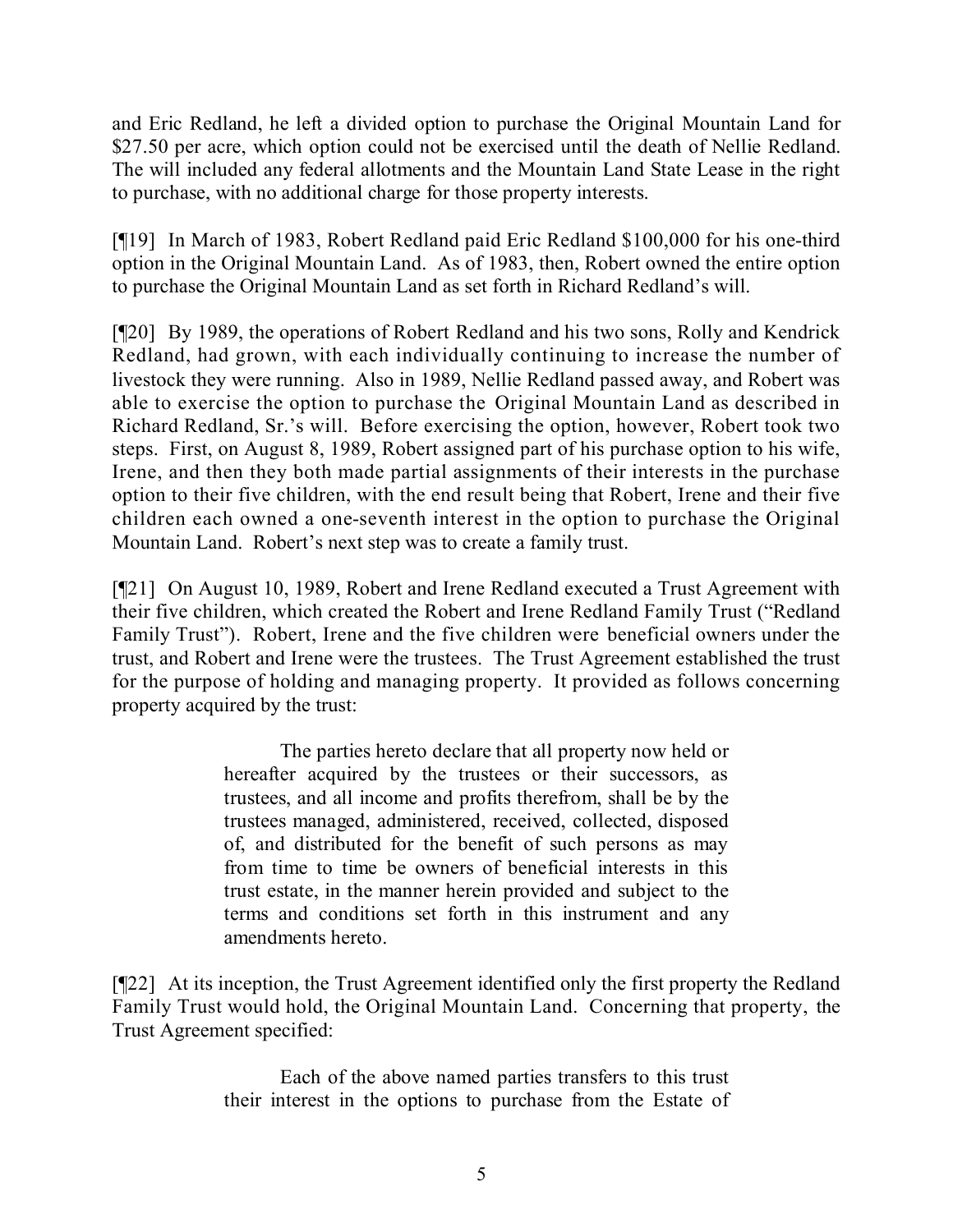Richard Redland, Sr. . [sic] the lands described in Exhibit A annexed hereto subject to any indebtedness on said options and lands and the sum of \$27,500.00.

[¶23] The Trust Agreement provided more specifically for the addition of property to the Redland Family Trust in Section Ten of the agreement, which stated:

> The Parties hereto and any other beneficial owner of the trust estate may at anytime add other property acceptable to the trustee to the trust estate by conveyance, assignment, will or any other mode of transfer. Such property when received and accepted by the trustee shall become part of the trust estate and shall be subject to all the terms and conditions of this trust instrument.

[¶24] After the initial contributions were made to the Redland Family Trust, the trust exercised the option to purchase the Original Mountain Land. On September 11, 1989, the property was conveyed by warranty deed from the Estate of Richard Redland, Sr. to the Redland Family Trust. This conveyance created the circumstance for the first disputed Redland property.

[¶25] The Redland Children contend that when they each assigned their one-seventh interest in the option to purchase the Original Mountain Land and contributed cash to exercise that option, it was their intention and understanding that exercising the option would result in the trust acquiring the property described in Richard Redland Sr.'s will, which property included the deeded property, the BLM allotments, and the Mountain Land State Lease, that is, State Lease No. 3-8195. Robert Redland, on the other hand, contends that the only property conveyed to the trust when it exercised the option was the deeded land and the BLM allotments, and that the state lease was conveyed separately to him in his individual capacity. We will set forth additional relevant facts related to this portion of the property dispute in our discussion of the district court's summary judgment order.

[¶26] In 1991, Eric Redland passed away, and Robert Redland approached the Redland Children and requested cash contributions to purchase land from Eric Redland's estate. The children agreed to the cash contributions, and two pieces of property were purchased from the estate. One property purchased was the Additional Mountain Land. By a Court Officer's Deed dated June 30, 1992, the Additional Mountain Land was conveyed to the Redland Family Trust. The other property purchased from Eric Redland's estate was State Lease No. 3-8179, the State Farm at Manderson. By order dated February 5, 1992, the probate court approved the sale of State Lease No. 3-8179 to Robert or Irene Redland. The record does not contain a court officer's deed conveying the property, but the parties do not dispute that State Lease No. 3-8179, the State Farm at Manderson, was conveyed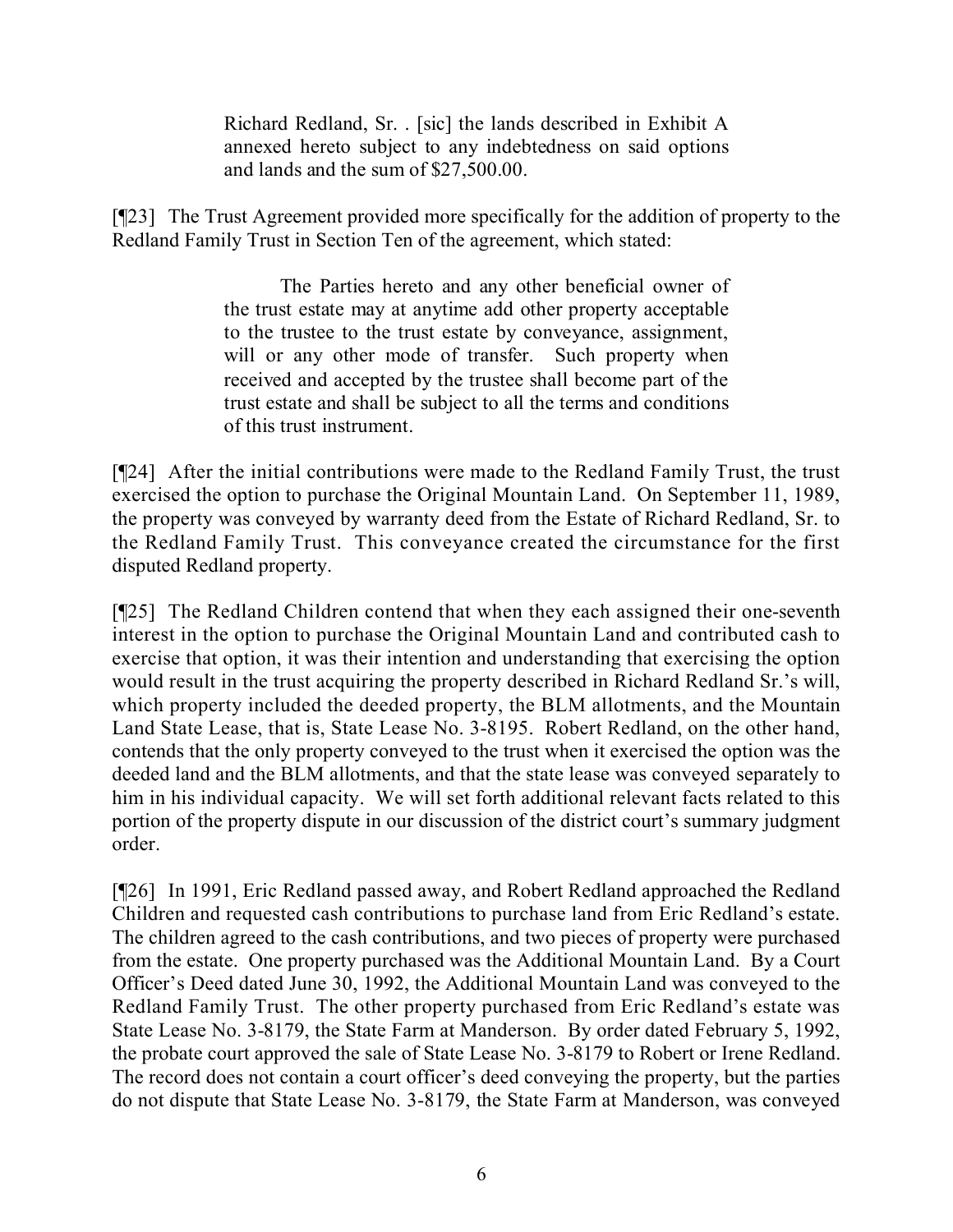to Robert or Irene Redland individually, and not to the Redland Family Trust. The conveyance of State Lease No. 3-8179 is the source of the second property dispute.

[¶27] The parties disagree as to the amount of the cash contributions made to purchase property from Eric Redland's estate and the property that those contributions were to be used to purchase. Robert Redland contends that each trust member contributed \$13,000, which was just enough money to purchase the Additional Mountain Land, and that there was no agreement that the State Farm at Manderson would be purchased for the Redland Family Trust. The Redland Children contend that they contributed far more than \$13,000 each and that the agreement was that the money would be used to purchase the Additional Mountain Land and the State Farm at Manderson, and that both properties would be placed in the trust. As with the other disputed property, we will set forth additional relevant facts related to this portion of the property dispute in our discussion of the district court's summary judgment order.

[¶28] In December of 1992, Robert and Irene Redland gifted by warranty deed to each of their children a one-fourteenth interest in Woody Place. Exhibit A to each warranty deed contained an identical property description, which description did not include a reference to State Lease No. 3-8248, that is, the State Lease at Woody Place. In January of 1993, Robert and Irene Redland repeated the same transaction, using identical warranty deeds, and transferred an additional one-fourteenth interest in Woody Place to each of their children. Thus, after the 1993 conveyance, Robert and Irene and each of their children owned a one-seventh interest in Woody Place.

[¶29] In 1995, Robert and Irene Redland and their children each conveyed their oneseventh interest in Woody Place to the Redland Family Trust. This conveyance is the source of a third property dispute between Robert Redland and the Redland Children. The Redland Children contend that the one-seventh interest in Woody Place, which they were each gifted and then each in turn conveyed to the trust, included the State Lease at Woody Place, State Lease No. 3-8248, and it was their understanding and intention when they agreed to convey the property to the trust, that the state lease was included. Robert Redland contends to the contrary, that none of the Woody Place transactions involving the children and the trust included a conveyance of the state lease, and that he retained individual ownership of that lease, separate from the Woody Place deeded property. Again, we will set forth additional relevant facts related to this portion of the property dispute in our discussion of the district court's summary judgment order.

[¶30] Also in 1995, an amendment to the Trust Agreement was executed. The amendment provided for the appointment of a successor trustee in the event of the death, resignation or inability to act of any trustee and required that there be two trustees serving at all times. The amendment also added a Section Fourteen to the Trust Agreement, which provided: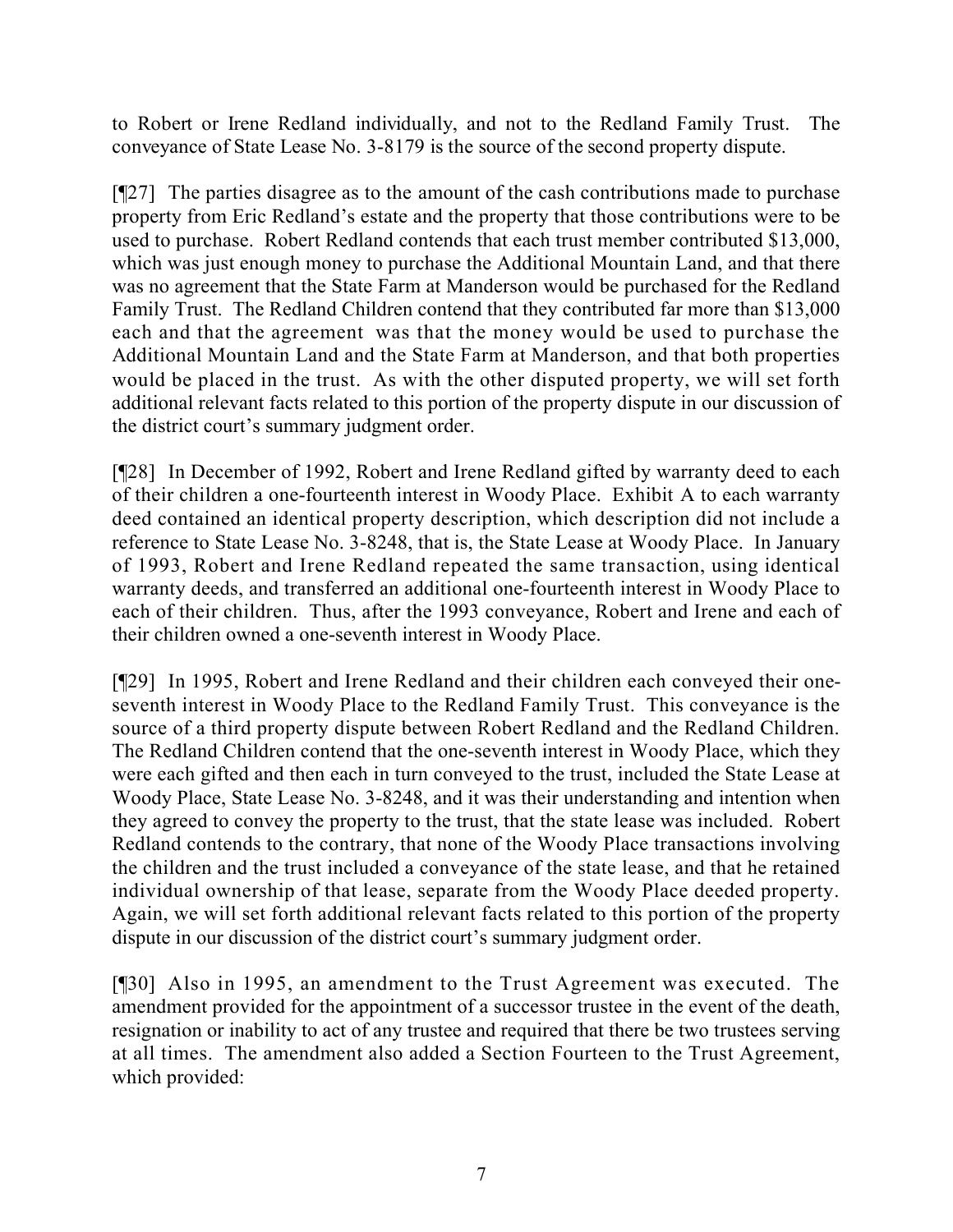All B.L.M., Forest Service, and State leases and/or grazing permits added to the assets of the Trust shall remain the property of the Trust unless and until a three-fourths (3/4) majority of the beneficial owners of the Trust estate agree in writing to the removal of the B.L.M., Forest Service and State lease and/or grazing permit from the assets of the Trust.

[¶31] Following formation of the Redland Family Trust, the subsequent land transactions and the amendments to the Trust Agreement, the Redlands continued to grow their operations. Robert, Rolly, and Kendrick Redland ran livestock together, and the BLM allotments associated with all of the Redland properties listed the individual brands of Robert, Rolly, and Kendrick as the brands allowed to run on the allotments. Rolly and Kendrick, and their families lived and operated on the Redland properties and made improvements to those properties.

[¶32] Rolly Redland and his family maintained Woody Place and in 1998, installed a manufactured home on the property, which Robert Redland approved of as long as Rolly paid for the home and all of the associated expenses. Kendrick Redland and his family lived and operated on the Manderson Place property and improved the trailer in which they were living by constructing an addition and a deck on a permanent foundation. They also improved the home by putting in a cistern, a septic system, and water lines, which also served the livestock operations, and by running a power line to the home. Kendrick and his wife paid for all of these improvements, and Robert Redland did not object to them. Kendrick and Sharon also constructed a feedlot on the Manderson Place property, for which they provided all of the materials and shared in the labor with one of Robert's laborers.

[¶33] In the spring of 1992, Kendrick and Sharon Redland also began working the land on the State Farm at Manderson (State Lease No. 3-8179). They cleaned up the land, began haying and irrigating, built two new hay yards, pulled out old ties and set new ones, repaired the corrals and fences, paid to have new fences built, built a new cattle working facility and purchased a cattle chute to be placed on the property. As with the improvements to the Manderson Place property, this work was performed with Robert Redland's knowledge and was paid for by Kendrick and Sharon.

[¶34] Sometime around 2000 or 2001, Rolly Redland and his wife, Deb, and their children, with the approval of Robert and Irene Redland, began living at least part of their time in a home on the State Farm at Manderson (State Lease No. 3-8179), so the children would be closer to the school they were attending. Rolly and his family cleaned and maintained the farmstead on the State Farm at Manderson, and also made other improvements to the property. They graded and graveled the road from the highway to the barnyard, built a calving shed, and installed water hydrants and tanks. Robert knew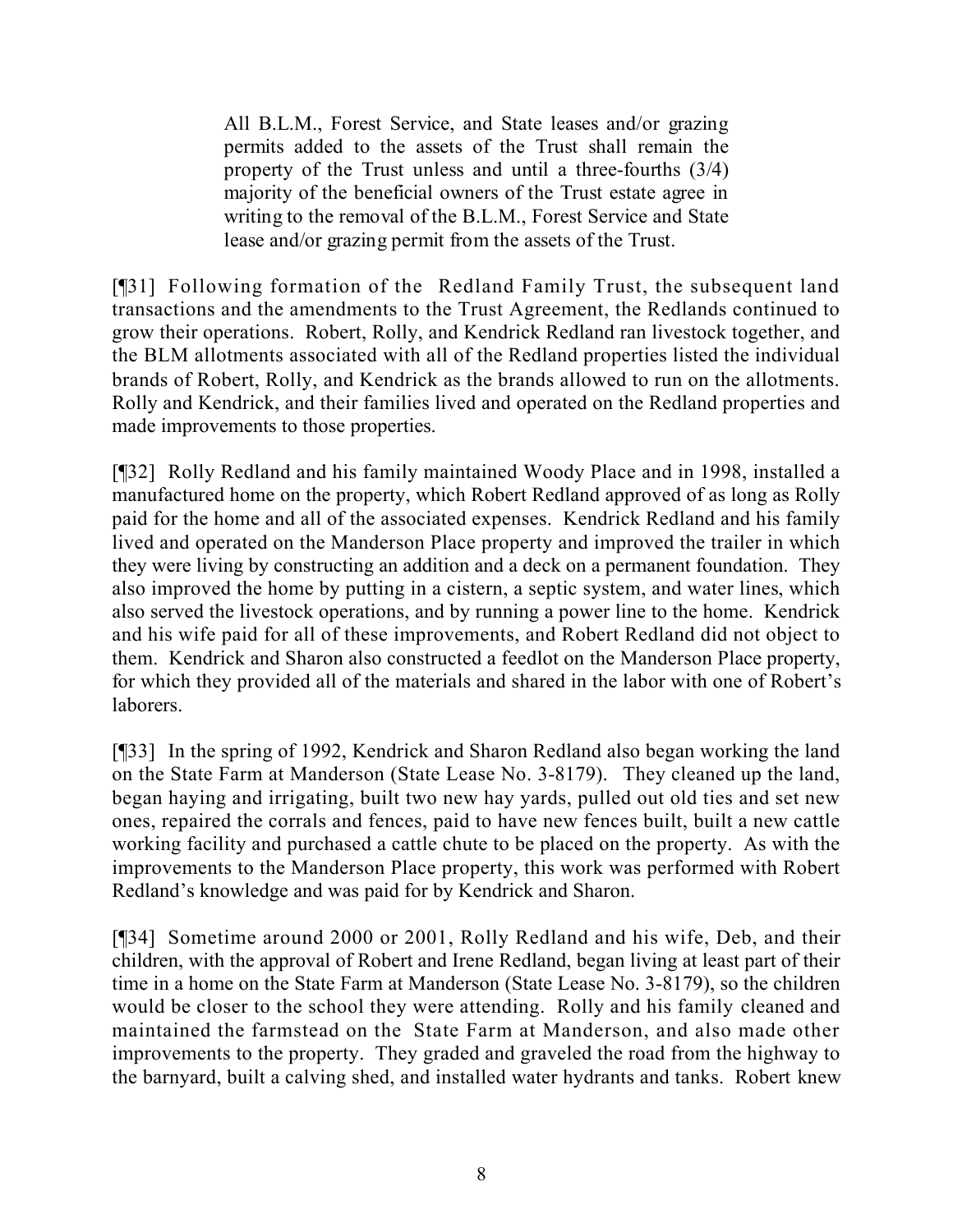the improvements were being made, but other than the posts for the calving shed, which Robert supplied, Rolly paid the costs of the improvements.

## **B. Legal Proceedings**

[¶35] Sometime in 2006, Rolly Redland became concerned with the activities of Robert Redland and Lisa Redland Kimsey, Rolly's youngest sister. Robert had sold or given land on Manderson Place to Lisa on which to build a house, and it was land that Rolly had understood was land held by the Redland Family Trust. Also, Robert and Lisa were spending an unusual amount of time with Robert's attorneys in Casper. Rolly thus had a title search run. The title search revealed that property Rolly and his siblings, Kendrick, Roalene, and Teresa, thought was held by the Redland Family Trust, had not in fact been conveyed to the trust. This included Manderson Place, the State Farm at Manderson (State Lease No. 3-8179), the BLM allotments at Manderson, the Mountain Land State Lease (State Lease No. 3-8195), and the State Lease at Woody Place (State Lease No. 3- 8248).

[¶36] In September 2007, Irene Redland passed away. A few days after Irene's funeral, Rolly Redland, Kendrick Redland, Roalene Redland McCarthy, and Teresa Redland Shelton prepared and presented to Robert Redland a document entitled Family Resolution Proposition. The document was a proposal to transfer all property into the Redland Family Trust that the Redland Children originally believed had been placed in the trust and a proposal for the use of those lands going forward. Robert rejected the proposal.

[¶37] During this same time frame, shortly after Irene Redland's death, Robert Redland sold his sheep to his daughter Lisa Redland Kimsey, and her husband, Mike Kimsey. As part of the transaction, Robert leased some of the trust's mountain land to the Kimseys, for the purpose of running the sheep and providing guided hunts. Robert leased the property as trustee and did so before the appointment of a new trustee to succeed Irene Redland.

[¶38] In November 2007, Rolly Redland called a special meeting of the Redland Family Trust beneficial owners. Among the agenda items was appointment of a new co-trustee, to replace Irene Redland, the transfer of property to the trust, and the propriety of leases that Robert Redland had entered into as trustee without approval of a co-trustee. Rolly was elected co-trustee at the meeting, and the co-trustees, now Robert and Rolly Redland, did not agree on resolution of the remaining issues.

[¶39] In April 2008, the Redland Children filed a complaint against Robert Redland individually, Robert Redland as trustee of the Redland Family Trust, and Lisa Redland Kimsey and her husband, Mike Kimsey, (collectively "Robert Redland"). The Redland Children amended their complaint in May 2009, asserting claims: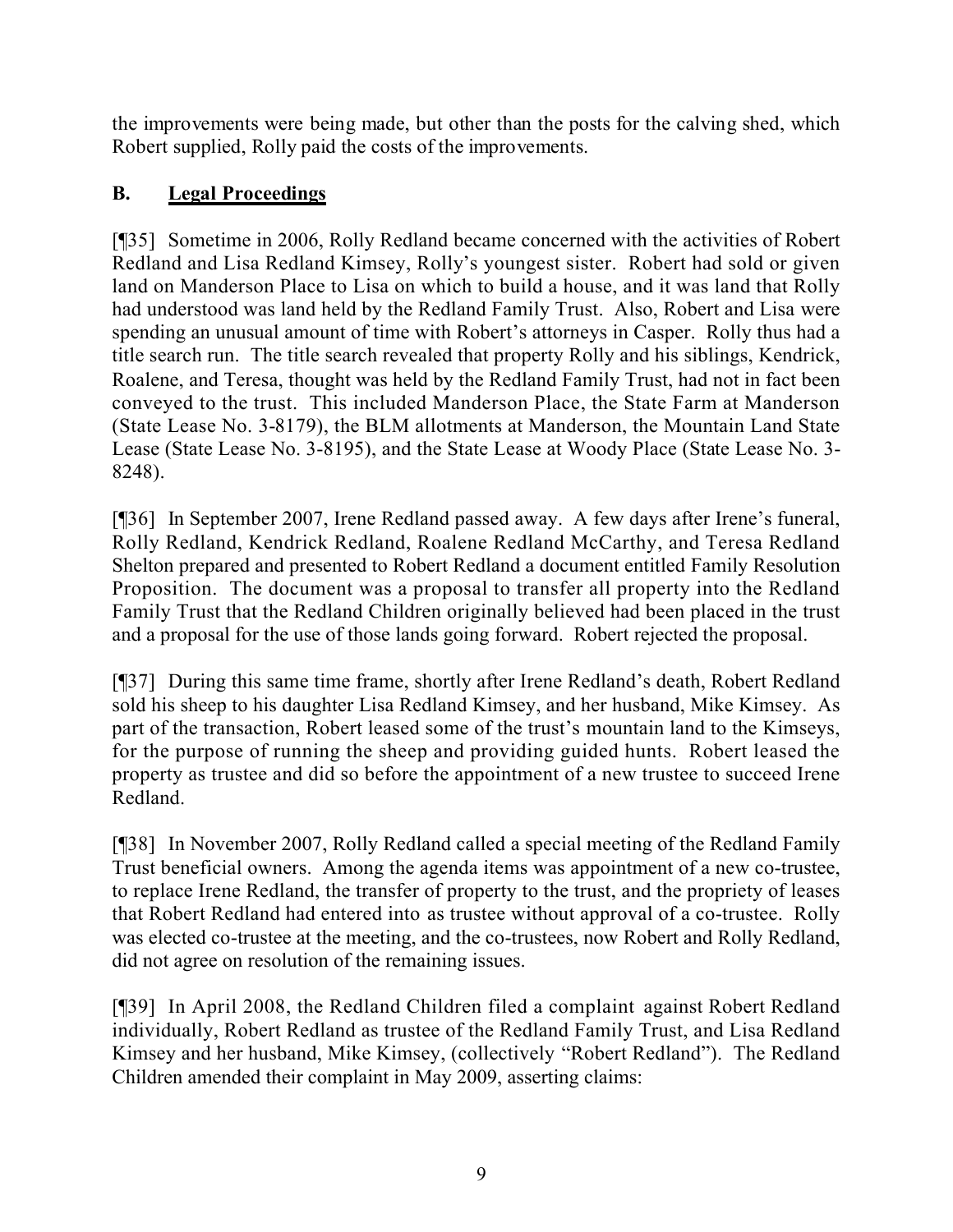- 1. For declaratory judgment that:
	- a. Rolly, Kendrick, and Robert Redland operated all of the family or trust properties as partners;
	- b. Robert and Irene Redland were required to transfer all Redland property, including deeded lands, state leases and BLM permits to the Redland Family Trust;
	- c. The Redland Family Trust requires any action of the trust to be approved by two trustees and any action taken without that approval is void;
	- d. A partnership by estoppel exists, or recognizing that the Redland Family Trust created a de facto partnership; and
	- e. Each beneficiary under the Redland Family Trust has an interest in directing its operations.

2. For declaratory judgment that the lease of trust lands Robert Redland made to Lisa and Mike Kimsey is void for failure to obtain approval by two trustees;

3. For declaratory judgment that Robert Redland must transfer all of the Redland property to the Redland Family Trust and should be estopped from claiming the properties as his own;

4. For an accounting of trust assets and funds;

5. For declaratory relief establishing a tie-breaking mechanism in the event the trustees of the Redland Family Trust are deadlocked; and

6. For the recognition of a constructive trust or equitable lien against Robert Redland's individual property to the extent that he misapplied trust assets or funds to his own use.

[¶40] Robert Redland denied all of the Redland Children's claims and asserted the following counterclaims:

1. As trustee, against Rolly Redland for rent and grazing fees on trust property;

2. As trustee, against Rolly Redland for hunting fees on trust property;

3. Personally, against Kendrick and Sharon Redland for an accounting and payment of partnership distributions from Redland Angus; and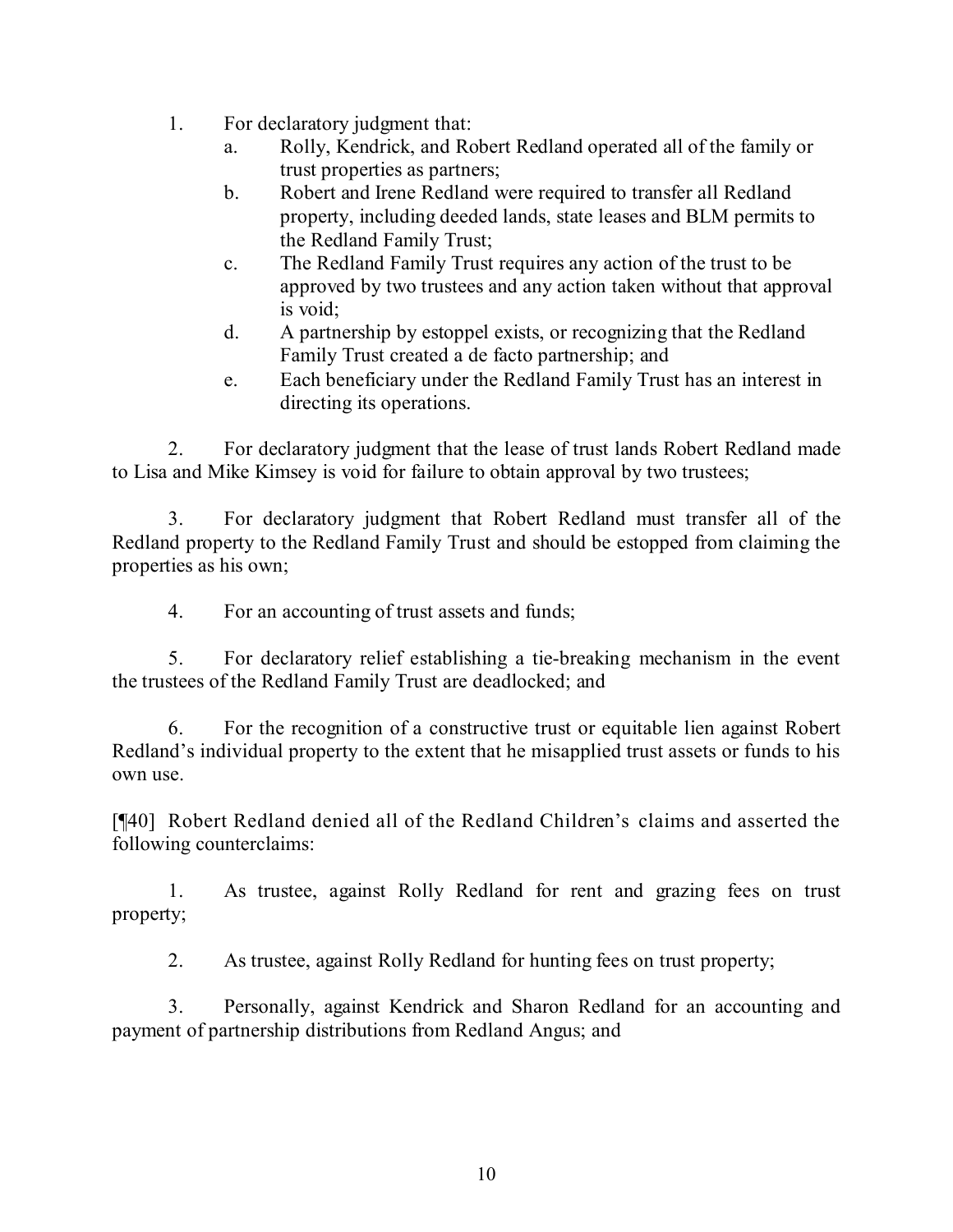4. Personally, against the Redland Children for a ruling that if Robert Redland had to contribute personal assets to the Redland Family Trust and be subject to an accounting, the Redland Children should be required to do likewise.

[¶41] Robert Redland moved for summary judgment, asserting that the Redland Children's claims to recover real property were barred by the statute of limitations and the statute of frauds. In this motion, Robert Redland also claimed that the Redland Family Trust was void because it violated the rule against perpetuities. The district court granted Robert Redland's motion for summary judgment on the claims to recover real property, finding that no genuine issue of disputed fact existed and the claims were barred by the statute of limitations and the statute of frauds. Specifically, the district court found:

> that there is no genuine issue as to any material fact of concern to those claims for relief, that Defendant Robert Redland is entitled to judgment as a matter of law with respect to those claims for relief, that the applicable statutes of limitations (whether it be under Wyo. Stat. Ann. §§ 1-3- 103, 1-3-105, or 1-3-109) bar recovery on those claims for relief, and that Wyoming's statute of frauds, Wyo. Stat. Ann. § 1-23-105 and applicable case law, including *Davis v. Davis*, 855 P.2d 342 (Wyo. 1993), *Fowler v. Fowler*, 933 P.2d 502 (Wyo. 1997), and *Parkhurst v. Boykin*, 2004 WY 90, 94 P.3d 450 (Wyo. 2004), preclude recovery on those claims for relief, as asserted in this action.

[¶42] In that same order, the district court allowed Robert Redland to amend his counterclaims to seek declaratory relief that the Redland Family Trust violates the rule against perpetuities; to seek ejectment of Kendrick and Sharon Redland from the Manderson Place; and to seek ejectment of Rolly and Debbie Redland from the State Farm at Manderson. Robert's amended counterclaims also included claims against Rolly Redland for conversion of a sheep wagon and a tractor. In response, Kendrick, Rolly and their spouses counterclaimed for the value of the improvements that they had made to Manderson Place and the State Farm at Manderson.

[¶43] Shortly after the district court's entry of summary judgment, Rolly Redland filed a motion requesting that Judge W. Thomas Sullins recuse himself from the case, asserting a conflict of interest because Judge Sullins was a former partner in the law firm that represented Robert Redland, and because that same law firm drafted many of the trust documents that would be ruled on at trial. Judge Sullins denied any conflict of interest but entered an order of recusal and reassigned the case to the Honorable Keith G. Kautz.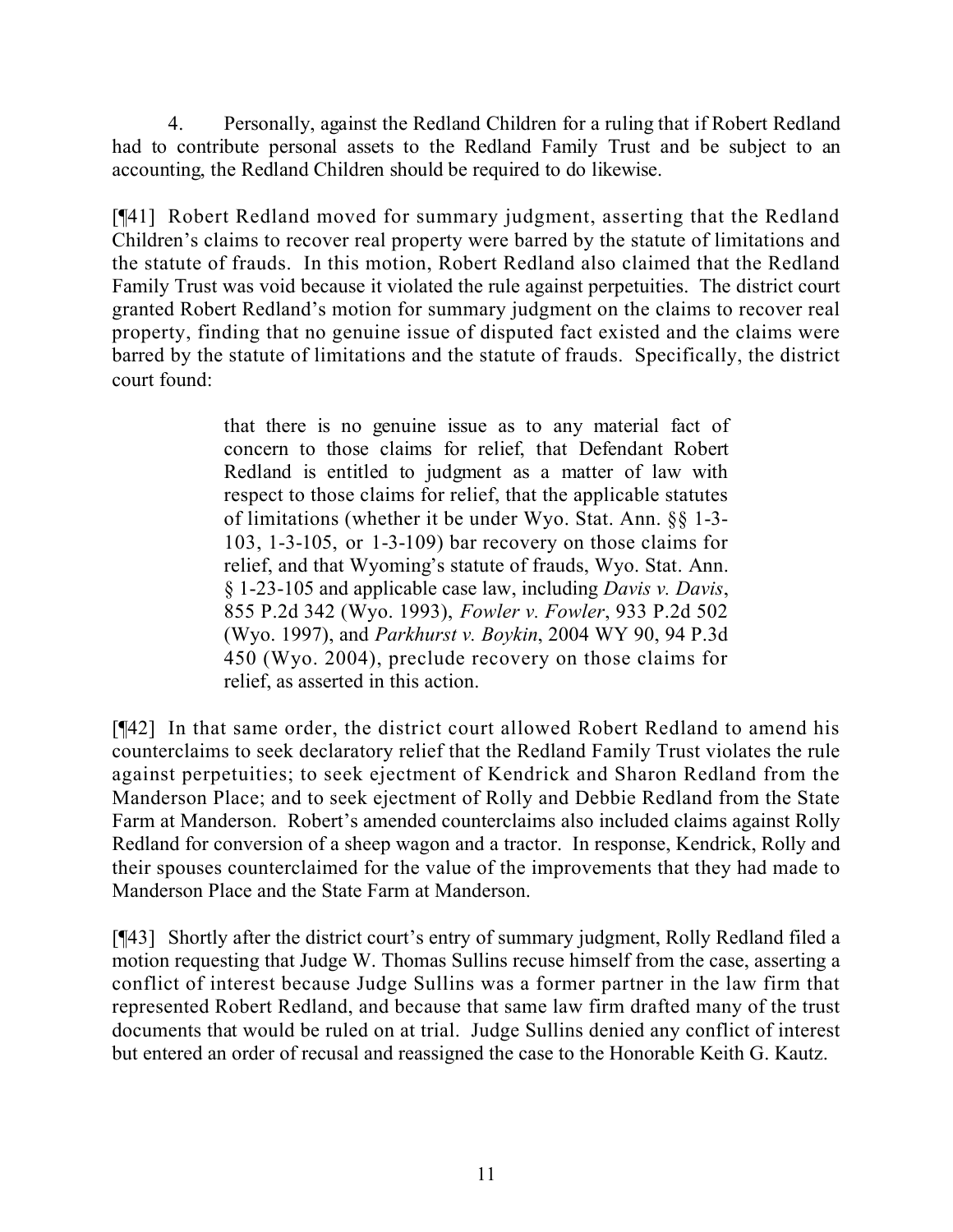[¶44] A five-day bench trial was held before Judge Kautz beginning on August 30, 2010. On December 2, 2010, while the case was under advisement, the parties filed a stipulation resolving certain of the issues. The Redland Children dismissed their first cause of action seeking declaratory judgment that the family operated as a de facto partnership, dismissed their claim for an accounting, dismissed their request for a court implemented trust tie-breaker mechanism, and dismissed their breach of fiduciary duty claim. They reserved their right to appeal the summary judgment order against their property claims. Robert Redland agreed to not pursue efforts to have Rolly Redland removed as a trustee, and Robert reserved his causes of action for contribution of assets and an accounting in the event the Redland Children succeed in the appeal of the partial summary judgment on their property claims. Last, the parties submitted to the court a tiebreaker amendment to the Redland Family Trust and requested that the court approve the amendment in the event the court ruled that the trust is valid and not void for violating the rule against perpetuities.

[¶45] On February 15, 2011, the district court issued its decision letter. The court made the following rulings:

--The court found that the Redland Family Trust does not violate the rule against perpetuities, and it approved the parties' stipulated tie-breaker amendment;

--The court found the lease agreements Robert Redland entered into with Lisa and Mike Kimsey for use of trust property were void for failure to obtain the required co-trustee approval;

--The court found that Rolly Redland owed the Redland Family Trust \$6,360.00 for rent of the Woody Place for the year 2010;

--The court found no evidence that Rolly Redland had wrongfully withheld hunting fees for the Woody Place and found against Robert Redland on that claim;

--The court found that Robert Redland had not proven his claims for damages to Manderson Place or the State Farm against Rolly and Kendrick Redland and denied those claims. The court further found that Rolly and Kendrick had vacated Manderson Place and the State Farm, and it concluded that Robert's ejectment action against them was thus moot;

--The court found that Kendrick Redland had proved his unjust enrichment claim for improvements to Manderson Place, and it awarded him damages in the amount of \$28,737.00;

--The court found that Rolly Redland had proved his unjust enrichment claim for improvements to the State Farm at Manderson, and it awarded him damages in the amount of \$14,040.00.

--In his closing argument, Robert Redland conceded that he had not proved his claim against Rolly Redland for conversion of a tractor. The court further found that Robert had not proved his claim against Rolly for conversion of a sheep wagon, and it ruled against Robert on that claim; and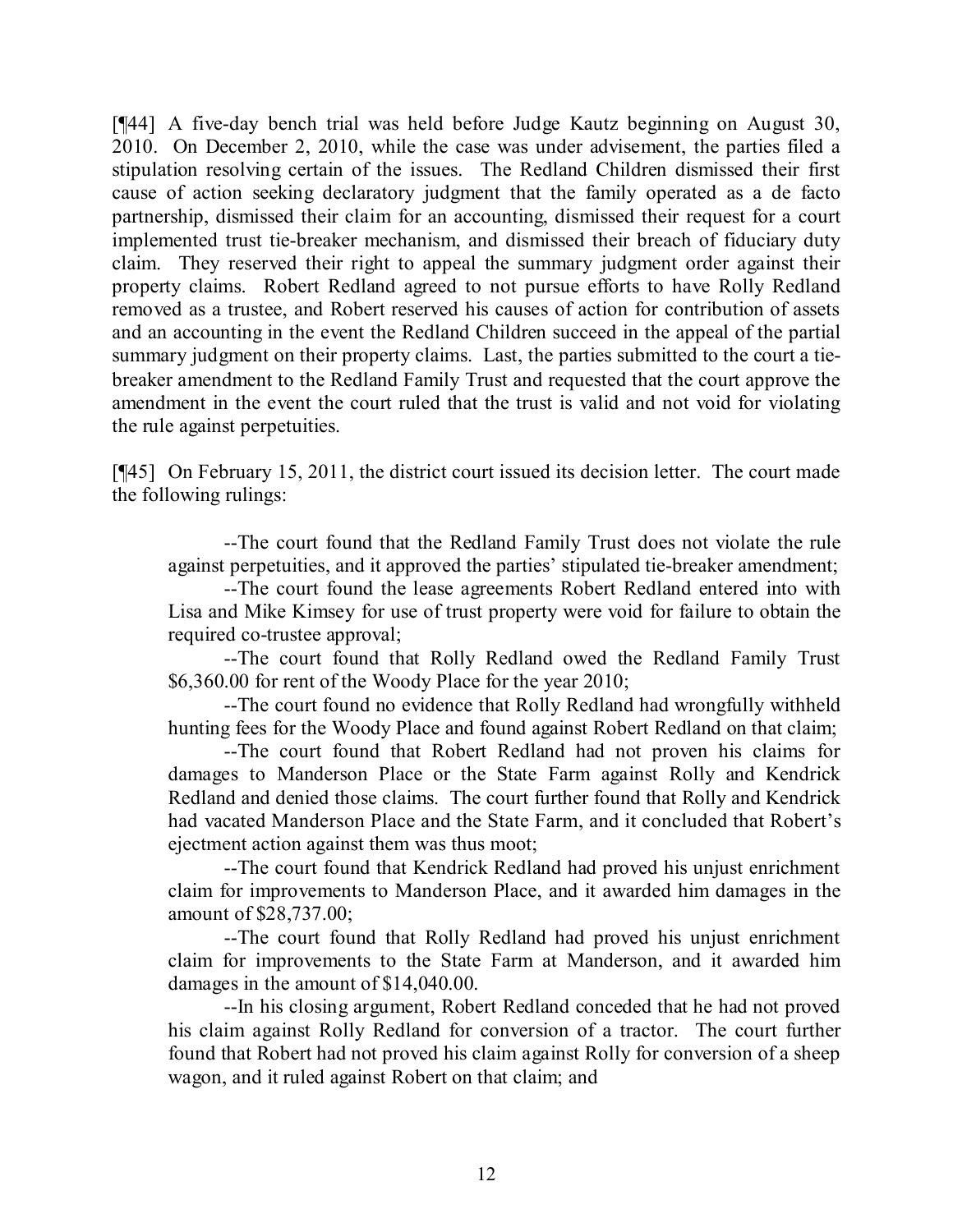--The court found that Robert Redland had not proved that he had a partnership interest in Redland Angus and denied all of Robert's claims relating to that operation.

[¶46] Following entry of the district court's judgment, Robert Redland appealed the court's rulings on Rolly and Kendrick Redland's unjust enrichment claims and the court's ruling on the Redland Angus partnership claims. The Redland Children appealed the order granting partial summary judgment against their property claims.

#### **STANDARD OF REVIEW**

[¶47] The Redland Children's appeal of the district court's order on their trust property claims is an appeal from a summary judgment order, and we therefore consider their appeal under our summary judgment standard of review. Motions for summary judgment come before the trial court pursuant to Rule 56(c) of the Wyoming Rules of Civil Procedure, which requires that

> [t]he judgment sought shall be rendered forthwith if the pleadings, depositions, answers to interrogatories, and admissions on file, together with the affidavits, if any, show that there is no genuine issue as to any material fact and that the moving party is entitled to a judgment as a matter of law.

*Formisano v. Gaston*, 2011 WY 8, ¶ 3, 246 P.3d 286, 288 (Wyo. 2011). We review a grant of summary judgment as follows:

> We review a summary judgment in the same light as the district court, using the same materials and following the same standards. *Id*.; *40 North Corp. v. Morrell*, 964 P.2d 423, 426 (Wyo. 1998). We examine the record from the vantage point most favorable to the party opposing the motion, and we give that party the benefit of all favorable inferences that may fairly be drawn from the record. *Id*. A material fact is one which, if proved, would have the effect of establishing or refuting an essential element of the cause of action or defense asserted by the parties. *Id*. If the moving party presents supporting summary judgment materials demonstrating no genuine issue of material fact exists, the burden is shifted to the non-moving party to present appropriate supporting materials posing a genuine issue of a material fact for trial. *Roberts v. Klinkosh*, 986 P.2d 153, 155 (Wyo. 1999); *Downen v. Sinclair Oil Corp.*, 887 P.2d 515, 519 (Wyo. 1994). We review a grant of summary judgment deciding a question of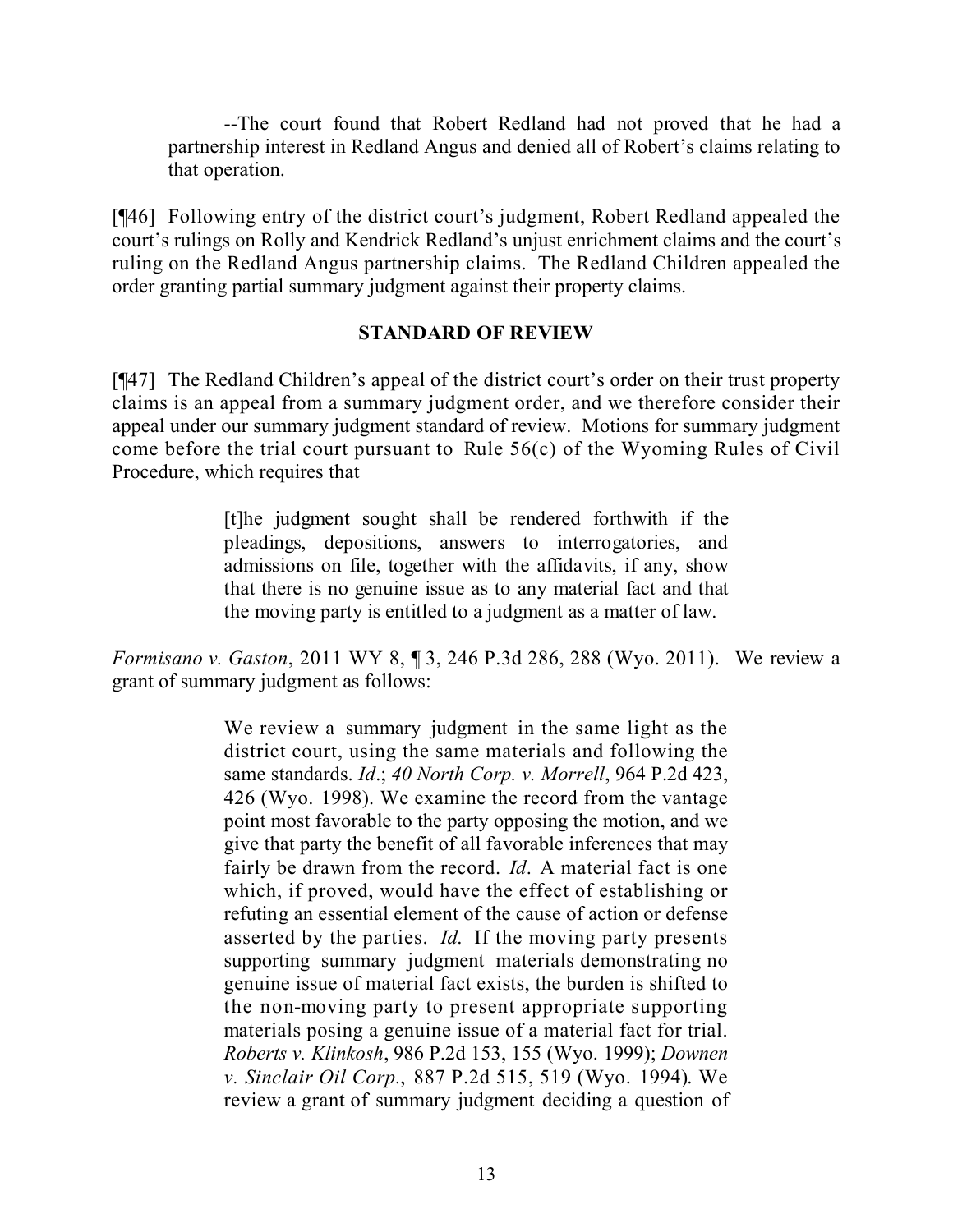law de novo and afford no deference to the district court's ruling. *Roberts v. Klinkosh*, 986 P.2d at 156; *Blagrove v. JB Mechanical, Inc.*, 934 P.2d 1273, 1275 (Wyo. 1997).

*Lindsey v. Harriet*, 2011 WY 80, ¶ 18, 255 P.3d 873, 880 (Wyo. 2011).

[¶48] Because the unjust enrichment and partnership rulings appealed by Robert Redland were issued by the court following a bench trial, we apply the following standard of review:

> Following a bench trial, this court reviews a district court's findings and conclusions using a clearly erroneous standard for the factual findings and a *de novo* standard for the conclusions of law. *Piroschak v. Whelan*, 2005 WY 26, ¶ 7, 106 P.3d 887, 890 (Wyo. 2005).

The factual findings of a judge are not entitled to the limited review afforded a jury verdict. While the findings are presumptively correct, the appellate court may examine all of the properly admissible evidence in the record. Due regard is given to the opportunity of the trial judge to assess the credibility of the witnesses, and our review does not entail re-weighing disputed evidence. Findings of fact will not be set aside unless they are clearly erroneous. A finding is clearly erroneous when, although there is evidence to support it, the reviewing court on the entire evidence is left with the definite and firm conviction that a mistake has been committed.

*Piroschak,* ¶ 7, 106 P.3d at 890. Findings may not be set aside because we would have reached a different result. *Harber v. Jense[n]*, 2004 WY 104, ¶ 7, 97 P.3d 57, 60 (Wyo. 2004). Further,

we assume that the evidence of the prevailing party below is true and give that party every reasonable inference that can fairly and reasonably be drawn from it.

*Id.*

*Claman v. Popp*, 2012 WY 92, ¶ 22, 279 P.3d 1003, 1012 (Wyo. 2012) (quoting *Pennant Serv. Co., v. True Oil Co., LLC,* 2011 WY 40, ¶ 7, 249 P.3d 698, 703 (Wyo. 2011)). We review the district court's conclusions of law *de novo*. *Lieberman v. Mossbrook,* 2009 WY 65, ¶ 40, 208 P.3d 1296, 1308 (Wyo. 2009).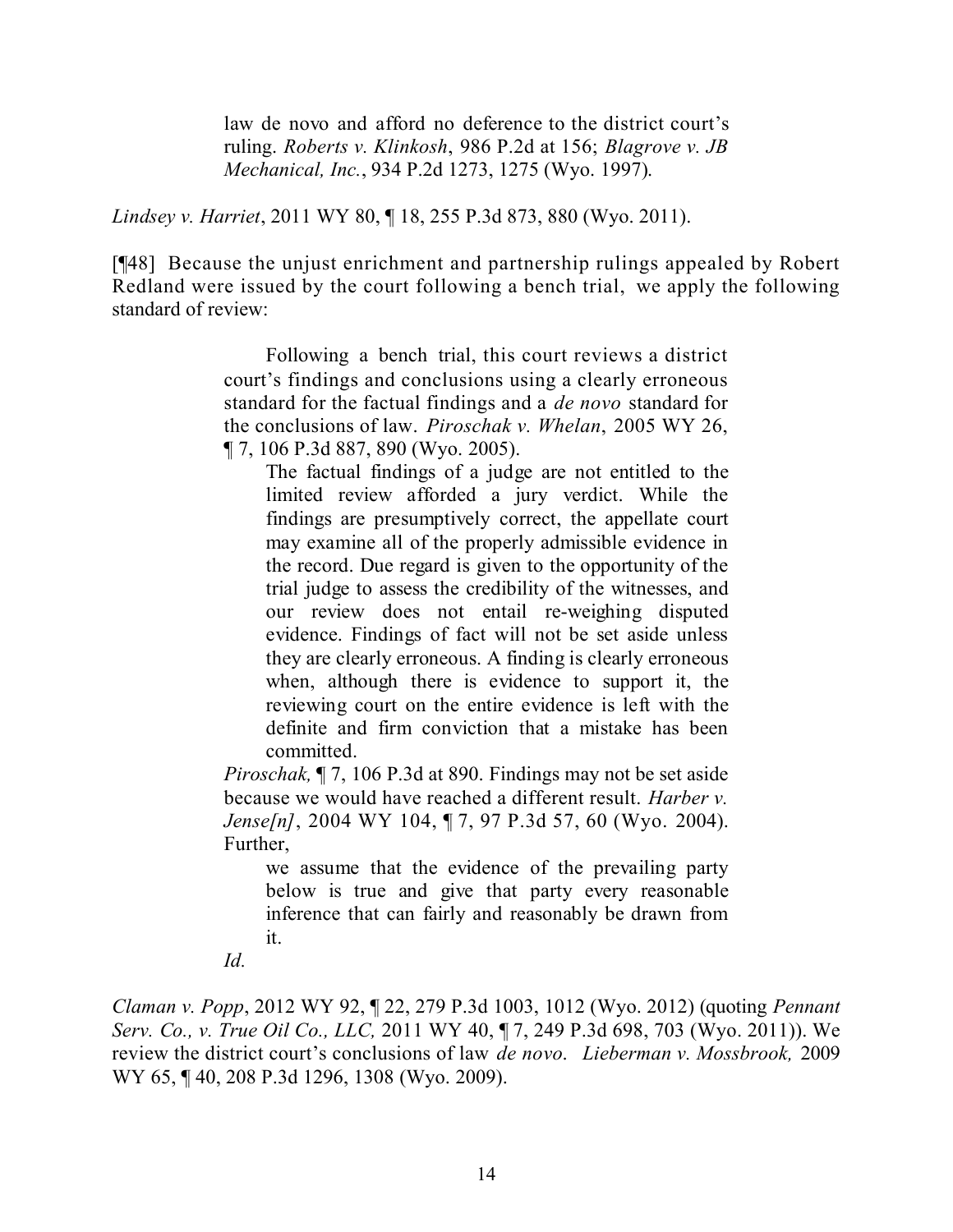### **DISCUSSION OF DISPUTED TRUST PROPERTY ISSUES**

### **A. Redland Children's Partial Summary Judgment Appeal**

[¶49] The parties' property dispute stems from the formation of the Redland Family Trust. The Redland Children contend that when Robert Redland approached them with the proposal to form a trust to hold the Redland properties, which would require contributions of capital by all of the parties, he promised that, in exchange for those contributions, all Redland property would be conveyed to the trust and managed as required by the trust. Robert Redland disagrees that any such promise was made.

[¶50] The parties do not dispute that the Redland Family Trust owns the Original Mountain Land, including its associated BLM allotments, the Additional Mountain Land and Woody Place. The property in dispute is Manderson Place, which is deeded land, the State Farm at Manderson (State Lease No. 3-8179), the Mountain Land State Lease (State Lease No. 3-8195), and the State Lease at Woody Place (State Lease No. 3-8248).

[¶51] The district court found no genuine issues of material fact existed and that as a matter of law, the Redland Children's claims to the disputed property were barred by the statute of limitations and the statute of frauds. We address first the statute of limitations ruling and then the statute of frauds ruling.

### **1. Statute of Limitations**

[¶52] The Redland Children's property claims assert a breach of either an oral or written agreement to convey real property. The applicable statute of limitations is thus either ten years or eight years. *See* Wyo. Stat. Ann. § 1-3-105(a)(i) (ten years for action on written agreement); Wyo. Stat. Ann. § 1-3-105(a)(ii)(A) (eight years for action on oral agreement); Wyo. Stat. Ann. § 1-3-103 (ten years for action to recover real property).

[¶53] The Redland Children argue that the statute of limitations did not begin to run until 2006 when they discovered that Robert Redland had not conveyed the disputed property to the trust as they contend he had promised. Robert Redland contends that the statute of limitations began to run in 1992 at the latest, the date by which Robert had ownership of all the property he allegedly promised to convey to the trust. On review of the summary judgment record, we conclude that when the statute of limitations began to run is a disputed issue of fact.

[¶54] Wyoming is a discovery jurisdiction, which means that a statute of limitation is triggered when a plaintiff knows or has reason to know of the existence of a cause of action. *Carnahan v. Lewis*, 2012 WY 45, ¶ 27, 273 P.3d 1065, 1073 (Wyo. 2012); *see also Platt v. Creighton*, 2007 WY 18, ¶ 11, 150 P.3d 1194, 1200 (Wyo. 2007); *Olson v. A.H. Robins Co.*, 696 P.2d 1294, 1297 (Wyo. 1985). We have explained: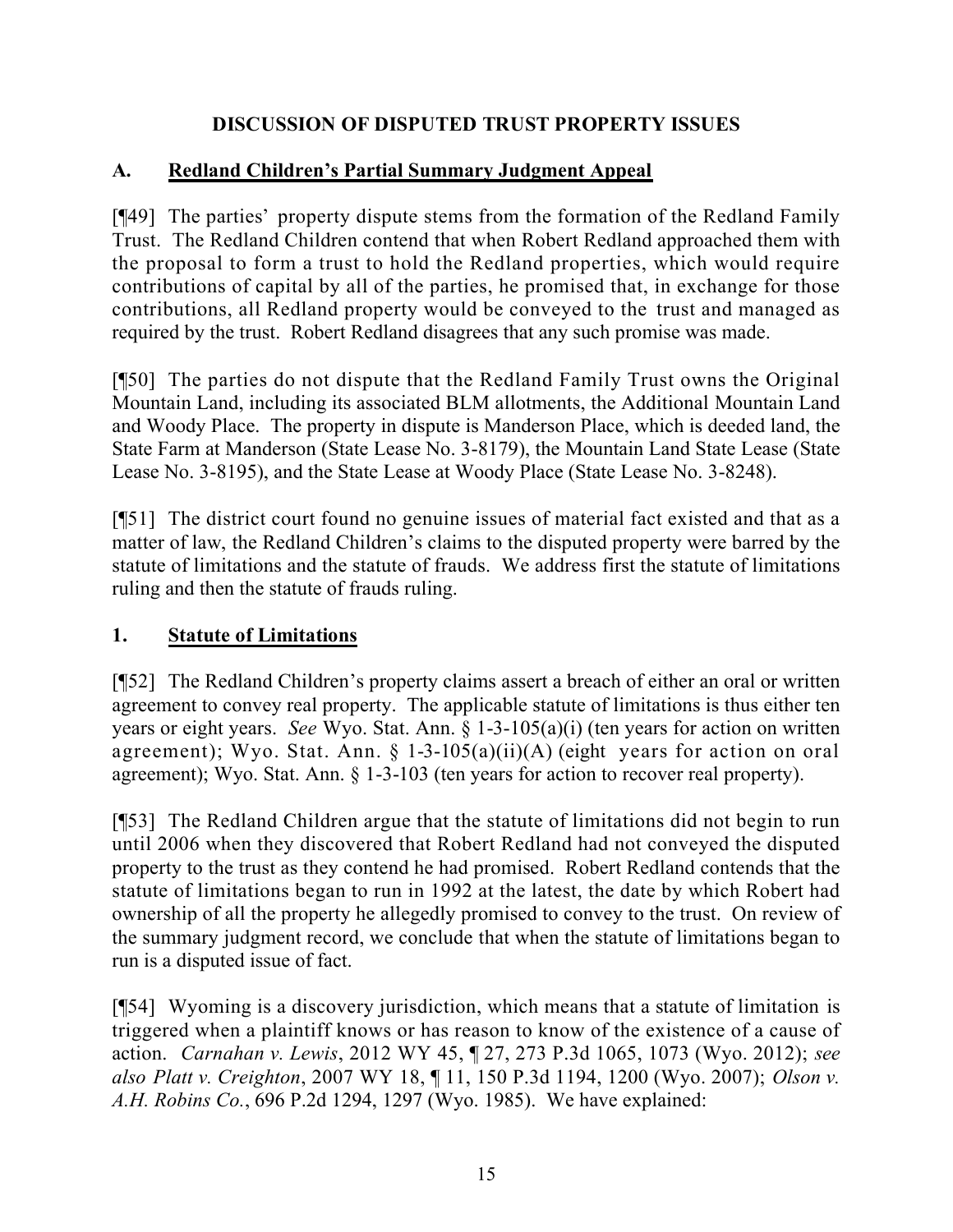That is, the statute begins to run when the claimant is chargeable with information which should lead him to believe he has a claim. If the material facts are in dispute, the application of a statute of limitations is a mixed question of law and fact; otherwise, it is a question of law.

*Carnahan*, ¶ 27, 273 P.3d at 1073 (citations omitted).

[¶55] The Redland Children support their statute of limitations argument with the affidavits of Rolly Redland and Kendrick Redland, which they submitted in opposition to Robert Redland's motion for summary judgment. In those affidavits, Rolly and Kendrick describe the Redland Children's agreement with Robert and Irene Redland, the parties' conduct following that agreement, and their unequivocal statements that they did not know that the disputed property had not been placed in the Redland Family Trust until 2006.

[¶56] By affidavit, Rolly Redland attested that during meetings attended by Kendrick Redland and Robert and Irene Redland, to discuss the formation of the trust, Robert made repeated promises that "it is all going in (to the Trust), the farm and all of the property of Granddad's, is going into the Trust." Kendrick's affidavit is to similar effect. Kendrick stated that in the trust formation meeting, "[w]e all talked about ways to pass on the Land that Grand[d]ad & Grandma had put together and limit or avoid inheritance taxes." Kendrick further stated in his affidavit:

> At the meeting about setting up the family trust, Dad said that each of us kids contribute money from our CD's in order to secure and purchase all of the land that we were running our livestock on including the Farm at Manderson, the Woody Place at Ten Sleep, the Mountain Ground and the BLM & State grazing leases attached to those grounds. Bob made it very clear that all the ground we were running on would eventually go into the trust over time and if Eric (Pooch) Redlands' [sic] ground became available, his part of the mountain & slope, the State Farm, or his ranch at Ten Sleep became available in the future, we needed to be in a position to acquire those also so that they could be put in the family trust we were setting up.

[¶57] After the Redland Family Trust was established and the Redland Children made the contributions that Robert Redland requested, the parties operated on and made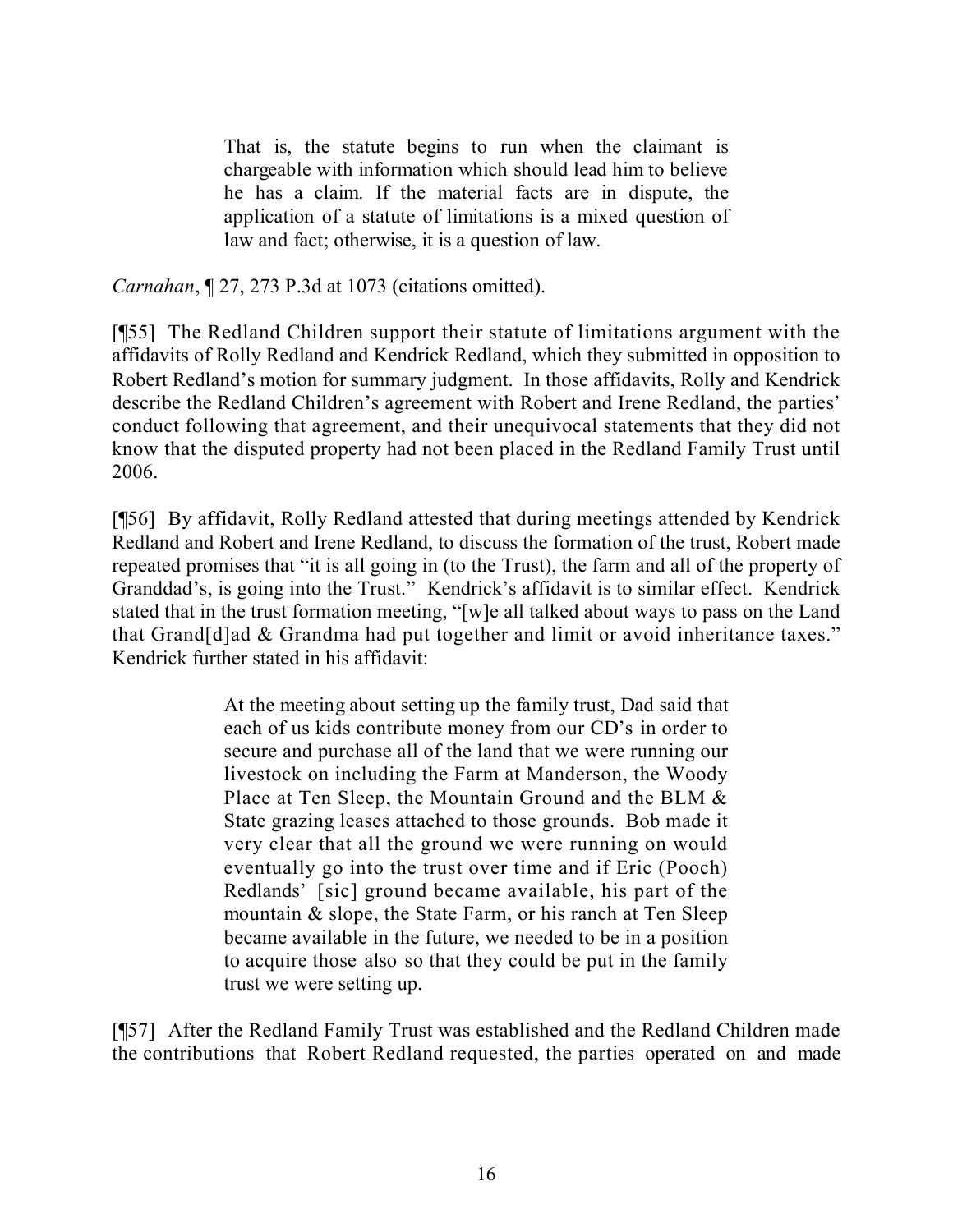improvements to Redland property, including both trust and now disputed trust property. 2 According to the affidavits of Rolly and Kendrick Redland, between the years 1989 and 2006, Robert Redland never informed Rolly or Kendrick that they were making improvements to land that was not trust land or were operating on property that did not belong to the Redland Family Trust. Concerning the improvements and operations, Kendrick stated in his affidavit, "Not once did Robert tell us that we were wasting our time because the property was not Trust property." Rolly stated that Robert "never once complained about us running cattle on what is now non-Trust lands. Nor did he complain about all of the time and expense we were putting into non-Trust lands for very little return on the investment."

[¶58] Kendrick Redland denied any prior knowledge or understanding that Robert Redland had not conveyed the disputed property to the Redland Family Trust. He stated in his affidavit:

> We had no reason to know that some of the properties were not held in trust. Bob, myself and Rolly ran our cattle in common on the ground which is now disputed in this lawsuit. We had no reason to believe that the ground was not placed into the Family Trust.

[¶59] Rolly Redland stated likewise in his affidavit, "Not until about 2006 did I think otherwise." Rolly explained in greater detail:

> Around 2006 I became suspicious of what may be going on between my sister Lisa Kimsey and my father. My father either sold or gave Lisa some land from the Home Place to build her house. At that time, my father and Lisa's noticeable activity at Brown, Drew and Massey and traveling to Casper allot [sic] raised suspicions. When I began to question Dad and Lisa, very hard, they got very nervous and aggressive with me. That is when we contacted Ken Baumister to run a title search. On its completion, we discovered for the first time that the property that my father had promised to place in the Family Trust in 1989 and 1992 was in fact not placed in Trust. We knew nothing about this before and fully believed that all of the property had been placed in Trust.

 $\overline{a}$ <sup>2</sup> The details of those contributions and improvements are more important to the statute of frauds question and will be set forth with greater specificity in that discussion.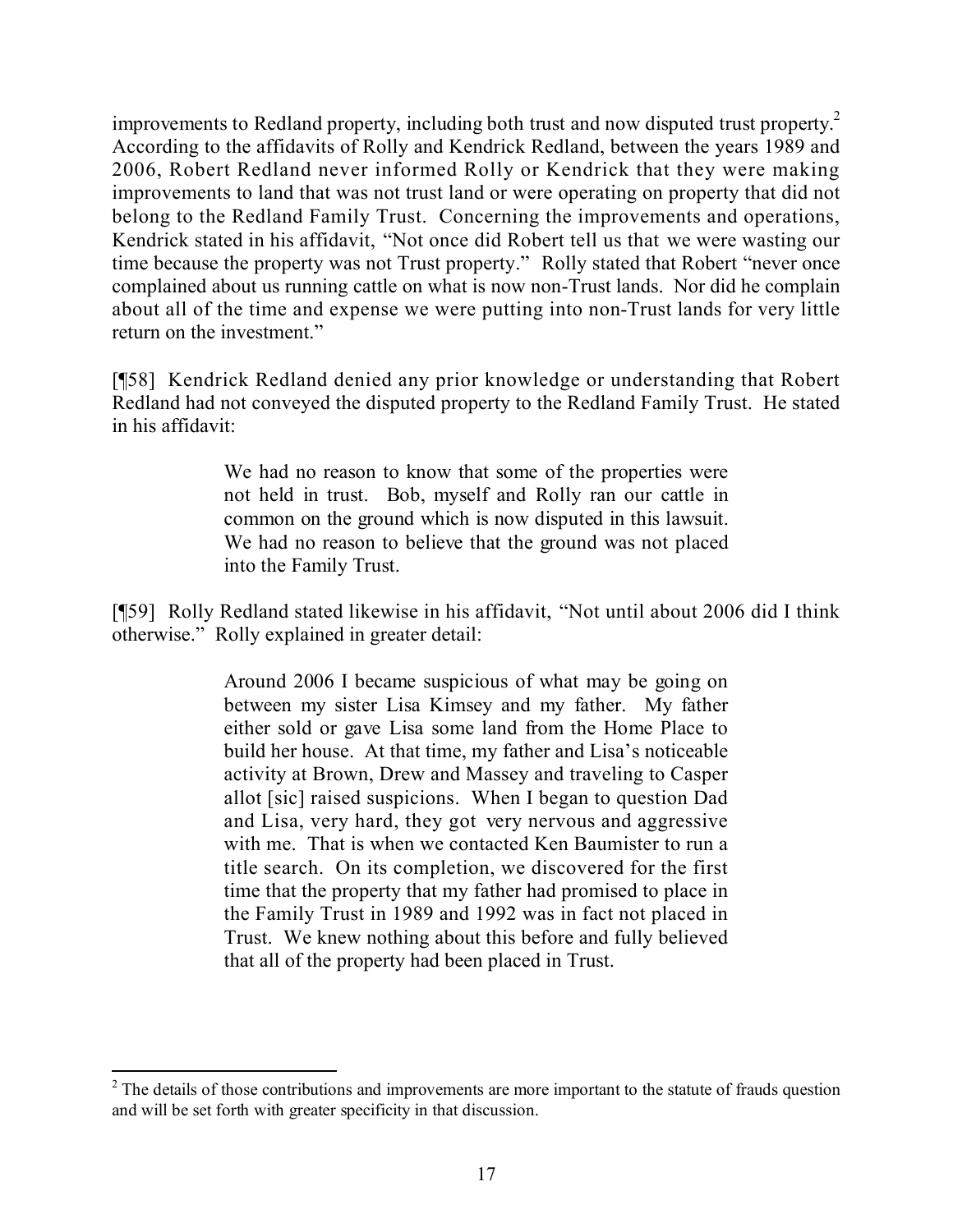[¶60] In response to the allegations of the Redland Children, Robert Redland denied by affidavit any promise to convey the disputed properties to the Redland Family Trust. He further stated in his affidavit:

> At various times over the years since 1989 some of my children have made various demands that I transfer my separate real property interests to the Redland Family Trust. While it has always been my hope and dream that our family farm/ranch would be held and enjoyed by my family for years to come, I have always refused the demands to place my property in the Redland Family Trust because I consider the property to belong to my wife and myself for us to do with it as we please.

[¶61] The summary judgment record shows a clear factual dispute concerning when the Redland Children had actual knowledge that Robert Redland had not conveyed the disputed property and had no intention of conveying the property. This factual dispute does not, however, end the question. Robert also contends that the limitations period began running in 1992 because the Redland Children had constructive or imputed knowledge of the breach when the alleged property conveyances were not recorded in 1992. He further contends that even if they did not have constructive notice, the Redland Children had reason to know that the disputed property had not been conveyed to the trust.

[¶62] We disagree that knowledge of the dispute may be imputed to the Redland Children based on the absence of recorded property conveyances. And, as with the actual knowledge of the dispute, we find that issues of fact exist as to when the Redland Children had reason to know that the disputed property had not been conveyed as allegedly promised.

[¶63] Robert Redland cites to *Wyo. Bank and Trust v. Haught*, 2003 WY 111, ¶ 10, 76 P.3d 301, 306 (Wyo. 2003) for the proposition that "[c]onstructive or record notice is notice of all properly recorded claims and is inferred as a matter of law." The constructive notice discussed in that case, however, concerned notice that is imputed to a subsequent purchaser of real property. *Id*., ¶¶ 9-10, 76 P.3d at 305-306. Robert has cited no authority extending the rule of imputed notice or knowledge to the determination of when a limitations period begins to run. Moreover, we find imputed notice to be contrary to the discovery rule, which, rather than automatically imputing knowledge, looks to the facts and surrounding circumstances to determine whether a plaintiff had reason to know of the existence of the cause of action.

[¶64] Our decision in a recent easement dispute illustrates this inquiry. In *Carnahan*, Lewis, a property owner asserting access rights based on a public access easement,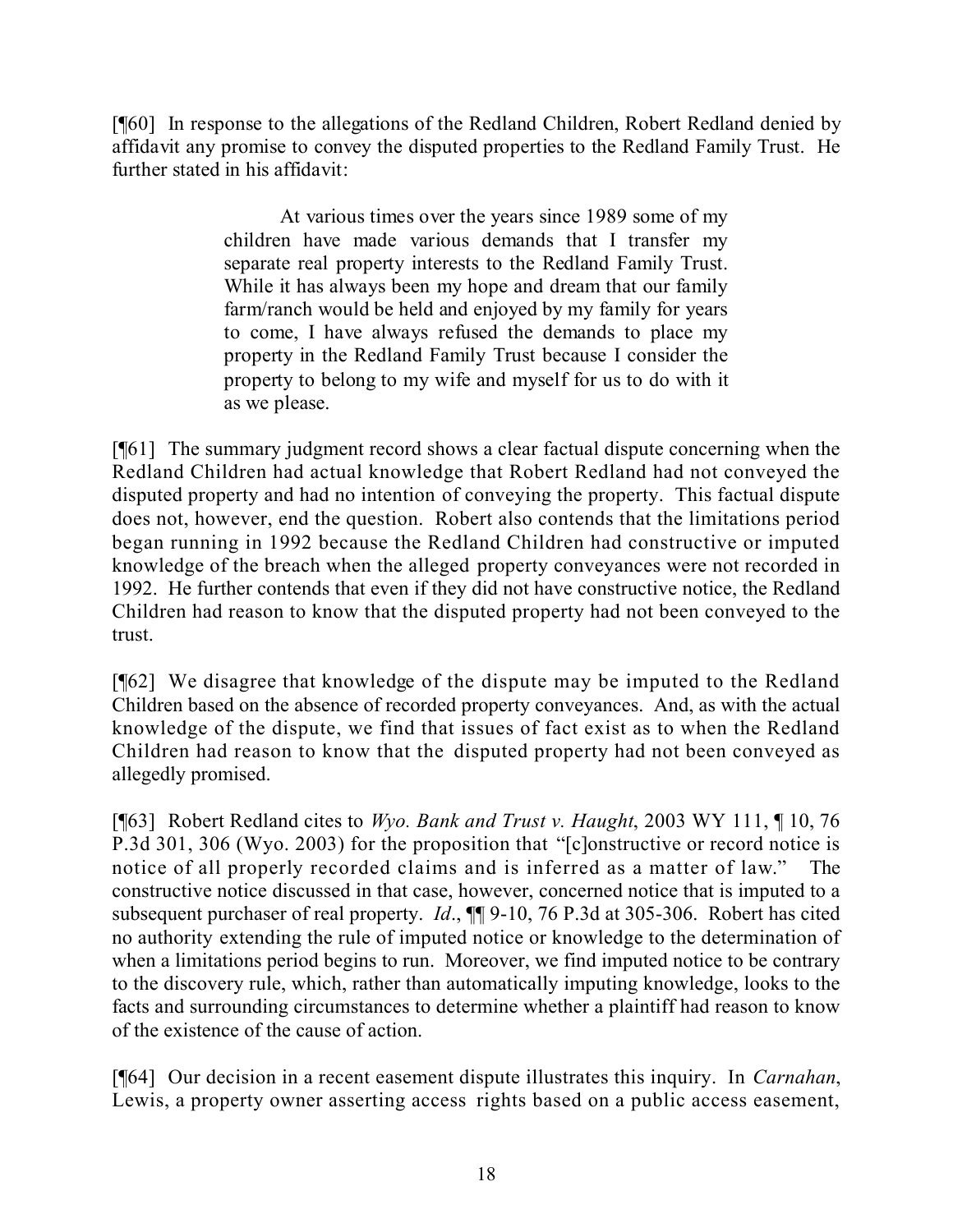brought an action against Carnahan, the burdened property owner. *Carnahan*, ¶ 1, 273 P.3d at 1067. Lewis did not file the action until 2007 when Carnahan installed a locked gate across the access road. *Id.* Carnahan moved for summary judgment, asserting that the statute of limitations began to run in 1994 when the prior owners of the Carnahan property recorded a vacated plat attempting to eliminate the easement. *Id.*, ¶ 2, 273 P.3d at 1067. The district court denied summary judgment, finding that questions of fact existed as to when Lewis knew or had reason to know of the cause of action. *Id.*

[¶65] After a bench trial, the district court held that the limitations period did not begin to run until 2007. The court reasoned that the Lewises did not have notice of the need to bring suit to enjoy use of the easement until 2007 when the Carnahans erected the locked gate across the easement. *Carnahan*, ¶ 30, 273 P.2d at 1075. Our Court affirmed, concluding:

> The district court's findings are supported by the record. Mr. and Mrs. Lewis testified that they used Mountain View Loop on a regular basis from the time they purchased the unplatted property in 1994 until the Carnahans blocked access by installing a fence and a gate in 2007. Mr. Lewis testified that from 2003 when the Carnahans bought the property until they installed the fence and gate in 2007, he and his wife continued to use Mountain View Loop without objection from the Carnahans. Although Troy Griffith put up a gate and a no trespassing sign in 1995 or 1996, the Lewises testified they continued to use Mountain View Loop without objection by driving through the gate when it was open or opening the unlocked gate when it was closed. Troy Griffith testified that he saw the Lewises using Mountain View Loop, they were welcome on his property and he never denied them access to his property. Noel Griffith testified that he never instructed the Lewises not to drive on Mountain View Loop. Mr. Carnahan also testified that he did not object to Mr. Lewis driving on the portion of Mountain View Loop on the Carnahans' property because he was trying to be neighborly.

> In addition to this evidence, Mr. Lewis testified that he was not told prior to purchasing the unplatted portion of his property in 1994 that Mountain View Loop had been vacated. Mr. Lewis testified that he did not look at the official plat recorded with the county when he purchased the property and was not aware of the attempt to vacate Mountain View Loop; he relied on the plat provided to him by the seller. He testified that when he purchased additional tracts in 1999, the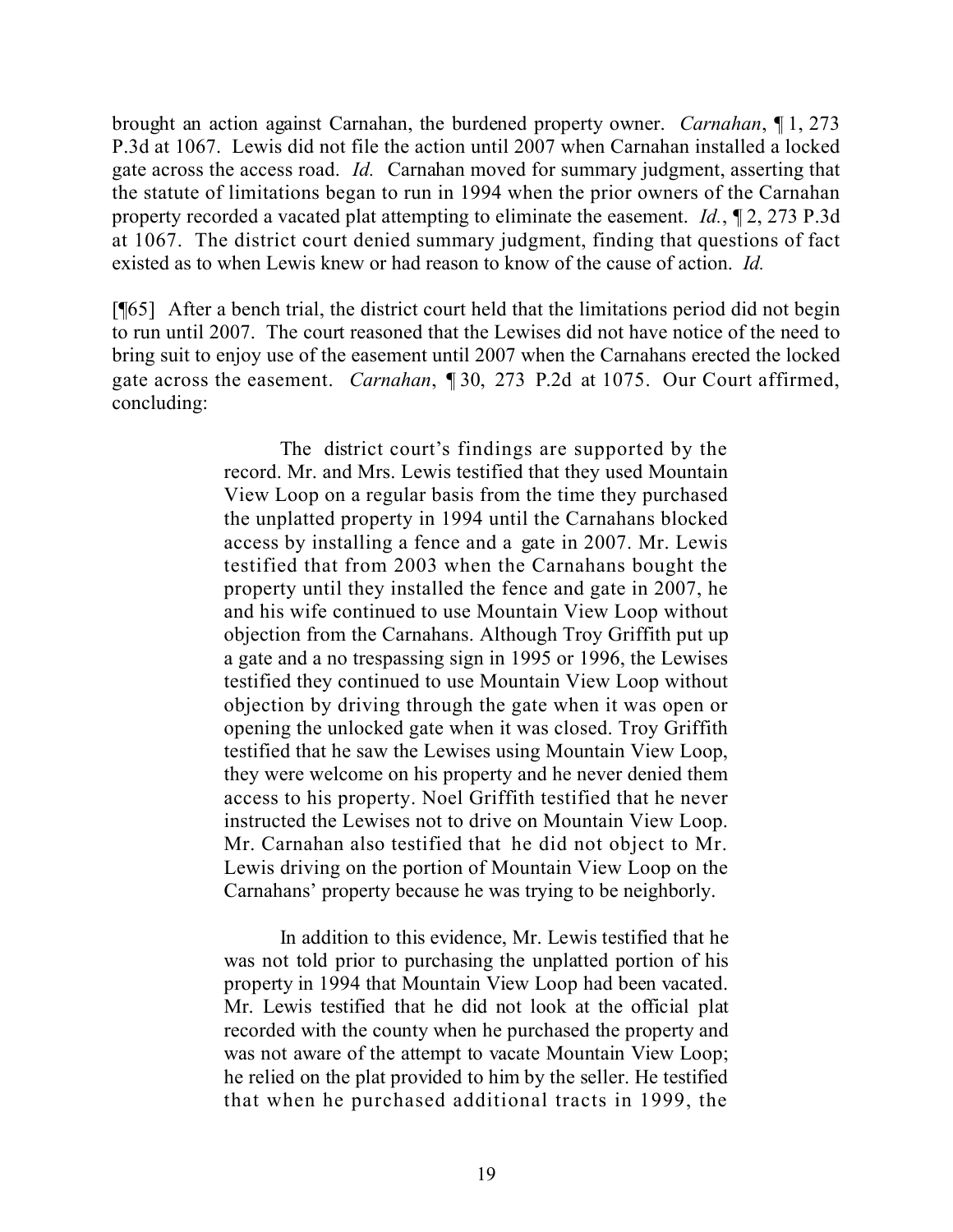developer assured him Mountain View Loop was intact. Mr. Lewis testified that he became aware in 2003 that the Griffiths were trying to re-plat their property to remove tract lines and Mountain View Loop. He attended county meetings concerning the re-plat and was present when the Board of County Commissioners denied the re-plat. Based on the denial, Mr. Lewis believed the matter was settled. He testified that it was not until after the Carnahans installed the fence and locked gate in 2007 that his family was denied use of Mountain View Loop.

*Carnahan*, ¶¶ 30-31, 273 P.3d at 1075.

[¶66] We went on to explain that "the Lewises were not chargeable with information which should have lead them to believe they had a claim until 2007 when their access to and use of Mountain View Loop was obstructed by the Carnahans' erection of a fence with a locked gate." *Carnahan*, ¶ 32, 273 P.3d at 1075. That is, we looked beyond what was recorded in the property records and did not charge the plaintiff with that knowledge. Our approach is instead to consider all of the surrounding circumstances to determine when a plaintiff had reason to know of a property dispute.<sup>3</sup>

[¶67] We turn then to Robert Redland's next argument, that the Redland Children had reason to know well before 2006 that Robert had not conveyed the disputed property to the Redland Family Trust. Robert cites a number of circumstances that he argues should have alerted the Redland Children to the present dispute. We will address each alleged circumstance in turn:

#### **Rolly Redland's Mistrust of Robert Redland**

[¶68 ] Robert Redland asserts:

Wyo. Stat. Ann. § 4-10-104(a) (LexisNexis 2011).

The UTC does not contemplate imputed notice. It requires actual knowledge, receipt of notice, or, like the discovery rule, reason to know based on the surrounding circumstances.

 $\overline{a}$ <sup>3</sup> This approach is also consistent with the Uniform Trust Code (UTC). The UTC defines, for purposes of trust-related issues, when a person has knowledge of a fact. It provides, in relevant part:

<sup>(</sup>a) . . . [A] person has knowledge of a fact if the person:

<sup>(</sup>i) Has actual knowledge of it;

<sup>(</sup>ii) Has received a notice or notification of it; or

<sup>(</sup>iii) From all the facts and circumstances known to the person at the time in question, has reason to know it.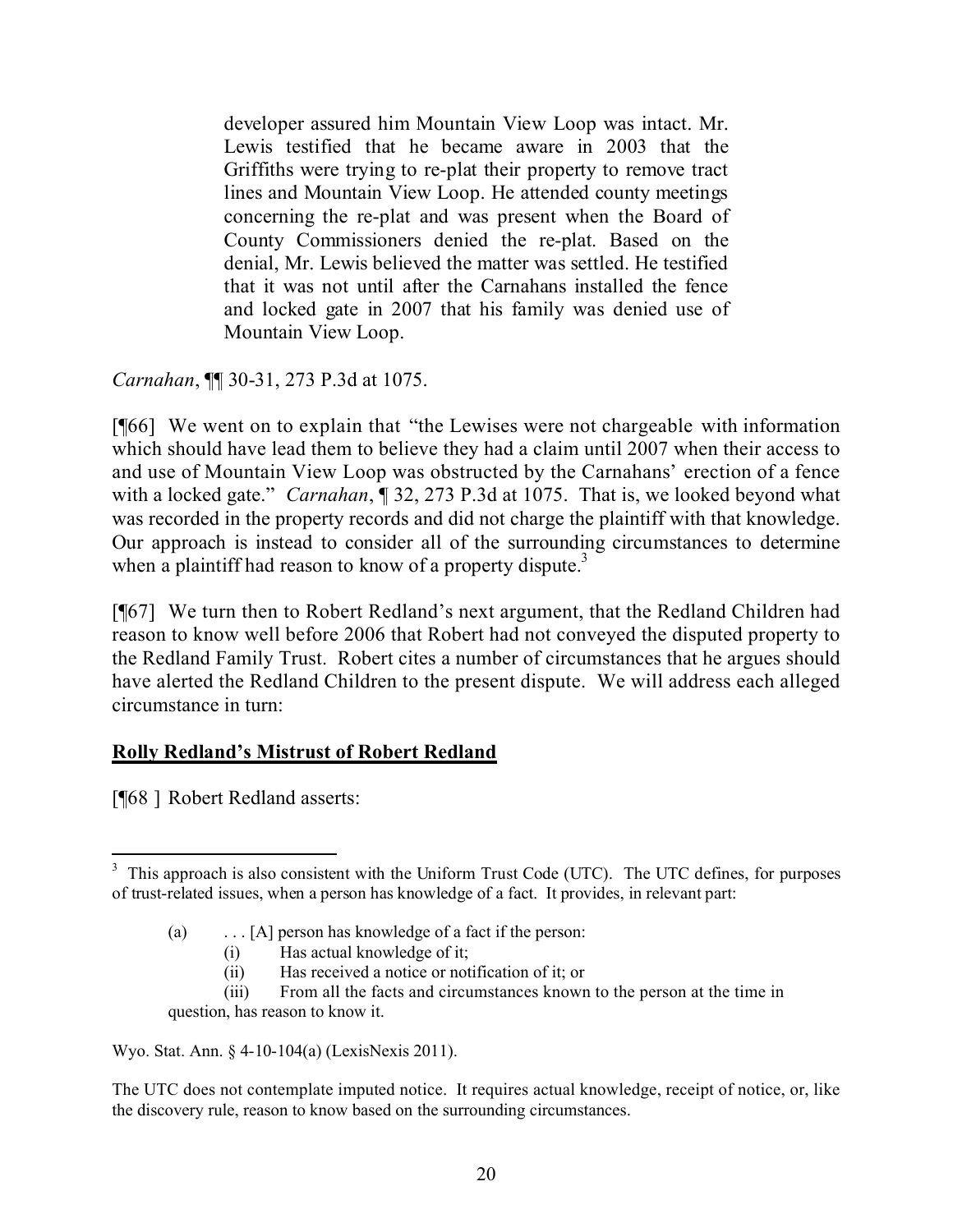Rolly also testifies that he had numerous 'contentious' meetings with his father from the start and that in 1992 his father took \$60,000 from him without permission. If these were Rolly's true beliefs, he had or should have had suspicions dating back to 1989 and 1992.

[¶69] We reject this as the type of undisputed fact that should have alerted the Redland Children that Robert Redland had not and would not convey certain property as he had allegedly promised. First, it misstates Rolly Redland's statements concerning the \$60,000 withdrawal from his account. In his affidavit, Rolly stated that Robert requested cash contributions so that he could purchase property for the trust from Eric Redland's estate and he gave Robert permission to "[g]o ahead and take money from me to do the deal." [ROA III: 694] Rolly then stated in his affidavit:

> After I discovered that a significant amount of money had been taken out of my account by Robert Redland, I asked him why he took so much of my money. He replied: "Well, the Trust bought all of that land from Pooch's [Eric Redland's] estate that we talked about."

[¶70] Rolly Redland's affidavit does not state that he was angry with Robert Redland for the amount of cash he withdrew for the purchases or state that he was suspicious of him. Likewise, when Rolly referred to meetings during the formation of the trust as contentious, he did not indicate that he was suspicious of Robert's intentions.

[¶71] Our standard for reviewing an entry of summary judgment requires that we consider the evidence in the light most favorable to the non-moving party and give that party all favorable inferences that can be drawn from the evidence. *See Lindsey*, ¶ 18, 255 P.3d at 880. Robert Redland's request that we infer from Rolly Redland's affidavit a suspicion and mistrust that should have alerted the Redland Children to the present dispute asks us to read the evidence in a manner that turns our standard of review upside down. We will not give the cited evidence this improper inference, and the evidence is thus insufficient to support summary judgment.

### **Trust Agreement's Failure to Include Disputed Property**

[¶72] Robert Redland asserts:

When the trust agreement itself described only the options and \$27,500 as the property to be contributed Rolly should have been more diligent to confirm that all of this [sic] parent's [sic] property had in fact been conveyed to the trust.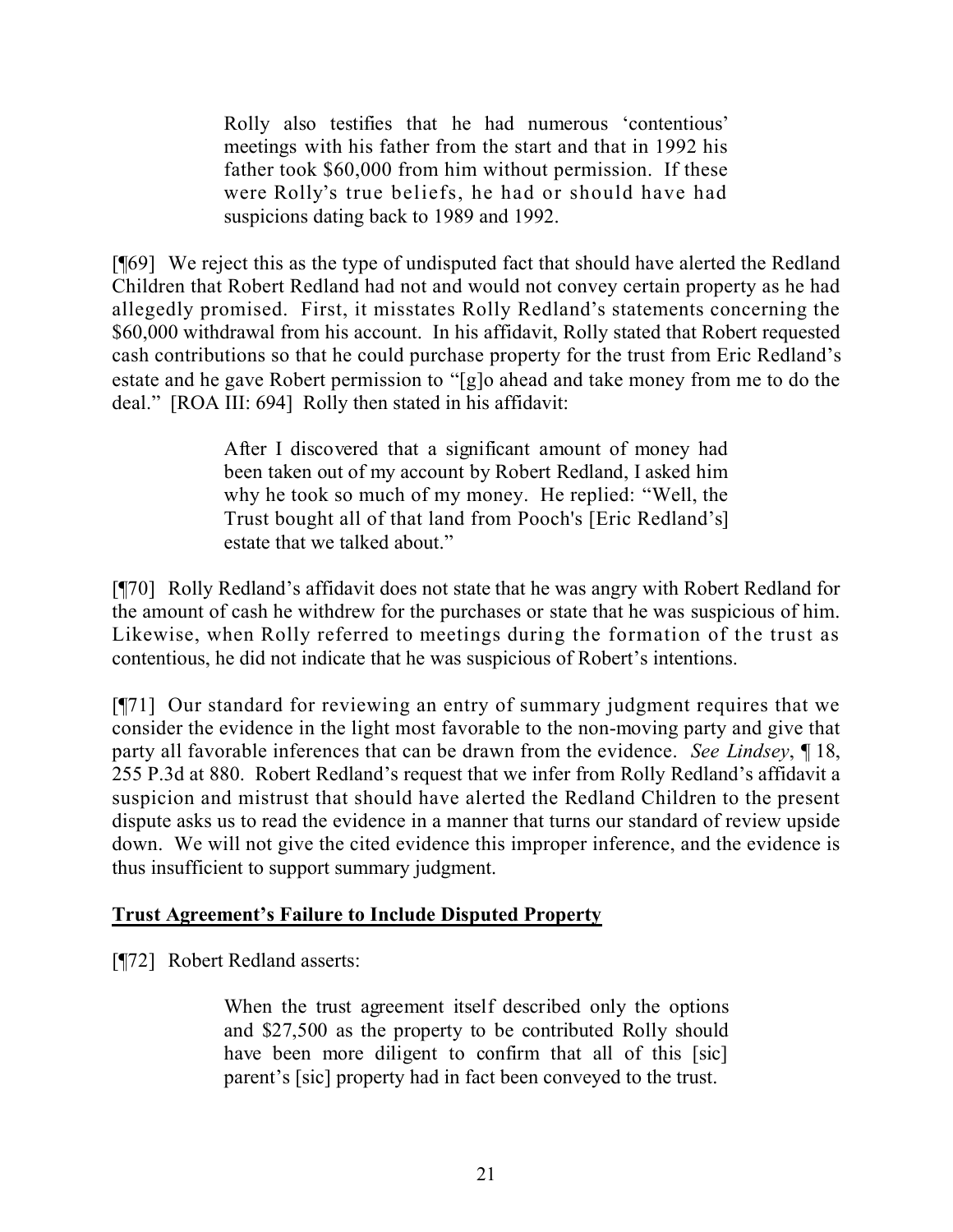[¶73] While it is accurate that the Trust Agreement identifies only the Original Mountain Land purchase options and cash as the property initially contributed, this does not present an undisputed fact that as a matter of law alerted the Redland Children to a dispute. The Trust Agreement did not purport at the outset to identify all property held by the Redland Family Trust. The Trust Agreement created the trust and expressly provided that additional property could be added to the trust. This approach is illustrated by the conveyance of Woody Place to the trust. Robert and Irene Redland owned Woody Place when the trust was formed, and yet Woody Place was not conveyed to the trust until 1995.

[¶74] Kendrick Redland stated in his affidavit that the meetings regarding the trust included discussions of the tax consequences of the property transactions. Given those discussions, the Redland Children may have understood the piecemeal conveyances to have been an approach taken for tax purposes. Thus, while we do not dismiss the limited property identified by the Trust Agreement as a factor to be considered in the statute of limitations analysis, we do not find it to be conclusive evidence that the Redland Children should have known of the property dispute. Again, because we must give all favorable inferences to the non-moving party, we cannot infer from the Trust Agreement's limited property conveyance that the children should have been alerted to the dispute.

#### **Robert and Irene Redland's 1996 Visit to an Estate Planning Attorney**

[¶75] Robert Redland asserts:

In June 1996, the Omaha estate planning attorney arranged by Roalene to help her parents with their estate plan sent a letter making his recommendations regarding the Redland's estate plan. This letter was copied to Roalene. Even if Roalene denied getting the letter, just the fact that she arranged a meeting with an estate planning attorney suggests that at least she knew or should have known that her parents had not conveyed all of their property to the 1989 Trust. As a surgeon, one would expect Roalene to know that people without assets do not have a need for an Omaha estate planning attorney.

[¶76] As Robert Redland's argument intimates, there is no evidence in the summary judgment record that Roalene McCarthy or any of the other Redland Children in fact received a copy of or saw the referenced letter from Robert and Irene Redland's attorney. In the absence of evidence that the Redland Children knew what the letter advised or what was discussed in that meeting, the Redland Children could just as easily have assumed their parents were discussing the tax consequences of their estate planning or the disposition of assets other than real property. In a summary judgment posture, we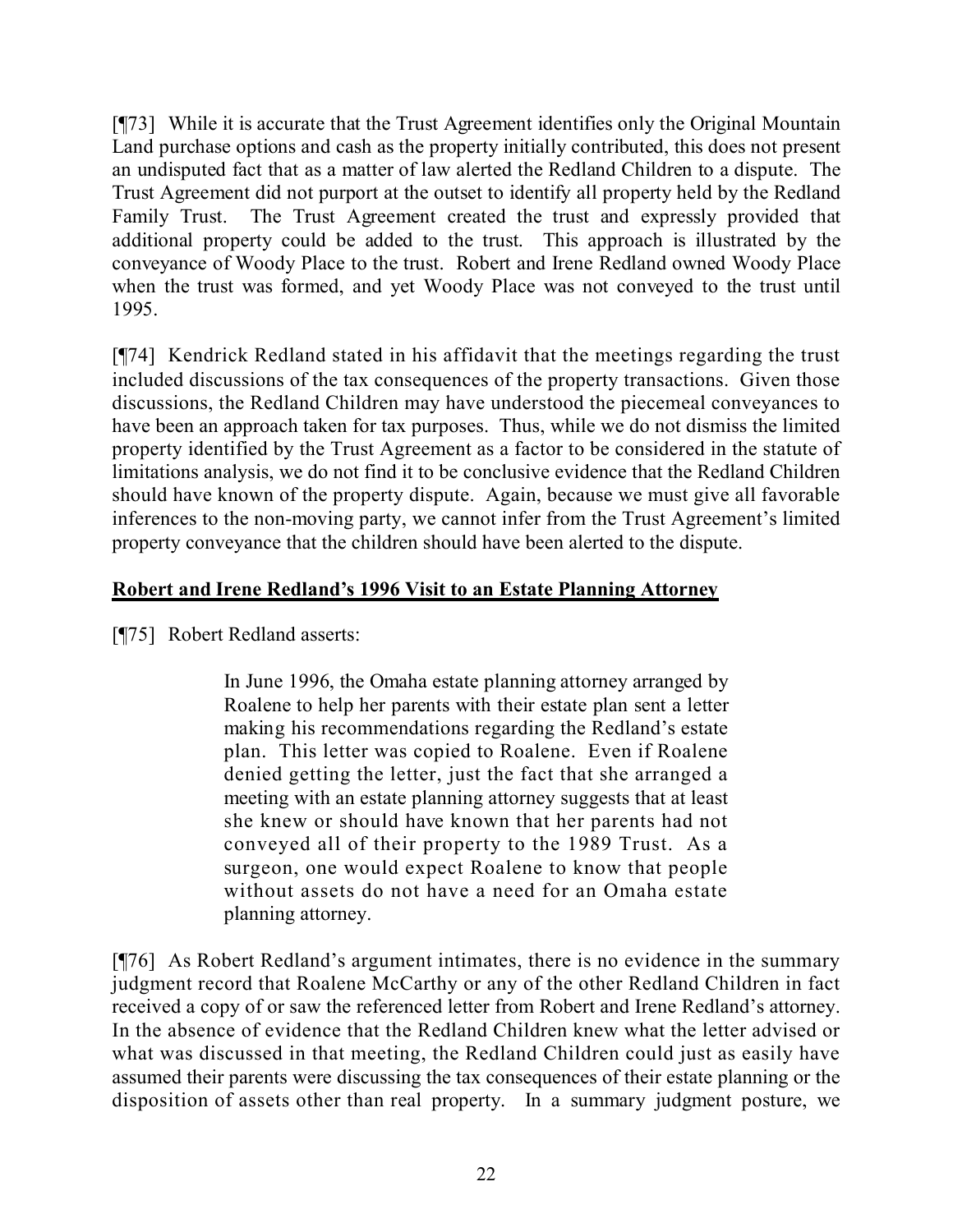certainly are not willing to stretch this evidence to include the inferences Robert Redland argues should have started the clock ticking on the statute of limitations.

#### **Public Documents Filed in Purchase of Eric Redland's Property**

[¶77] Robert Redland asserts:

When Robert and Irene acquire[d] the State Place (Wyoming Ag Lease 3-8179) from Eric Redland's estate, they did not hide the fact that the lease was being acquired by them individually. The petition and order filed in the probate clearly disclose that State Lease 3-8179 was conveyed to "Robert Redland or Irene Redland." Kendrick claims that he told his wife, Sharon, that "everything going into the trust had to go through Mom and Dad to keep the trust legal." This contention is not attributed to Robert, but even if it were Kendrick should have been alerted to follow up on the conveyance.

[¶78] The assertion assumes evidence that is not in the summary judgment record. Robert Redland's reference to Kendrick Redland's affidavit and the comment he indicated that he made to his wife suggests Kendrick saw the petition and order and was explaining it to his wife. In fact, as explained in Kendrick's affidavit, the comment was one Kendrick made to his wife when she questioned why they were writing a check for \$30,000 to Robert Redland rather than directly to the Eric Redland estate to purchase property from the estate. The summary judgment record contains no evidence that Kendrick Redland or any of the Redland Children knew of or saw the petition and order showing that State Lease No. 3-8179 (the State Farm at Manderson) was purchased by Robert and Irene Redland in their individual capacity as opposed to in their capacity as trustees of the Redland Family Trust. The petition and order therefore do not provide sufficient evidence standing alone to support summary judgment on the statute of limitations question.

### **Leasing of Property from Trust**

[¶79] Robert Redland asserts:

Rolly says that he was told by his father that "if the Trust held property and it was used by a beneficiary, it would have to be leased." If Rolly really was told this, then the fact that he and Kendrick were allowed to use the Manderson Place and the State Place without having a lease should have been a clear indication that those properties were not in the trust.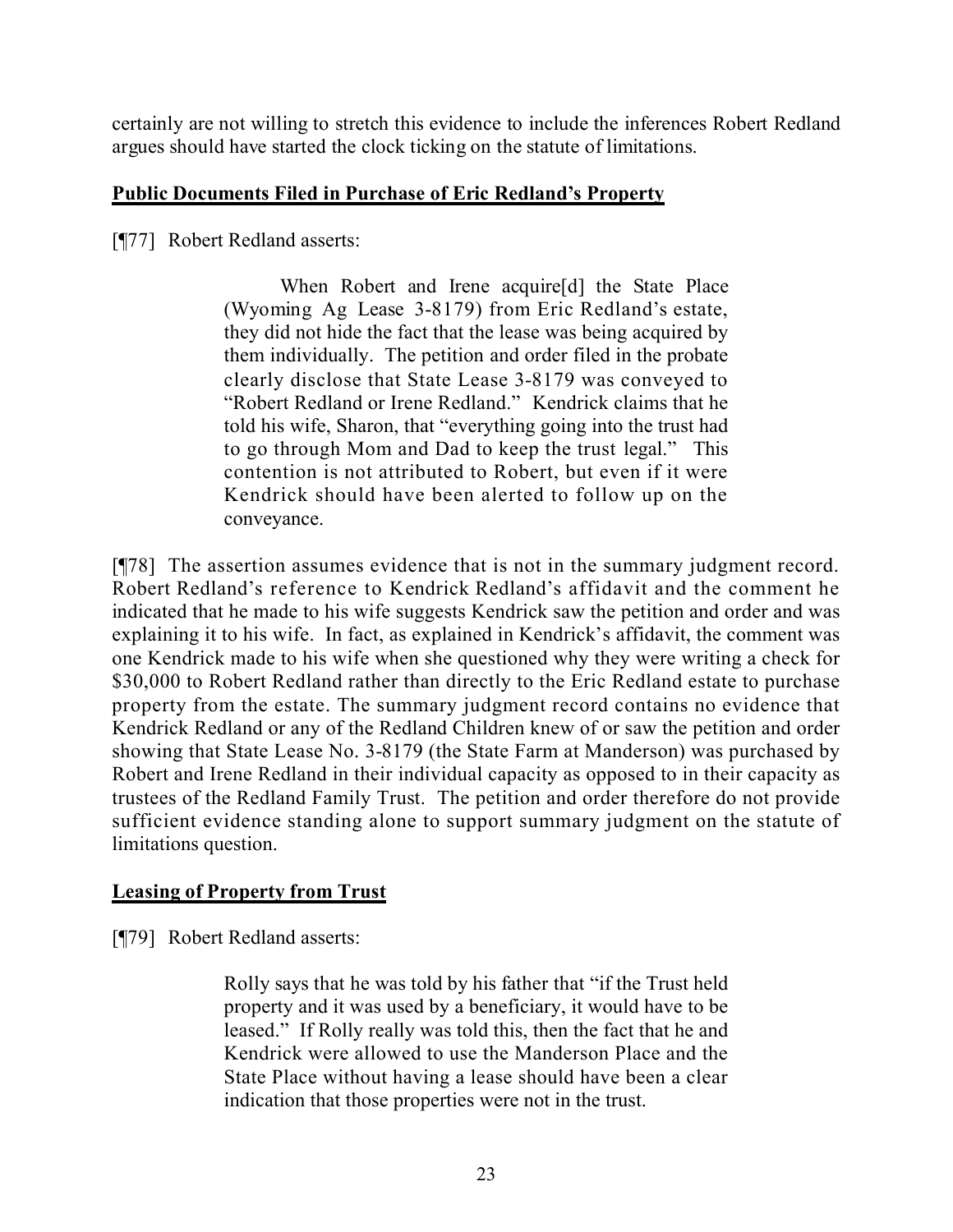[¶80] While Rolly Redland's affidavit does contain Rolly's understanding of the leasing requirement, the summary judgment record contains no evidence to support the statement that no leases were in place. The record contains no evidence addressing whether leases were entered into or lease payments were made. This assertion therefore provides argument but no evidentiary support for the summary judgment ruling.

[¶81] The summary judgment record lacks sufficient evidence to support a finding that the statute of limitations barred the Redland Children's trust property claim. Factual disputes remain concerning when Robert Redland rejected the children's demands to convey property to the trust, giving them actual notice of the dispute. Resolution of those disputes will require credibility determinations by the trier of fact. Factual disputes also remain concerning when the Redland Children had reason to know that Robert Redland had not conveyed the disputed property to the trust. These disputes will again require a weighing of evidence and a determination of whether the Redland Children's asserted lack of knowledge is credible and supported by the facts and circumstances.

[¶82] Our finding of a factual dispute in this case does not conflict with our decisions in cases on which Robert Redland relies, *Swinney v. Jones*, 2008 WY 150, 199 P.3d 512 (Wyo. 2008) and *Davis v. Davis*, 855 P.2d 342 (Wyo. 1993). Both cases are distinguishable.

[¶83] In *Swinney*, the plaintiff sued to enforce an agreement to provide an easement. *Swinney*, 13, 199 P.3d at 514. When the parties originally agreed to an easement, the easement's location was not specifically described, and the district court thus looked to the following statute:

> For purposes of this act [section] an easement or agreement which does not specifically describe the location of the easement or which grants a right to locate an easement at a later date shall be valid for a period of one (1) year from the date of execution of the easement or agreement. If the specific description is not recorded within one (1) year then the easement or agreement shall be of no further force and effect.

*Swinney*, ¶ 8, 199 P.3d at 515-516 (quoting Wyo. Stat. Ann. § 34-1-141(c)).

[¶84] Applying this statute, the district court concluded that the cause of action accrued no later than one year from the making of the agreement, and because more than ten years had passed since that date, the court dismissed the action as time barred. *Swinney*, ¶ 5, 199 P.3d at 515. On appeal, the plaintiff did not contest the date the limitations period began to run. *Id.*, ¶ 9, 199 P.3d at 516. Instead, the plaintiff argued that the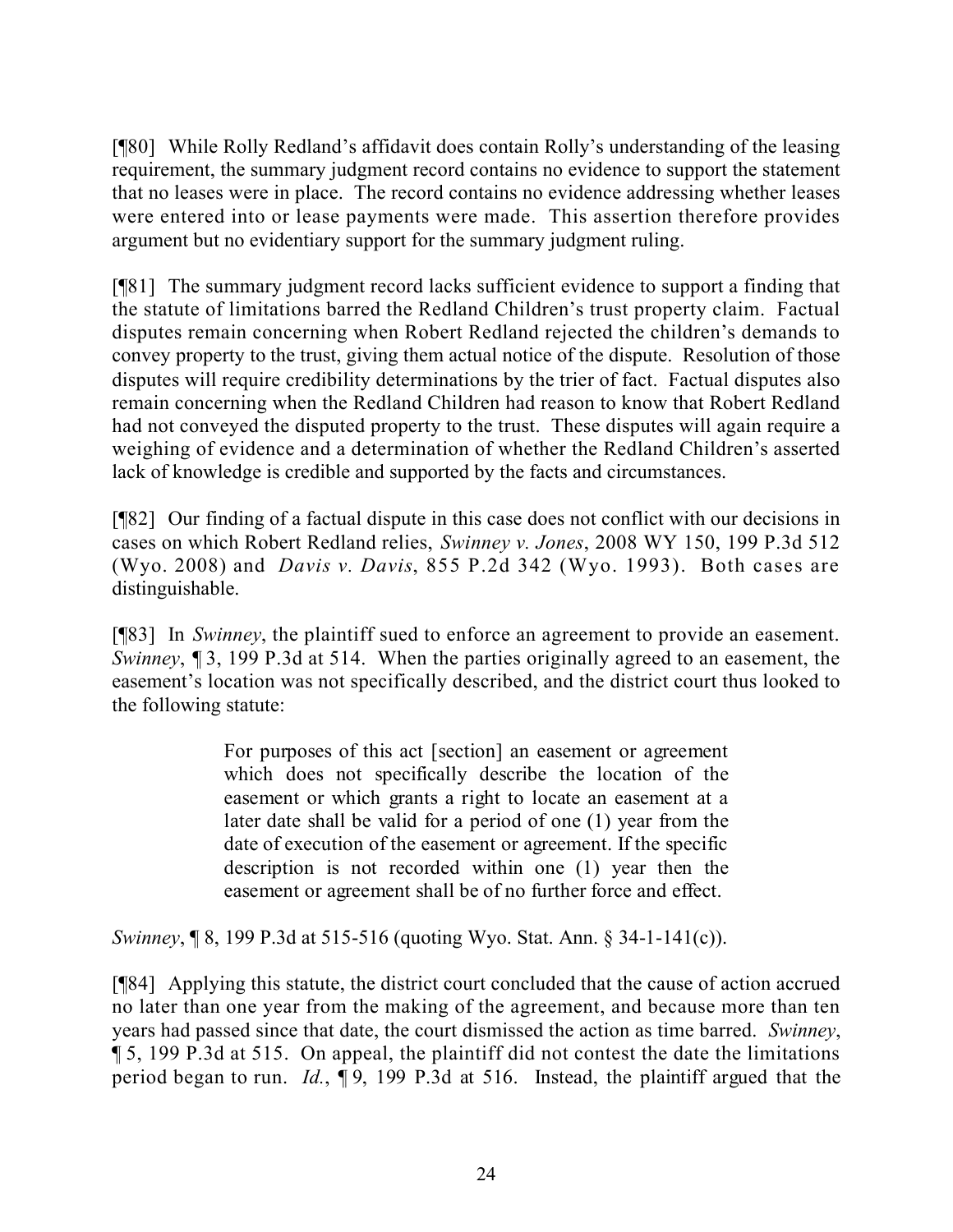defendant was equitably estopped from asserting a statute of limitations defense. *Id.* We rejected the argument, finding:

> The allegations are insufficient to support Sellers' contention that Sellers have alleged a sufficient factual basis to preclude Buyers from asserting the statute of limitations as an affirmative defense. Sellers did not allege that Buyers had any superior knowledge of the facts necessary to establish breach of the contract. Sellers did not allege that Buyers ever promised that they would not assert the statute of limitations as a defense. Sellers did not allege that Buyers concealed any facts that would have prevented Sellers from realizing that a breach had occurred within one year after the agreement had been executed. *The fact that the easements were not provided by that date was known by all parties*.

*Swinney*, ¶ 12, 199 P.3d at 516-517 (emphasis added).

[¶85] Our holding in *Swinney* did not address the same type of factual dispute presented by this case, and the holding required a different analysis. We therefore find Robert Redland's reliance on *Swinney* misplaced.

[¶86] We likewise find *Davis* factually distinguishable. In *Davis*, a son sued his mother to enforce an oral contract by which the mother allegedly promised to convey the family ranch to the son. *Davis*, 855 P.2d at 344. The son alleged that his mother orally promised him that if he came and worked on the ranch and paid the remaining mortgage on the ranch, she would, upon completion of the mortgage payments, convey the ranch to him. *Id.* Several years after the son paid off the mortgage, his mother gifted the ranch to another of her sons. *Id.* We upheld the district court's summary judgment dismissing the action as time barred, explaining:

> [Son] lived there, and he knew that the property was [Mother's] to do with as she pleased. Over the years, [Mother] did just that and, in the course of various dealings over the years, she maintained title to the property despite repeated requests by [Son] for her to sell it to him. [Mother] treated the property as her own, conveyed it, and encumbered it as she chose. [Son] knew of the transactions.

\* \* \* \*

[Son] contends that as early as 1963, after his father's death, [Mother] promised to him the entire ranch. While [Son] was unable to provide a specific date for that conveyance, he said that it was to be accomplished when the mortgage was paid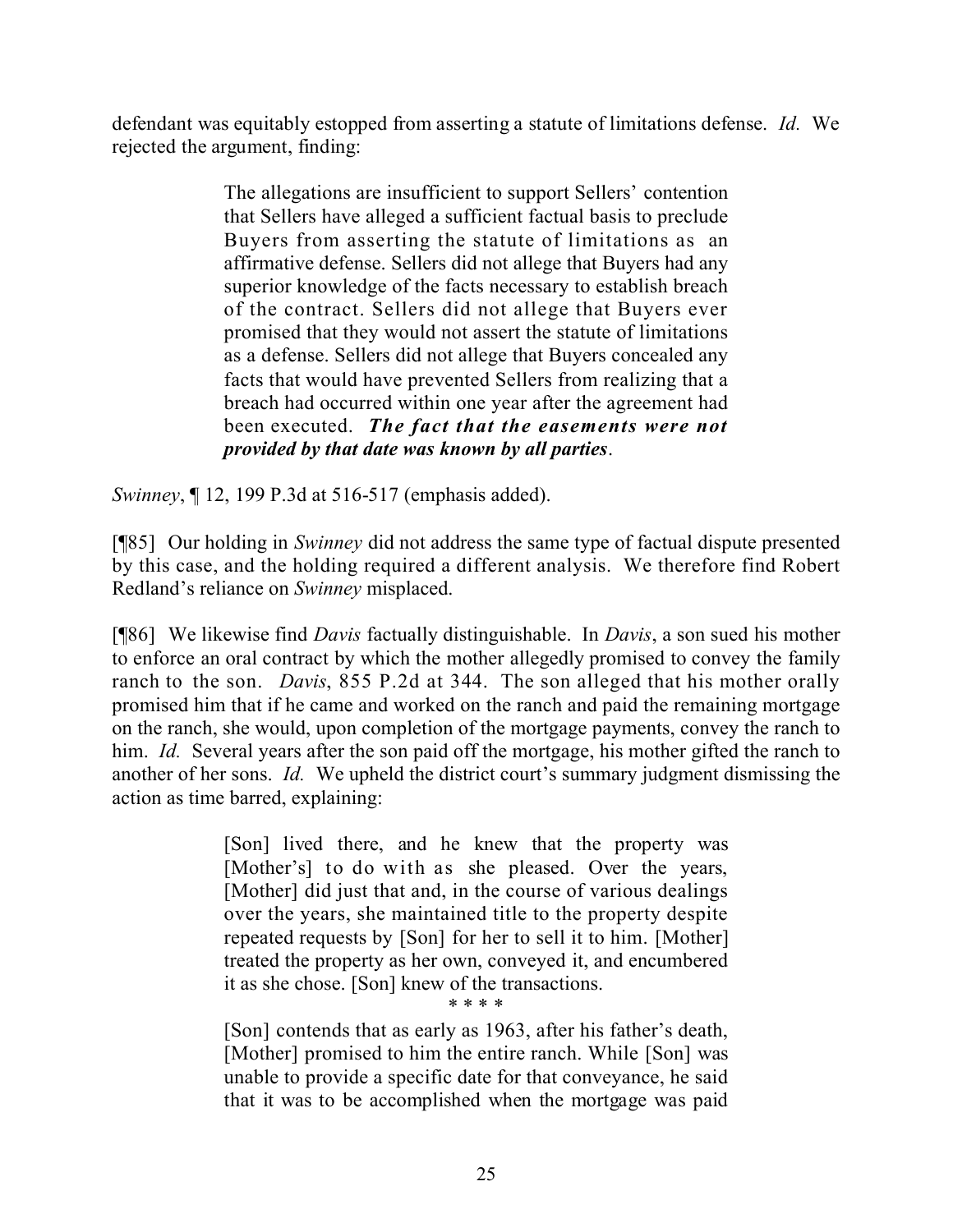off. That event occurred far more than ten years prior to the institution of [Son's] action. Furthermore, in the early 1970s, [Mother] conveyed part of the ranch away, which would constitute injury to any claimed right of [Son] and the breach would have occurred at that time. In 1980, more property was conveyed by [Mother]. Again, [Son] did nothing. [Son] obviously incurred injury at those times because [Mother] no longer could keep any promise to convey the ranch to him.

*Davis*, 855 P.2d at 349-350.

[¶87] The action before us presents factual disputes relating to when the plaintiffs knew or had reason to know of their cause of action. As the above-quoted findings from *Davis* illustrate, such factual disputes simply were not present in that case. We therefore again find Robert Redland's reliance on *Davis* to be misplaced.

### **2. Statute of Frauds**

[¶88] In this portion of the opinion, we address the district court's ruling that based on the undisputed facts, the statute of frauds bars the Redland Children's claims to an interest in the contested property. The statute of frauds provides, in relevant part:

> (a) In the following cases every agreement shall be void unless such agreement, or some note or memorandum thereof be in writing, and subscribed by the party to be charged therewith:

> > \* \* \* \*

(v) Every agreement or contract for the sale of real estate, or the lease thereof, for more than one (1) year.

Wyo. Stat. Ann. § 1-23-105(a)(v) (LexisNexis 2011).

[¶89] This Court has recognized the important legislative purpose that the statute of frauds serves:

> The statute of frauds is an expression of "fixed legislative policy of the state" and is "absolutely necessary to preserve the title to real property from the chances, the uncertainty, and the fraud attending the admission of parol testimony."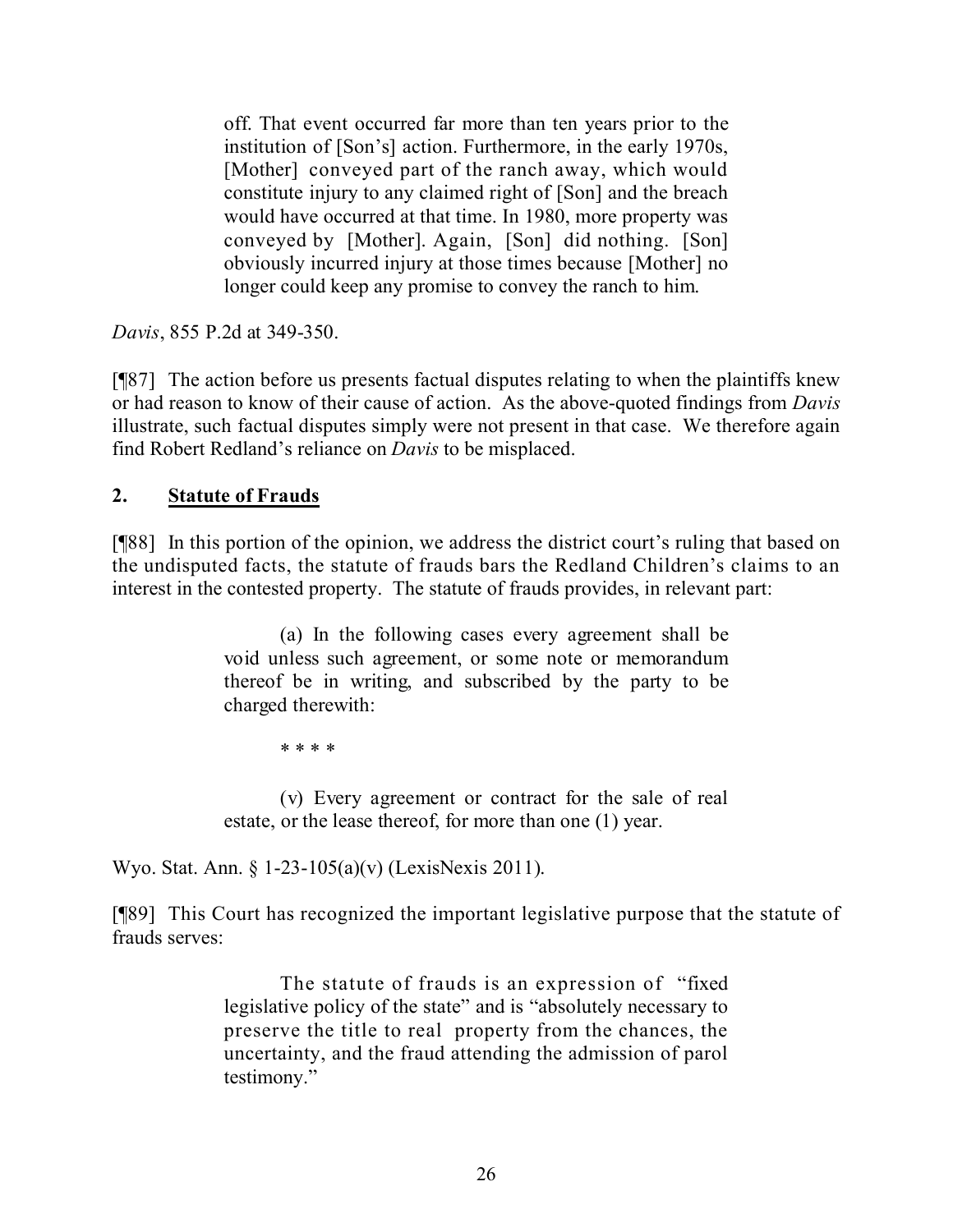*Fowler v. Fowler*, 933 P.2d 502, 504 (Wyo. 1997) (quoting *Remilong v. Crolla*, 576 P.2d 461, 464 (Wyo. 1978)). This Court has also, however, observed the injustice that can result from an unwavering application of the statute of frauds and has thus adopted equitable exceptions to the statute's bar to oral agreements, including the doctrines of full or partial performance and promissory estoppel. *See Parkhurst v. Boykin*, 2004 WY 90, ¶¶ 15-21, 94 P.3d 450, 457-460 (Wyo. 2004); *Hovendick v. Ruby*, 10 P.3d 1119, 1124 (Wyo. 2000); *Fowler*, 933 P.2d at 504; *Davis*, 855 P.2d at 346-348.

[¶90] The doctrine of full or part performance will operate to avoid the statute of frauds under the following circumstances:

> We have held that either full or part performance of a contract for the sale of land will avoid the statute of frauds defense. *Davis v. Davis*, 855 P.2d 342, 346 (Wyo. 1993). The doctrine of part performance, however, will not be applied to avoid the statute of frauds unless the oral agreement sought to be enforced is just and certain and the elements of possession and part or full payment or its equivalent are proved beyond the possibility of findings to the contrary. *Davis*, 855 P.2d at 347.

*Parkhurst*, ¶ 15, 94 P.3d at 458 (quoting *Hovendick*, 10 P.3d at 1124). We have further held that where the performance alleged is part performance, that part performance must be substantial. *Davis*, 855 P.2d at 346.

[¶91] Like the doctrine of full or substantial part performance, a valid claim of promissory estoppel can defeat a statute of frauds defense. *Davis*, 855 P.2d at 349. The elements of promissory estoppel are:

> (1) the existence of a clear and definite promise which the promisor should reasonably expect to induce action by the promisee; (2) proof that the promisee acted to its detriment in reasonable reliance on the promise; and (3) a finding that injustice can be avoided only if the court enforces the promise.

*Parkhurst*, ¶ 21, 94 P.3d at 460 (quoting *City of Powell v. Busboom*, 2002 WY 58, ¶ 8, 44 P.3d 63, 66 (Wyo. 2002)).

[¶92] This Court has also said, regarding application of promissory estoppel to avoid the statute of frauds: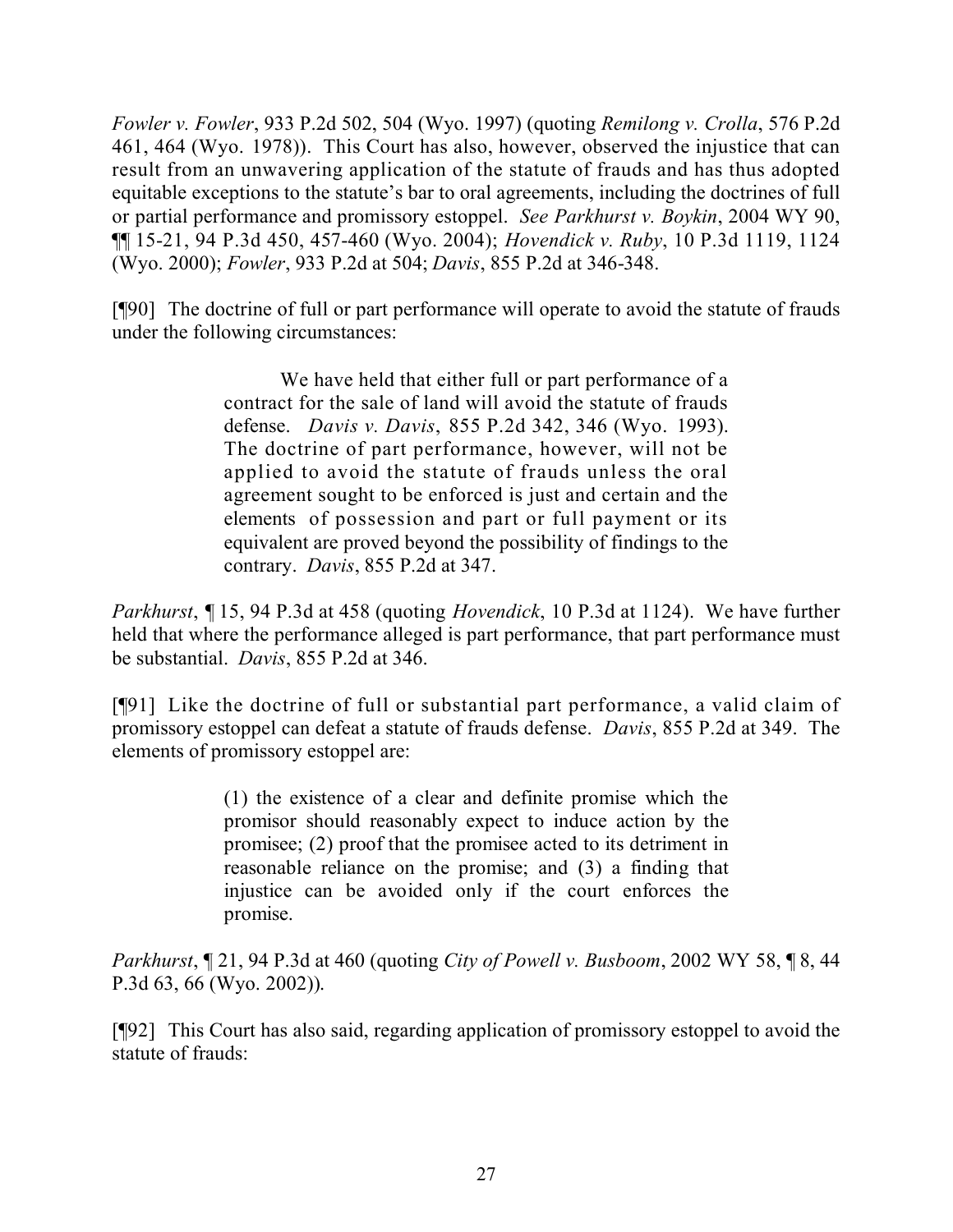The party seeking to have the oral contract enforced must demonstrate a change of position "substantially for the worse" and the incurrence of "unjust and unconscionable injury and loss" before the invocation of estoppel can be successful. *Crosby*, 324 P.2d at 497 (holding, even though we spoke of estoppel in pais specifically, the rule generally applied to estoppel). In *Crosby,* we cited with approval *In re Bennett*, 115 Minn. 342, 132 N.W. 309, 311 (1911), in which the court said that change in position must be "of such character and to such an extent that the interposing of the defense of the statute would be a fraud."

*Davis*, 855 P.2d at 349.

[¶93] The Redland Children argue that the doctrines of both full performance and promissory estoppel preclude a statute of frauds defense in this case. They further contend that the statute of frauds should not apply to the oral agreements at issue in this case because they are not agreements for "the sale of real estate." We will address first this broader contention that the statute of frauds does not apply to the parties' agreements. We will then turn to the more particular consideration of the agreements themselves and application of the statute of frauds and its exceptions.

### **A. Application of Statute of Frauds Generally to Parties' Agreements**

[¶94] The statute of frauds bars enforcement of oral agreements for "the sale of real estate."  $\S$  1-23-105(a)(v). The Redland Children argue that the agreements with Robert Redland were not for the sale of real property but were instead transactions in which their father, based on the children's agreement to enter into the Trust Agreement and provide cash investments, acted as land broker. Based on this distinction, they contend that the statute of frauds does not apply to the agreements with their father. The Redland Children's argument is not supported by our decisions interpreting the statute of frauds.

[¶95] We have held that the statute of frauds applies beyond the literal sale of real estate to bar any oral agreement that purports to convey or affect an interest in real property. *See Hovendick*, 10 P.3d at 1124 ("[O]ral agreements changing known boundary lines violate the statute of frauds.") (quoting 6 Thompson on Real Property § 3035, p. 508 (1962)); *Fowler*, 933 P.2d at 504 ("The statute of frauds requires that every conveyance of real estate, or any interest therein, shall be in writing."). More specifically, this Court addressed the type of distinction for which the Redland Children are arguing in *Hoge v. George*, 200 P. 96 (Wyo. 1921). In *Hoge*, the parties orally agreed to purchase ranch property together and to then share in the profits from the resale of that property. *Id.* at 97-98. This Court held that under such circumstances, the statute of frauds would not bar an action to recover profits from the resale of the property, but the statute would bar an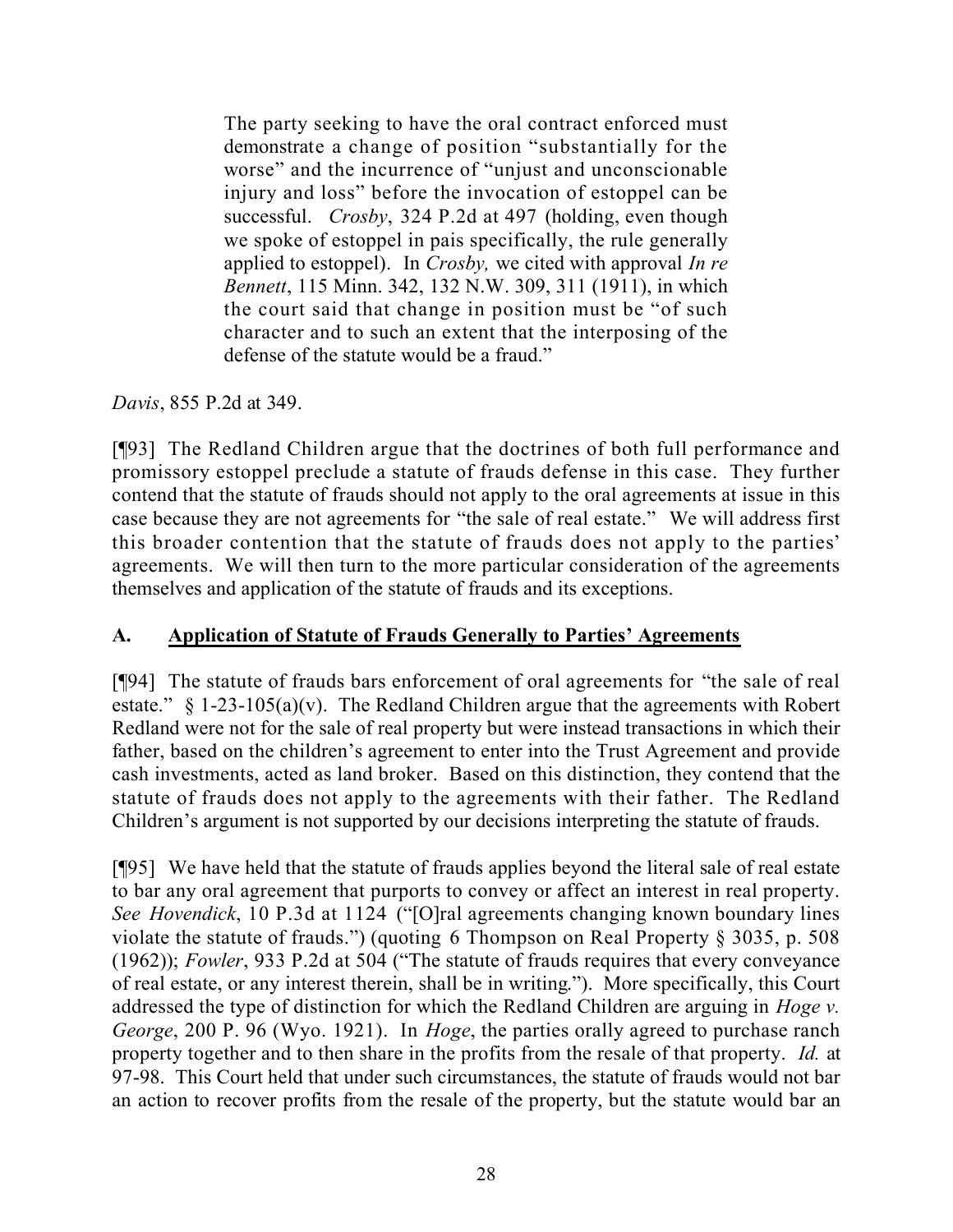action that sought to establish an interest in real property. *Id.* at 101. The Court explained:

> A different question would be presented if the plaintiff were seeking to recover an interest in the lands which had been acquired in the course of the joint enterprise instead of his share of profits which have arisen from the sale of them. Even though the contract be one which is in contravention of the statute, yet, when the transactions affecting the interests in the land have been completed, so that the court need not enforce anything with reference to the land itself, it has been held that the rights of the parties resulting from their dealings may be enforced.

*Hoge*, 200 P. at 101.

[¶96] In the present case, the Redland Children are asserting an interest in the contested properties. The statute of frauds therefore applies unless one or both of the equitable doctrines precludes the statute's application.

### **B. Application of the Statute of Frauds and Equitable Exceptions**

[¶97] In this part of our opinion, we will first address the parties' execution of the Trust Agreement, the oral promises made concerning the property at that time, and whether those promises and the Redland Children's actions in reliance on those promises create genuine issues of fact regarding the application of the statute of frauds and its equitable exceptions. We will then discuss the agreements related to each separate property and the questions of fact regarding application of the statute of frauds to the individual properties.

### **Trust Agreement and Oral Agreement Related to All Redland Properties**

### **Clear and Definite Agreement**

[¶98] In determining whether an equitable exception to the statute of frauds precludes its application in this case, the first question that must be addressed is whether the Redland Children have presented evidence of a clear and definite agreement between the parties to convey the disputed property to the Redland Family Trust. *See Parkhurst*, ¶ 21, 94 P.3d at 460; *Hovendick*, 10 P.3d at 1124.

[¶99] In 1989, the parties executed the Trust Agreement. The agreement provided that all property held by the trust, and the income and profits from that property, would be maintained and operated for the beneficial members of the trust. Before executing the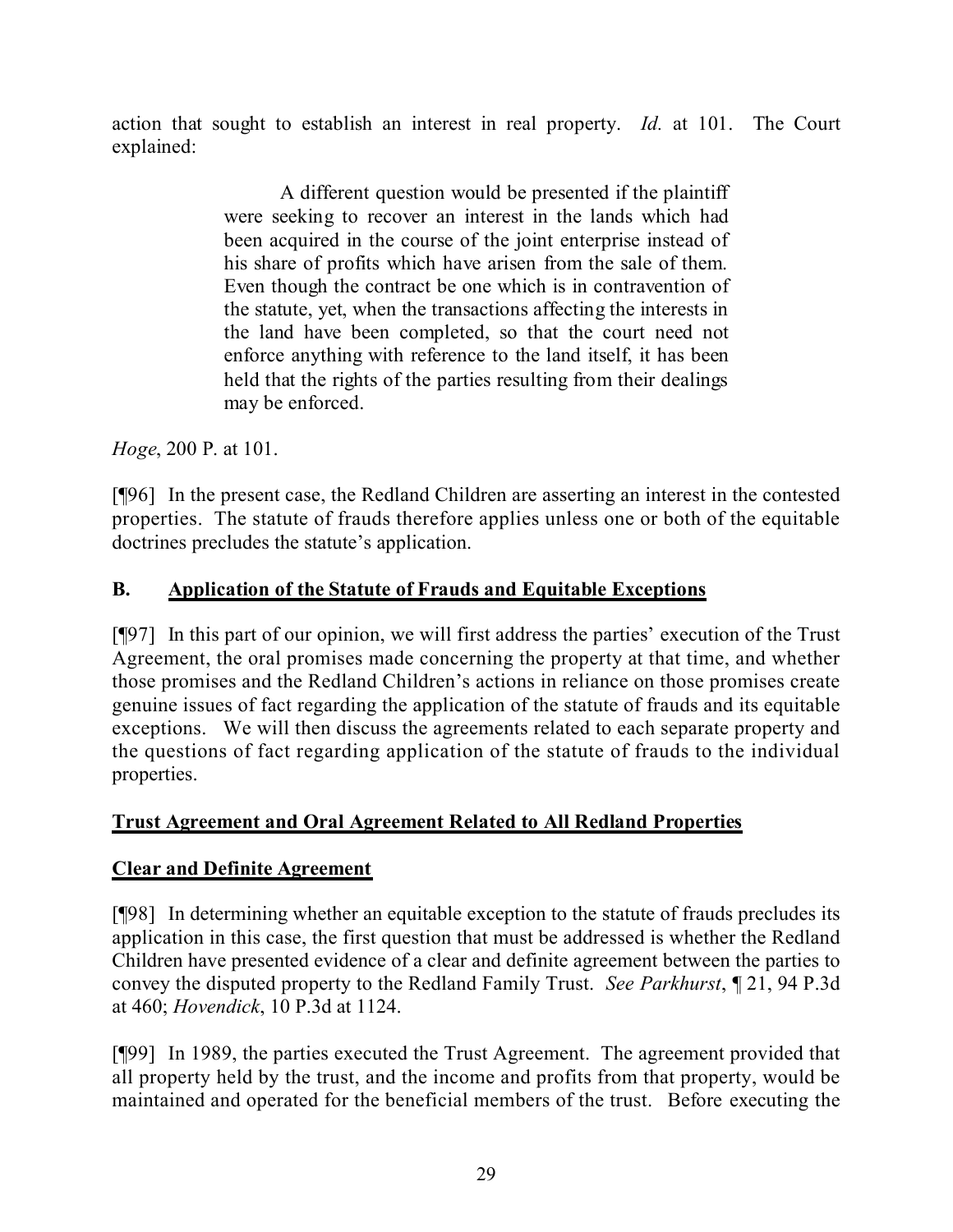written Trust Agreement, the parties discussed the creation of the trust and their intentions regarding the trust and the Redland properties. In his affidavit in opposition to summary judgment, Kendrick Redland stated as follows concerning those discussions:

> 3. At the meeting about setting up the family trust, Dad said that each of kids contribute money from our CD's in order to secure and purchase all of the land that we were running our livestock on including the Farm at Manderson, the Woody Place at Ten Sleep, the Mountain Ground and the BLM & State grazing leases attached to those grounds. Bob made it very clear that all the ground we were running on would eventually go into the trust over time and if Eric (Pooch) Redlands' [sic] ground became available, his part of the mountain & slope, the State Farm or his ranch at Ten Sleep became available in the future, we needed to be in a position to acquire those also so that they could be put in the family trust we were setting up.

> 4. Rolly and I were concerned about having our houses on land we didn't own, but Bob made it clear that none of the land could be owned individually including where any of the houses sat, it would all have to go into the trust to make it legal. We agreed to that and decided to put money in based on his promises. By August of 1989 the trust was formed and signed by all of us kids and my parents.

[¶100]In his summary judgment affidavit, Rolly Redland gave a similar account of the discussions and promises surrounding the execution of the Trust Agreement:

> 9. Before August 10, 1989 a meeting took place between Rolly Redland, Kendrick Redland, Irene Redland and Robert Redland regarding the trust and what property would become part of the trust. The subject was about what, if any, property from Granddad's (Richard Redland, Sr.'s) estate or essentially all of the property that Granddad had acquired was going to end up in the trust. At the meeting, I asked repeatedly essentially "If I give up my equity, does that mean you will give up your equity." Robert replied "we all have to give up something to make this work." He also stated "A guy thinks just as much of his daughters as his sons, they need a little something too." I then responded "That's fine, but is everybody going in, are you going to put property in this deal?" Robert replied, "yes, everybody's got to give up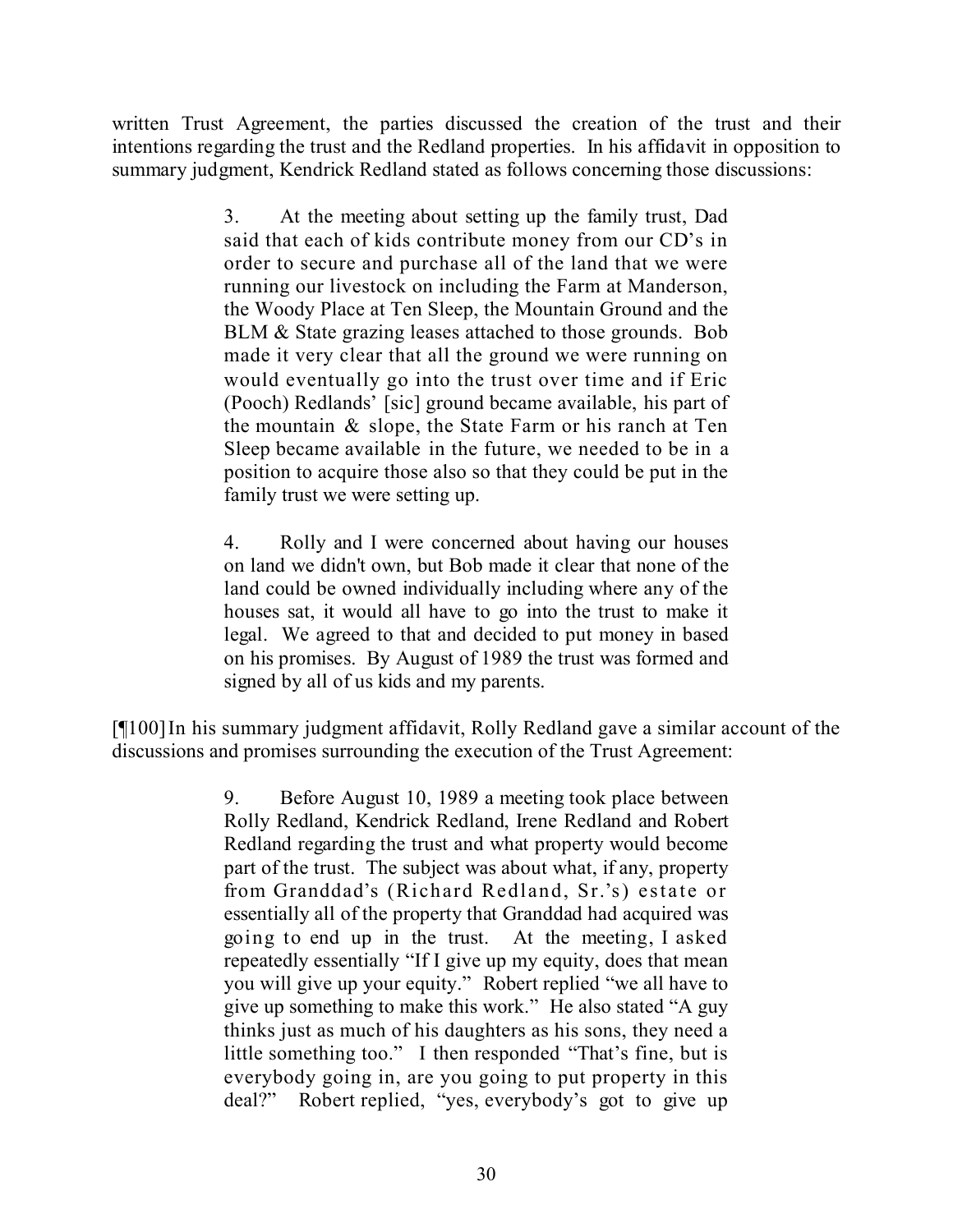something and it is all going in (to the Trust), the farm and all of the property of Granddad's, is going into the Trust."  $***$ Before I signed the Trust Agreement and invested the money, Bob made it very clear that if we invested in the Trust, "all" of the property he owned from or was to acquire from the Richard Redland, Sr. Estate was "going into the Trust."

10. \* \* \* Again, there were numerous meetings in which I was promised if I invested the \$27,500.00 and signed on with the Trust, that all property from the Richard Redland Estate that my father had acquired or would acquire under his option in the future, including the property then currently owned by Robert Redland, would all be placed in the Family Trust. It was made very clear that the property which is not now in the trust but is the subject matter of this suit was to also be owned by the trust as repeatedly promised by my father.

\* \* \* \*

24. Likewise, I note from paragraph 9 of Robert Redland's Affidavit, he states: "My intention in including these provisions in the trust was to ensure that the ranch owned by my parents would remain in our family forever, as I had promised my father." That statement is certainly consistent with his promise that all of the land owned by my Gran[d]dad, Richard Redland, Sr. would be placed in the Trust. That certainly verifies his promised intention in 1989 and 1992 when he asked us to be involved and pay our way into the Trust. [Underline in original.]

\* \* \*

39. I state with certainty that all of the lands under leases or deed or grazing allotments which we contend should be held in Trust, were lands which were formerly owned by Richard Redland, Sr. being those my father promised to place in the Trust so that they could continue to remain in the family. At the time the promise was made in 1989, it was very clear what was being promised and what lands would end up in the Trust. There is no doubt that in 1989, my father was describing all lands which we contend should have been placed in the Trust in the lawsuit.

[¶101]In contrast to the manner in which Rolly and Kendrick Redland describe Robert Redland's promises to place all Redland property in the Redland Family Trust, Robert stated as follows in his summary judgment affidavit:

> 12. I have never conveyed any of my separate real property interests to the Redland Family Trust and have no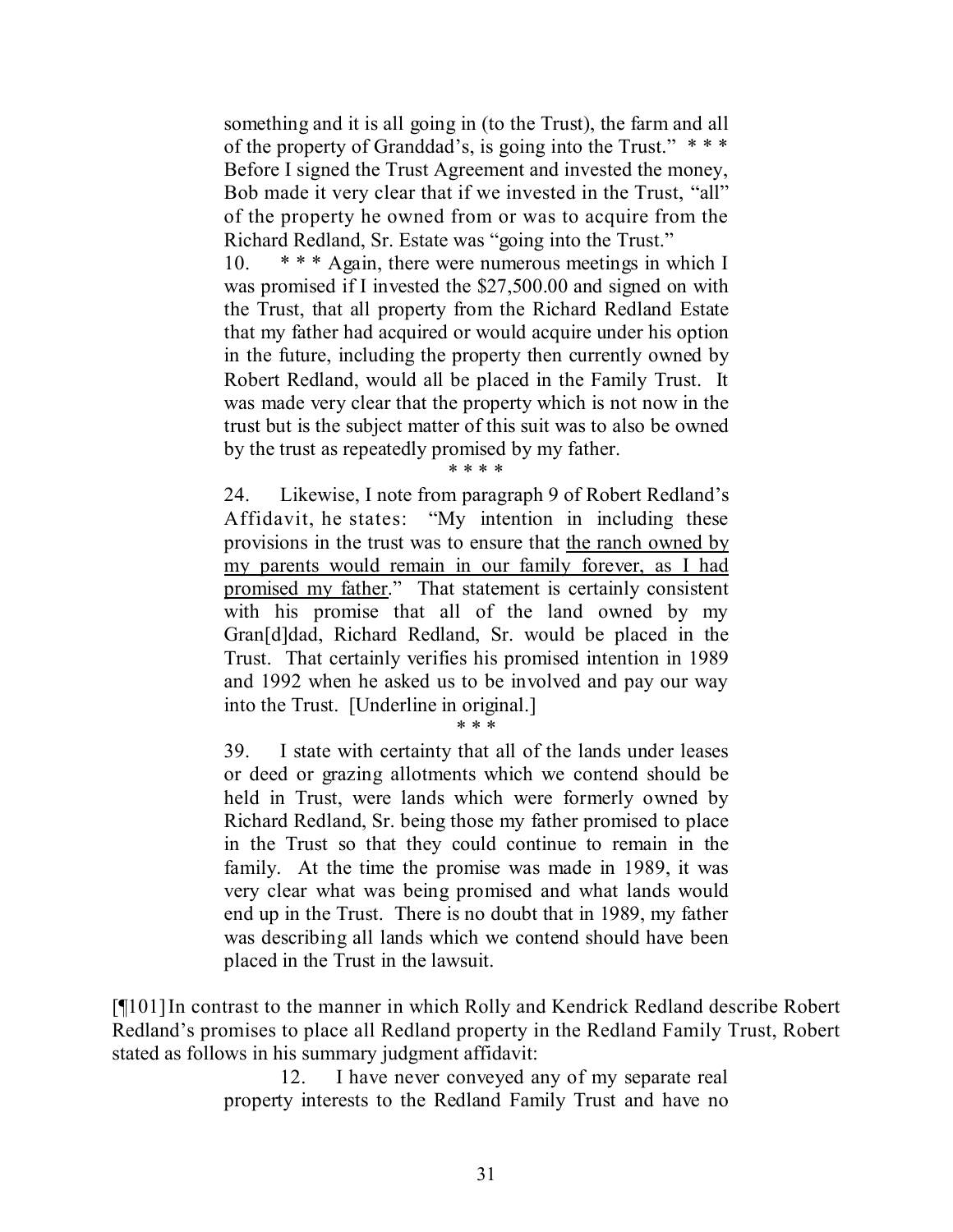intention, now or in the future, of conveying my separate real property interests to the Redland Family Trust.

[¶102]The affidavits of Robert Redland and Rolly and Kendrick Redland present a factual dispute as to what Robert promised when the Trust Agreement was executed. Nonetheless, while there may be a dispute, the Redland Children have presented evidence of a clear and definite agreement: In exchange for the Redland Children signing and committing to the Trust Agreement and contributing cash, all of the Redland property would be placed in the trust and managed for the benefit of the trust.

### **Full or Substantial Part Performance**

[¶103]The next question is whether the Redland Children performed their obligations pursuant to that agreement, in full or substantial part. *Hovendick*, 10 P.3d at 1124. The evidence is undisputed that each of the five Redland children signed the Trust Agreement and contributed an initial \$27,500 to the Trust in 1989. In 1992, each of the five children made an additional contribution of at least \$13,000, with Kendrick Redland contending his additional contribution exceeded that amount and was instead \$40,000, and Rolly Redland contending that his 1992 contribution was \$60,000. While the amounts of the cash contributions may be disputed, the Redland Children have presented evidence that they fully performed under their agreement with Robert Redland.

### **Detrimental Reliance**

[¶104]The final question is whether the Redland Children acted in reliance on the agreement to their substantial detriment. *Parkhurst*, ¶ 21, 94 P.3d at 460; *Hovendick*, 10 P.3d at 1124. On this question, the Redland Children have again presented evidence through the summary judgment affidavits of Rolly and Kendrick Redland. In his affidavit, Kendrick states:

> 8. Rolly and I spent all of our lives and later our wives, Sharon & Deb, invested our lives & money in building and continuing the ranching operation that our Grandparents started so that we can pass it on debt free as one solid ranching unit. We did this on Trust property. This labor and money devoted to the family ranch, included the lands we recently found out were not in Trust.

[¶105]Rolly Redland's affidavit was to similar effect. Rolly stated as follows concerning the Redland Children's reliance on Robert Redland's promises:

> 28. My siblings and I relied upon the promises from Robert Redland that all of the property would be placed into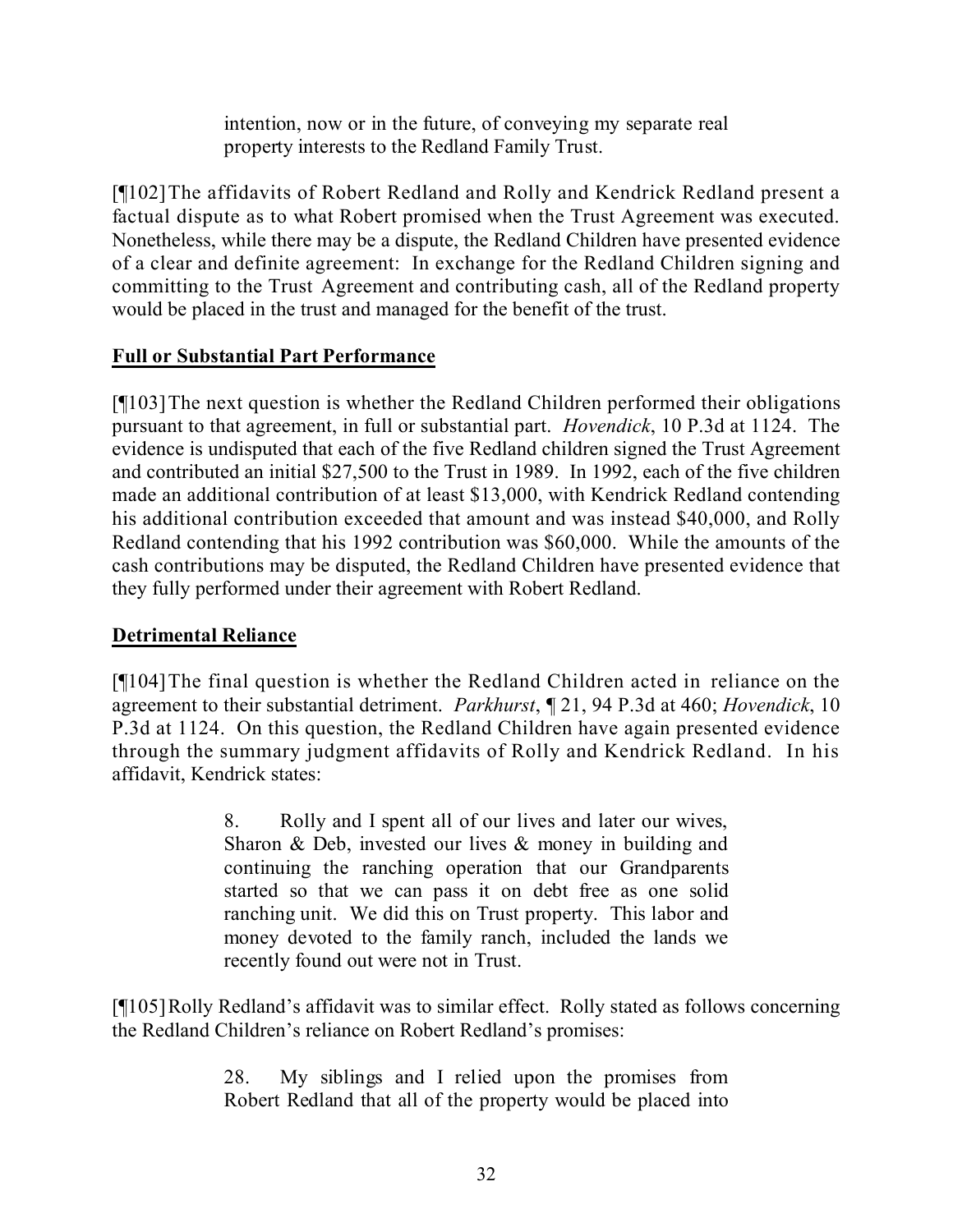the Family Trust. Based upon those promises in 1989 and 1992 we allowed hundreds of thousands of dollars to leave our collective hands, Rolly, Kendrick, Roalene, and Teresa so that Robert Redland could purchase the property he represented would be placed into the Family Trust. Those representations caused us not only to invest money to purchase these lands on behalf of the Trust, but to make thousands of dollars of improvements and maintain these properties with little return. We did this with the thought and belief that the will of the Trust was being carried out. \* \* \*

\* \* \* \*

33. I have spent thousands of dollars of my own money making improvements to Trust property and non-Family Trust lands because I believed Robert Redland's promises that he was going to put all property he owned or received from Richard Redland's Estate, and Eric Redland's Estate into the Family Trust. I have received almost no return from the Trust, and have not received any wages from the Trust since 1989. I believe the report of economist Paul Burgener to be true that between my brother and his wife and myself and my wife, we have contributed at least \$4,284,419 to the entire Redland Family Ranching operation we believed was fully encompassed within all of the Trust lands including the lands we believed to be family Trust lands which we now know are not part of the Family Trust. When we spent time and money on those lands, we relied upon the promises of my father, and believed that all of those lands were Family Trust lands. We never separated those lands out of the Family Trust Ranching operation. Robert Redland certainly did not object to the significant investment we made when he took the income from the Family Trust operation for his own use. In essence, he stood by while we injected millions on what is now known as non-trust lands without his objection, while he reaped the benefits.

[¶106]The Redland Children have presented sufficient evidence to create a disputed issue of fact concerning the existence of a clear and definite oral agreement, their performance under that agreement and their reliance on the agreement. *See Hovendick*, 10 P.3d at 1124 (reversing summary judgment and finding disputed issues of fact regarding statute of frauds where evidence showed that party claiming oral agreement took possession of their half of disputed land, fenced on newly established boundary line, cleared brush and planted grass seed for pasturing horses, and paid taxes). These disputed issues of fact must be resolved by a trier of fact to determine whether the equitable exceptions to the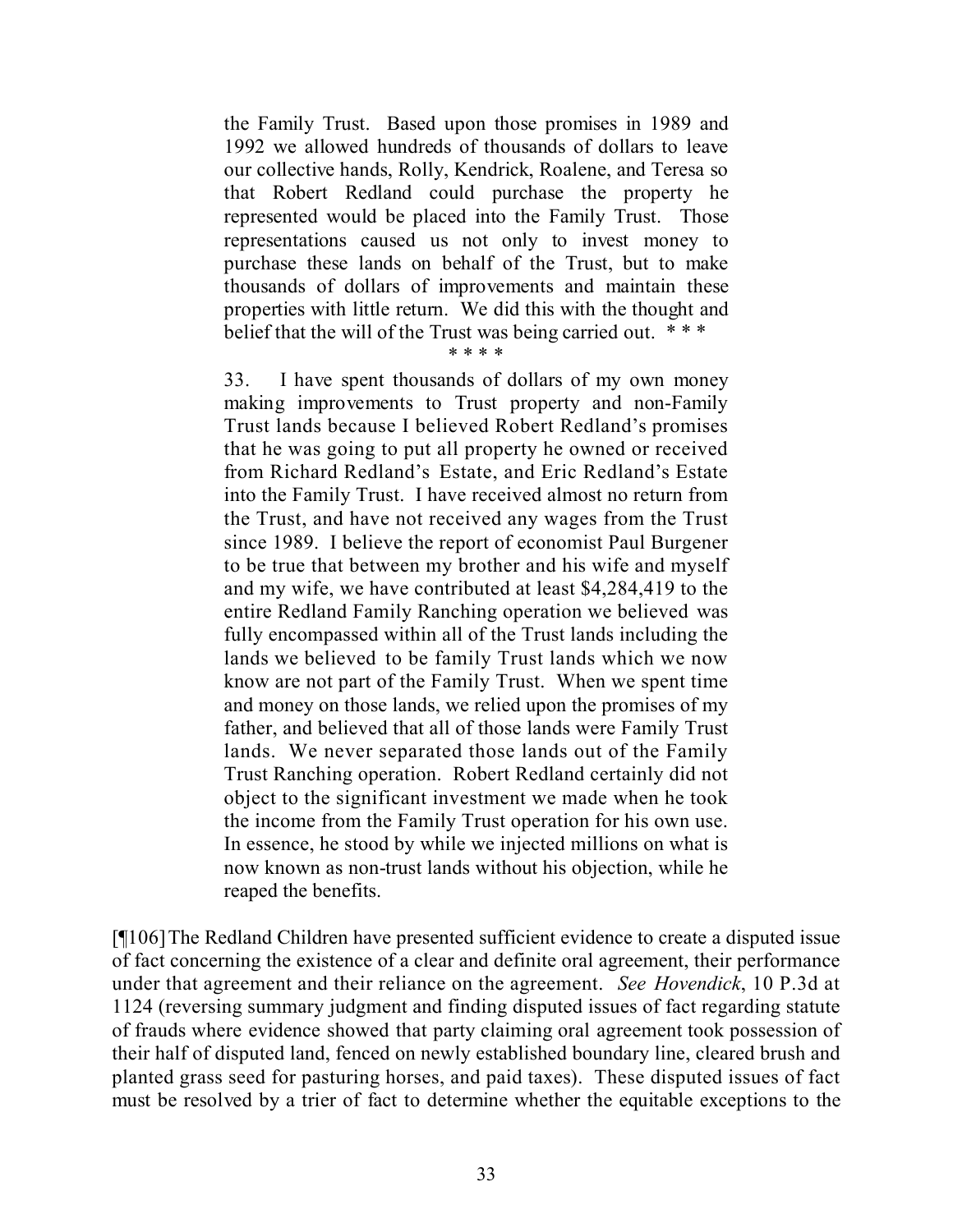statute of frauds, either promissory estoppel or full or substantial partial performance apply in this case.

[¶107]Because of the disputed issues of fact in this case, we conclude that Robert Redland's reliance on this Court's statute of fraud rulings in similar familial promise circumstances is again misplaced. In *Parkhurst*, we found that the alleged oral agreement between a mother and her son and daughter-in-law was not a clear and definite agreement, but was instead no more than an agreement to agree. *Parkhurst*, ¶ 19, 94 P.3d at 459 ("At most, Parkhurst and Boykin entered into an "agreement to agree" that Parkhurst would consider a transfer of a 49% interest in the Huston Ranch at some future time.").

[¶108]In *Fowler*, a son alleged an oral agreement by his father to convey ranch property and testified that in exchange for leaving his employment in Colorado, he was to receive a monthly salary of \$2,000 and the ranch when his father died. *Fowler*, 933 P.2d at 505. The son also testified, however, that at times he would forego his monthly salary and use that to instead build equity in the real property. *Id*. Based on the son's conflicting testimony regarding the promise to receive the property on his father's death and his need to build equity in that property, as well as the son's testimony in a separate divorce proceeding disclaiming any equity interest in the ranch, we rejected the assertion of a clear and definite oral agreement to convey the ranch property. *Id*.

[¶109]Finally, in *Davis*, we rejected a son's assertion of an oral agreement by his mother to convey ranch property, again because of the uncertainty of the oral agreement. In particular, although the son claimed that his mother had promised the ranch property to him when he completed payments on the outstanding mortgage, the mother thereafter used the property and made partial conveyances of the property as she pleased and without objection by the son. *Davis*, 855 P.2d at 349-350. These circumstances undermined the son's assertion of a certain and definite agreement to convey the ranch property. *Id*.

[¶110]The present case does not present similar ambiguities in the certainty of the alleged oral agreement to convey real property. The Redland Children have presented disputed but unequivocal evidence of a certain and definite agreement to convey property. It is for the trier of fact to resolve the disputed issues of fact relating to the statute of frauds and the equitable exceptions to the statute.

### **Additional Questions of Fact Relating to Individual Property Disputes**

[¶111]The questions of fact that we have highlighted in relation to the general alleged agreement to convey property in this case are compounded when each property is reviewed individually. One particular concern we have with regard to certain individual property conveyances relates to the written evidence of the transaction. As we will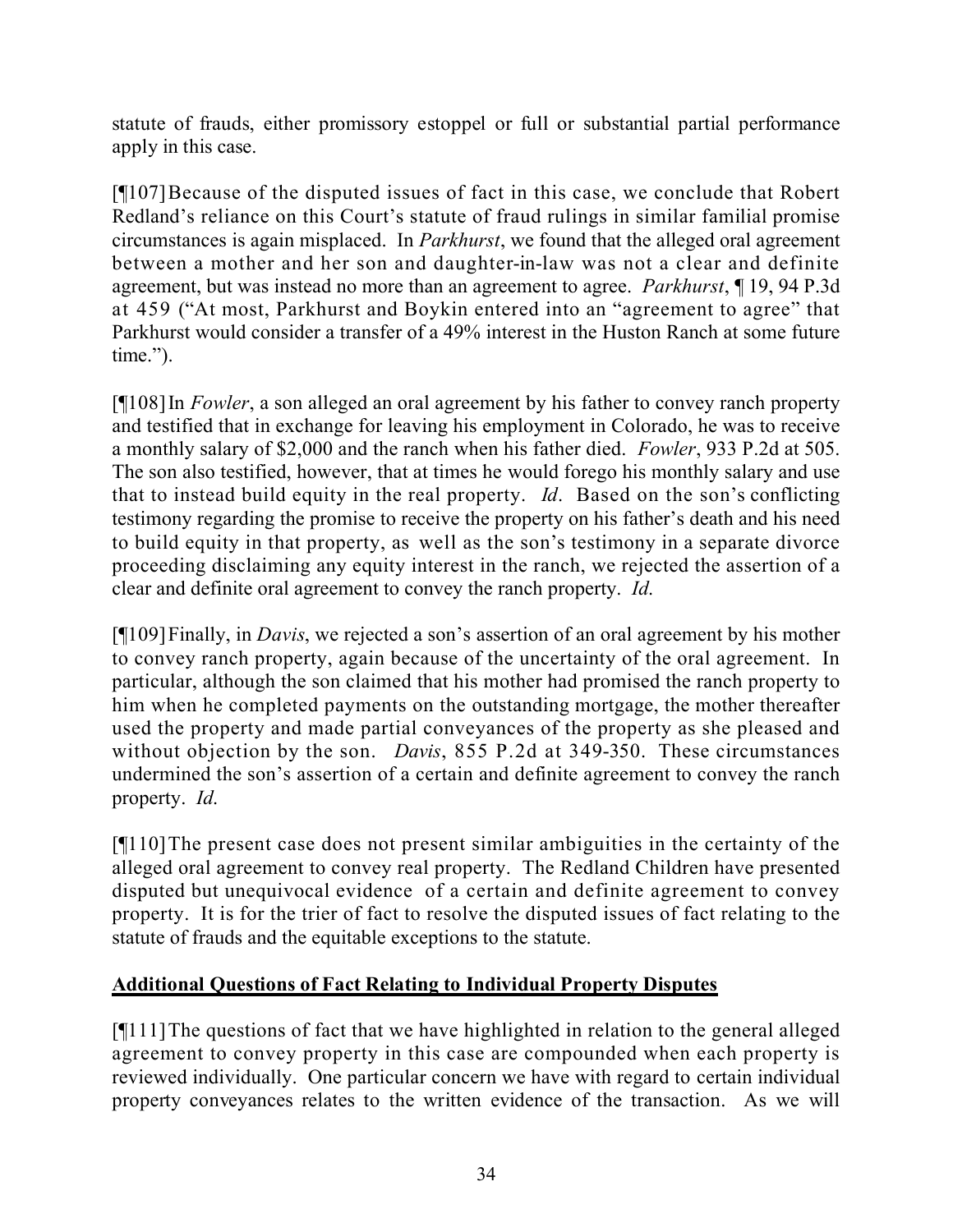discuss in greater detail hereafter, where a conveyance is documented by a written agreement or conveyance, it may be that what is at issue is not application of the statute of frauds, but rather an interpretation or construction of the written agreement or conveyance.

[¶112]We turn then to the individual properties and the more specific fact issues related to each.

### **Original Mountain Land**

[¶113]The Original Mountain Land was the first property conveyed to the Redland Family Trust, and its conveyance was the only one specifically provided for by the Trust Agreement. This is also the first property that we identify as one for which it is unclear whether resolution of the dispute truly involves enforcement of an oral agreement or is a question of the interpretation or construction of a written property conveyance.

[¶114]The deeded portion of the Original Mountain Land and its associated BLM allotments are not contested. The disputed portion of the property is the associated state lease, State Lease No. 3-8195.

[¶115]In his summary judgment affidavit, Robert Redland described how the Redland Family Trust acquired the Original Mountain Land:

> The original mountain land came to be owned by the Redland Family Trust through the following chain of events. I was given the right, through my father's will, to purchase a two-thirds (2/3) interest in my father's mountain grazing land from my father's estate after my mother passed away. My brother, Eric Redland, was given the option to purchase the remaining one-third (1/3) interest. See Last Will and Testament of Richard Redland, marked Exhibit "B". In March of 1983, I purchased Eric Redland<sup>['s]</sup> option for consideration of \$100,000. See Assignment of Eric Redland, marked Exhibit "C". I thereafter assigned part of the option to my wife, Irene, and together we assigned a 1/7th interest to each of our five children. See Assignments marked Exhibit "D". Irene and I along with our five children assigned the option to the Redland Family Trust. See Redland Family Trust, marked Exhibit "E". The parties to the trust then exercised the right to purchase the original mountain land and it was conveyed to the Trust. See the Warranty Deed and Corrective Deed attached hereto as Exhibit "F".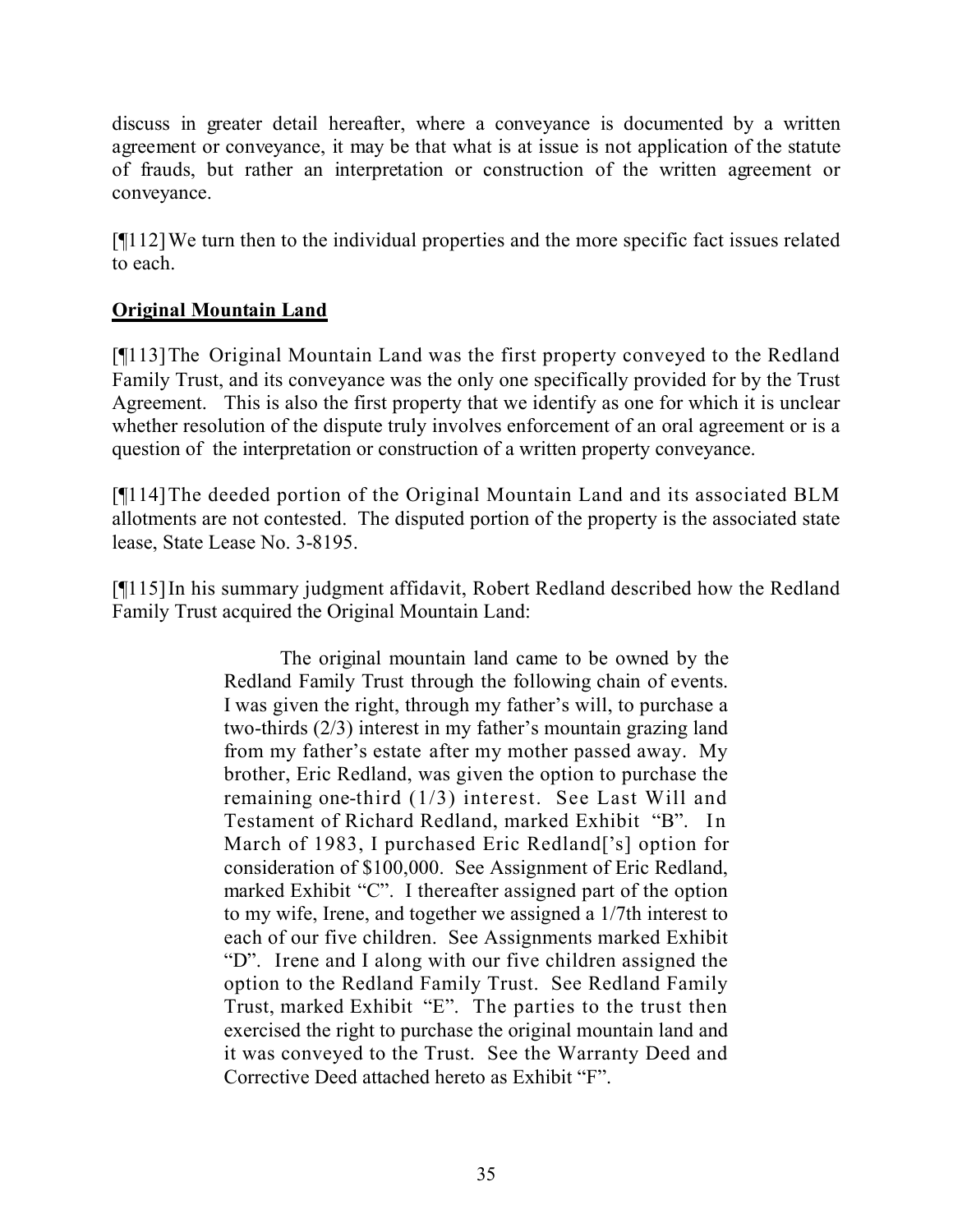[¶116]As indicated in Robert Redland's affidavit describing the trust's acquisition of the Original Mountain Land, the purchase option originated in the will of Robert's father, Richard Redland, Sr. That will described the purchase option as follows, with our emphasis added:

> 1. I give and devise to my wife, NELLIE M. REDLAND, a life estate in any and all lands which I may own in Township 45 North, Ranges 85, 86 and 87 West of the 6th P. M.. With respect to the remainder in such lands, or if my wife shall not be living at my death, then I hereby direct and it is my wish that my sons, ROBERT REDLAND and ERIC REDLAND, shall have the right to purchase all interest in such lands as follows:

> *ROBERT REDLAND shall have the right to purchase a two-thirds interest and ERIC REDLAND shall have the right to purchase a one-third interest, but if either shall fail to purchase as provided herein, the other shall have the right to purchase all of said lands. Any Taylor Grazing allotments used in connection with said lands and the State of Wyoming lease covering Section 16, Township 45 N., Range 86 W. of the 6th P. M. are to go with the land without charge. The price shall be \$27.50 per acre and shall be payable one-sixth down upon exercise of the right, and the balance shall be payable in five equal, annual installments.* The deferred purchase price shall bear interest at the same rate of interest which The Stock Growers State Bank at Worland, Wyoming, shall be paying currently on one-year time certificates of deposit as of the date of my death. The right to purchase shall be exercised in writing within six months of the death of my wife, or after my death, whichever is later, and shall be delivered to the Executor of the estate of the survivor of myself and wife. If said lands shall not be purchased by my two sons, or either of them, as provided herein, then such lands, after termination of the life estate of my wife, shall become a part of the remainder of my estate. [Emphasis added.]

[¶117]Based on the purchase option as described in Richard Redland, Sr.'s will, the option appears to have included the deeded land, the BLM grazing allotments, and the now contested state lease. However, beginning with Robert Redland's purchase of his brother Eric Redland's share of the purchase option in 1983, it appears that Robert took steps to separate the state lease from the rest of the Original Mountain Land. Specifically, in the recorded assignment from Eric Redland to Robert Redland of Eric's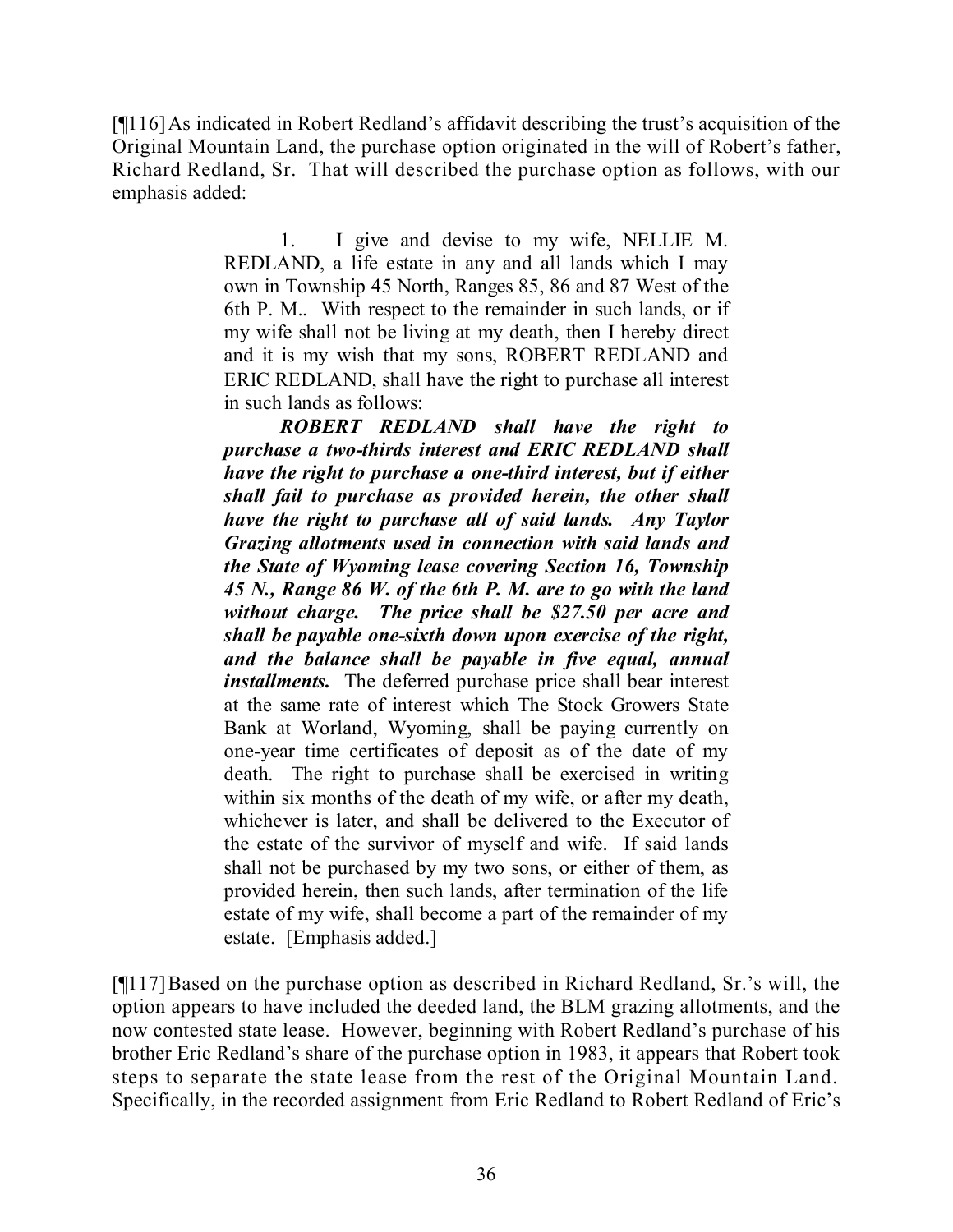share of the purchase option, the assignment breaks the assigned property into two paragraphs, with the first paragraph listing the state lease and the second paragraph listing the purchase option, which is described to include only the deeded lands and the BLM grazing allotments.

[¶118]Thereafter, when Robert Redland assigned interests in the purchase option to his wife and children, those assignments referenced an "Exhibit A," which purported to describe the property included in the purchase option, and which we assume, but do not know, described the property without reference to the state lease.<sup>4</sup> In any event, as explained in Robert Redland's affidavit, after he assigned his interest in the purchase option equally among his wife and children, each family member transferred their portion of the purchase option to the Redland Family Trust. The Trust Agreement reflects this transfer as follows, again with our emphasis added:

> Each of the above named parties transfers to this trust their interest in the *options to purchase from the Estate of Richard Redland, Sr.* . [sic] *the lands described in Exhibit A annexed hereto* subject to any indebtedness on said options and lands and the sum of \$27,500.00. [Emphasis added.]

[¶119]Exhibit A to the Trust Agreement describes the land included in the purchase option as the deeded land and the BLM allotments. The property description makes no reference to the state lease. Finally, the Warranty Deed by which the Original Mountain Land was conveyed to the Redland Family Trust includes a property description that includes the deeded land and the BLM allotments but does not reference the state lease.

[¶120]Based on the summary judgment record, we are left with a number of questions, both legal and factual, regarding the Original Mountain Land and the parties' agreement that it would be conveyed to the Redland Family Trust. Because the district court's summary judgment ruling curtailed a careful review of the property transactions, many of these questions have not been addressed by the district court or the parties. In identifying the questions, we will not attempt to answer them because they entail legal and factual questions that should first be addressed on remand by the parties and the district court.

[¶121]Our first question relates to the manner in which Robert Redland separated the state lease from the deeded land and BLM allotments described in the purchase option bequeathed by his father. An option is an offer to contract that is strictly construed, and the exercise of an option, being the equivalent of an acceptance, must be done precisely in keeping with the option's terms. *Bennett v. Foust*, 996 P.2d 693, 697 (Wyo. 2000); *Bidache, Inc. v. Martin*, 899 P.2d 872, 874 (Wyo. 1995); *Crockett v. Lowther*, 549 P.2d

 $\overline{a}$ <sup>4</sup> The copies of the assignments in the summary judgment record did not have the attached "Exhibit A," and there is thus a gap in the record.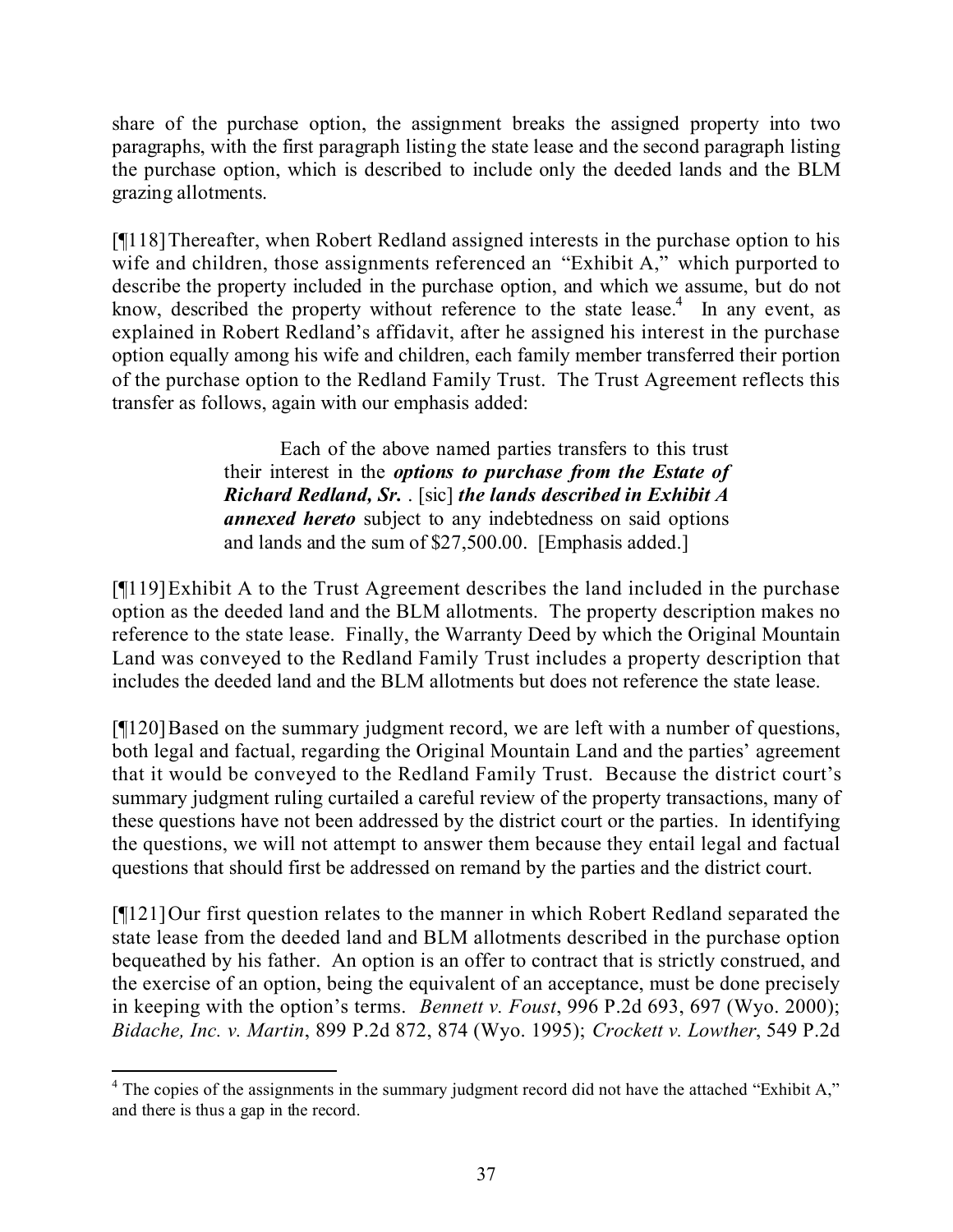303, 310 (Wyo. 1976). Given this clear precedent, we question whether Robert Redland could legally separate the state lease from the deeded land and BLM allotments when he assigned interests in the purchase option, since it appears the option was defined by Richard Redland, Sr.'s will to include all of the property, including the state lease.

[¶122]Our next question is whether the Trust Agreement is ambiguous with regard to the option to purchase the Original Mountain Land. The Trust Agreement references the purchase option as described in Richard Redland, Sr.'s will and then also references what appears to be a conflicting property description in its attached "Exhibit A." We thus question whether the discrepancy in property descriptions rendered the Trust Agreement ambiguous, allowing for the admission of parol evidence concerning the parties' discussions and negotiations. *See Ultra Res., Inc. v. Hartman*, 2010 WY 36, ¶ 23, 226 P.3d 889, 905 (Wyo. 2010) ("Parol evidence of the parties' intent regarding what particular terms in their agreement mean is considered only when the contract is ambiguous.").

[¶123]On a similar note, we have held that in interpreting written agreements, a determination of the parties' intentions, which is our paramount concern, may require consideration of the context within which the contract was made. *Davison v. Wyo. Game & Fish Comm'n*, 2010 WY 121, ¶ 9, 238 P.3d 556, 560 (Wyo. 2010). Even if a written agreement is clear and unambiguous, a reviewing court may look to the circumstances surrounding the contract, as well as its subject matter and the purpose of the contract to glean the intent of the agreement. *Id*. In this respect, even if the trier of fact were to find the Trust Agreement to be clear and unambiguous, the record contains evidence of circumstances surrounding the agreement's execution that might inform the trier of fact's interpretation and lead to a conclusion that the Trust Agreement's clear language included the state lease as part of the Original Mountain Land conveyance.

[¶124]In particular, the record contains evidence that the BLM considered the deeded mountain lands combined with the state lease to be the base property for the BLM allotments. The record also contains evidence that Richard Redland, Sr. desired that the property remain intact and in his family. As Robert Redland stated in his summary judgment affidavit:

> 9. The trust also restricts the parties' ability to transfer, sell, or otherwise dispose of their interest through a preemptive right clause, and the document also contains a provision that upon the death of any beneficial owner, his or her interest in the trust estate shall pass to his or her children, or descendants of any children. My intention in including these provisions in the trust was to ensure that the ranch owned by my parents would remain in our family forever, as I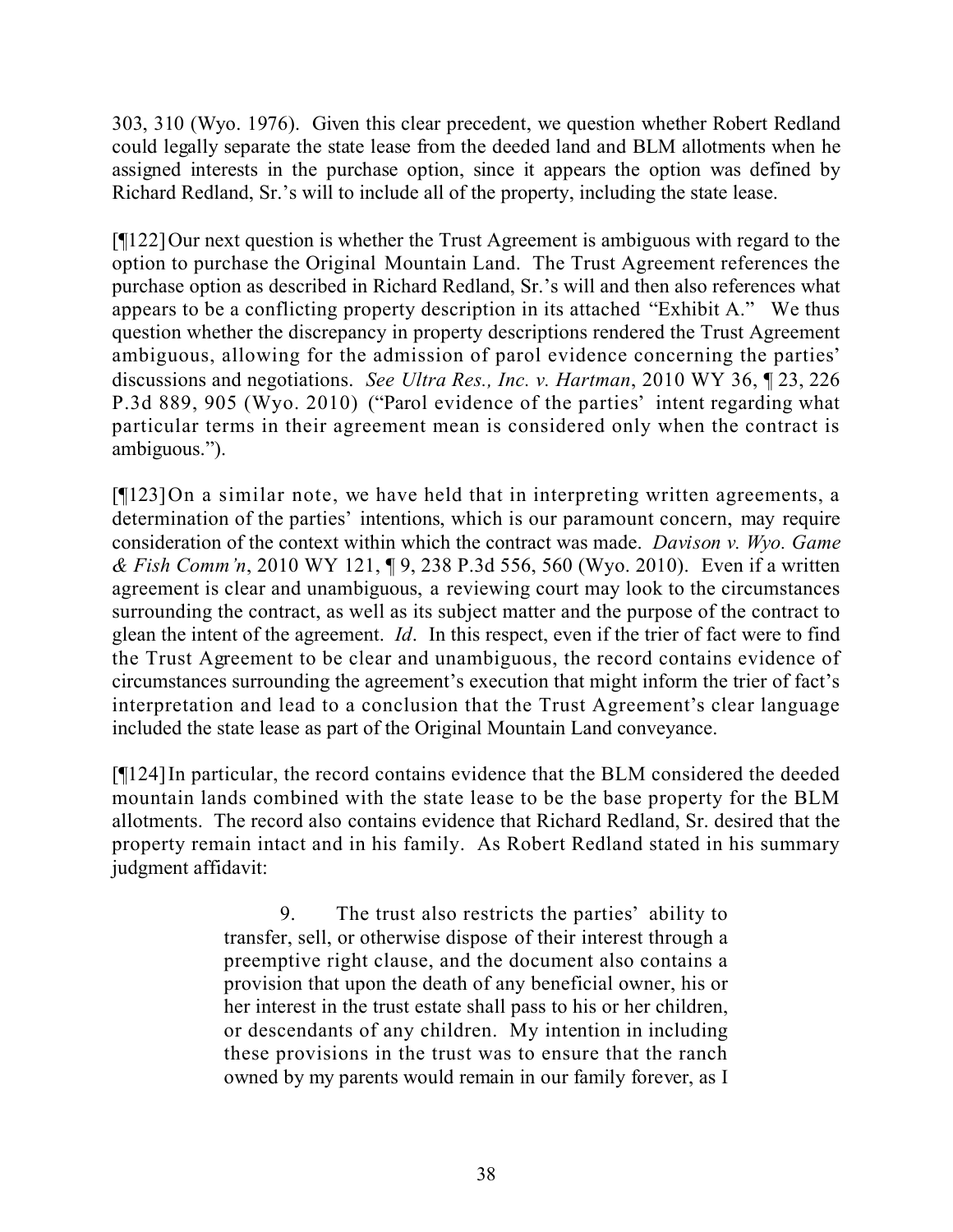had promised my father. See Redland Family Trust marked Exhibit "A".

[¶125]These questions of contract interpretation and construction are what cause us to question whether the statute of frauds is even a consideration in regard to the conveyance of the Original Mountain Land. The conveyance is documented by the written purchase option, the written Trust Agreement and by a recorded warranty deed. It appears that the question before the district court may require consideration of the written agreement rather than a determination of whether the statute of frauds bars enforcement of an oral agreement. Again, we find it premature for this Court to declare that approach as the required resolution on remand. We instead point out the question and some of the evidence in dispute to further illustrate the additional questions of fact that precluded summary judgment on the issue of whether the Redland Children's property claims are barred by the statute of frauds.

### **State Farm at Manderson (State Lease No. 3-8179)**

[¶126]The next disputed property is the State Farm at Manderson, or State Lease No. 3- 8179. This dispute does implicate an oral agreement to convey property to the Redland Family Trust. The State Farm at Manderson is one of two properties that Robert Redland purchased from the estate of Eric Redland in 1992. Robert purchased the State Farm in his individual capacity, and the property was conveyed by deed to him in his individual capacity. He also purchased in his capacity as trustee to the Redland Family Trust the property known as the Additional Mountain Land. That land was conveyed by deed to the trust and is not in dispute.

[¶127]Robert Redland contends that there was no oral agreement between the parties that the State Farm at Manderson would be purchased for the trust. He further contends that he purchased the property for himself using his own personal funds. The Redland Children contend that they gave Robert funds to purchase both properties and submitted the following evidence on summary judgment that is particular to this property:

--Of the seven members of the trust, five contributed \$13,000 each toward the purchase of property from Eric Redland's estate, Kendrick Redland contributed \$40,000 and Rolly Redland contributed \$60,000;

--The amount contributed by the trust members to purchase property from Eric Redland's estate far exceeded the amount that would be required to purchase just the Additional Mountain Property;

--Robert Redland rejected a suggestion by Rolly Redland that Rolly purchase the State Farm at Manderson as a location on which to build his own home, explaining to Rolly that the property had to go into the family trust with the rest of the property; and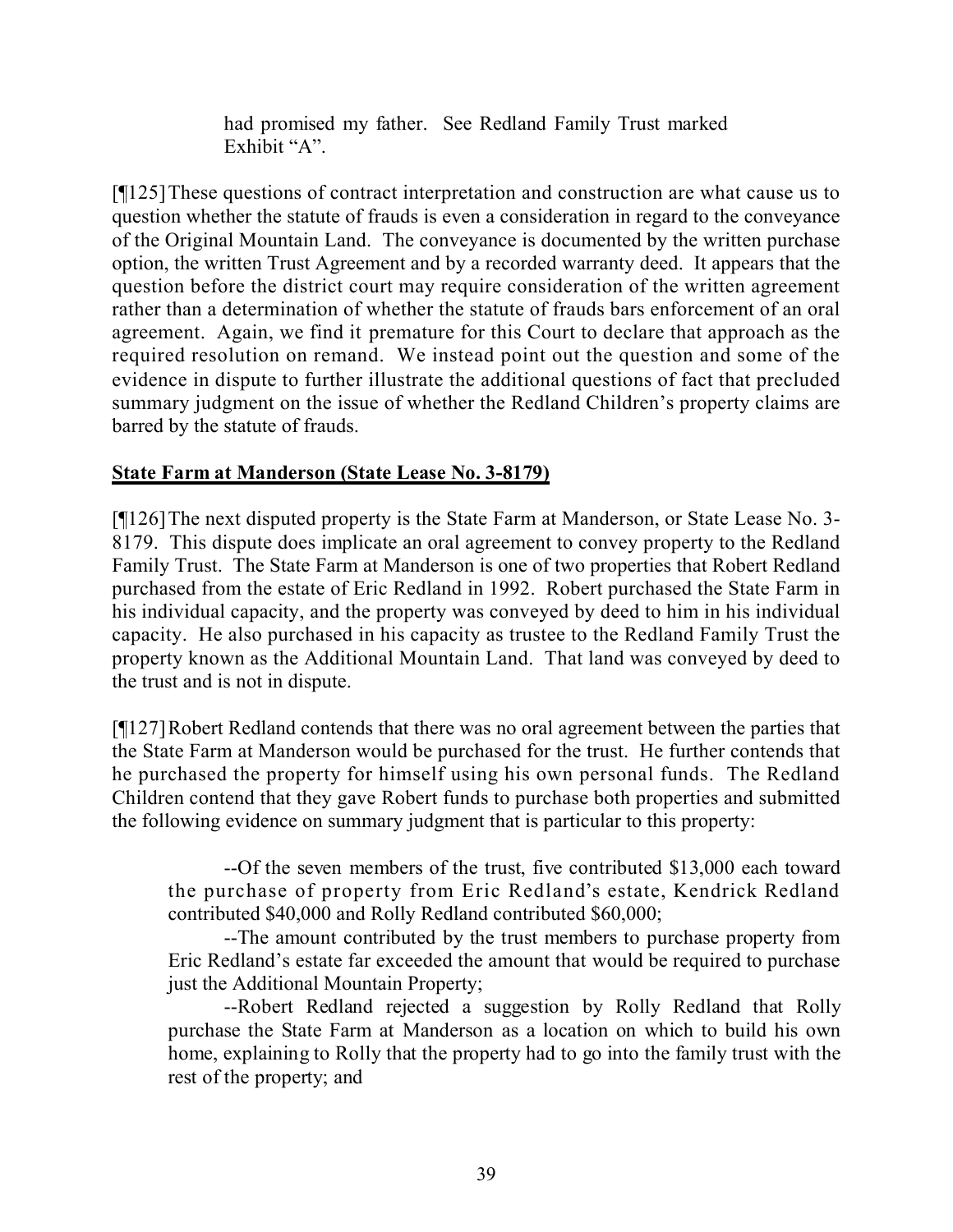--Rolly and Kendrick Redland made substantial improvements to the State Farm at Manderson believing that the property was in the family trust.

[¶128]Again, we identify this evidence to illustrate the factual disputes related to this particular property that precluded summary judgment on the statute of frauds question. That said, these are some disputed facts, but we do not intend for ours to be a complete and exhaustive listing of all of the disputed facts.

#### **State Lease at Woody Place (State Lease No. 3-8248)**

[¶129]The State Lease at Woody Place is another of the disputes that may be resolved by interpretation of a written conveyance. The deeded property at Woody Place is not in dispute and was conveyed to the Redland Family Trust in 1995. What is in dispute is the property's associated state lease, State Lease No. 3-8248.

[¶130] As with the Original Mountain Land, the conveyance of Woody Place to the trust began with Robert and Irene Redland first gifting to each of their children a one-seventh interest in the property. That transaction is documented with warranty deeds. The trust members then in turn conveyed Woody Place to the trust through warranty deeds that provided, in part, with the emphasis in the original:

> **WITNESSETH**, That the Grantor, for and in consideration of the sum of Ten and no/100 Dollars (\$10.00) and other good and valuable consideration, in hand paid, the receipt of which is hereby acknowledged, does, by these presents, grant, bargain, sell, **CONVEY AND WARRANT** unto the said Grantees, the following described real estate, together with all improvements, appurtenances and water rights thereto belonging, situate in the County of Washakie, State of Wyoming, to  $-$  wit;

> An undivided one-seventh interest as a tenant in common in the property described in Exhibit "A", which is attached hereto and by this reference incorporated herein.

[¶131]Exhibit A to each warranty deed contained an identical property description, which description did not include a reference to State Lease No. 3-8248, that is, the State Lease at Woody Place. The Redland Children contend that it was their intention and understanding that the conveyance of Woody Place to the Redland Family Trust included State Lease No. 3-8248, while Robert Redland contends that the lease was never part of the conveyance or promised as property that would be conveyed to the trust.

[¶132]We again do not dictate how the district court resolves the questions of fact that relate to this particular property dispute, whether that be by interpretation of the written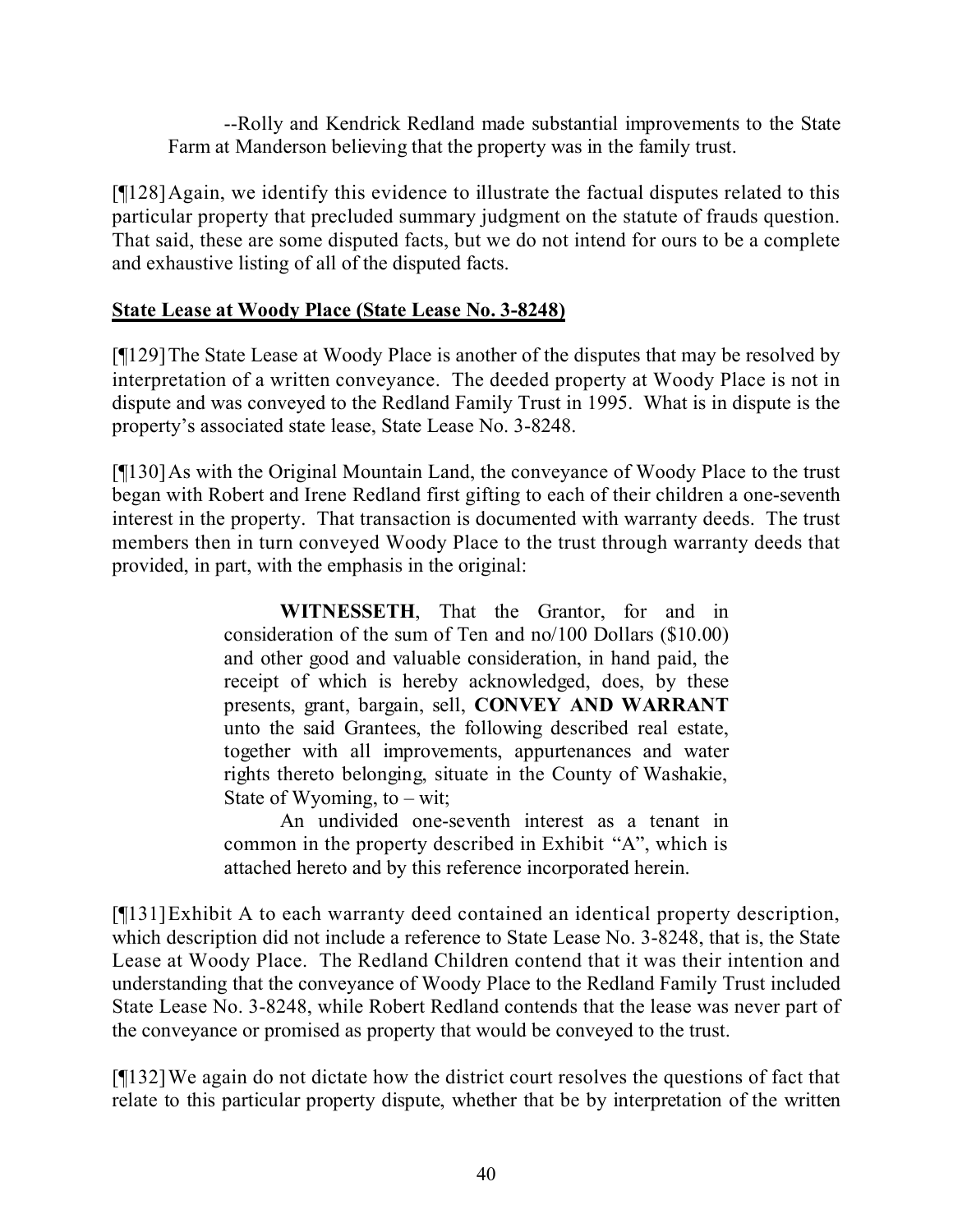conveyances or by a determination of the statute of frauds question. Here we simply identify the evidence showing the factual disputes specific to this property that may be relevant to either approach:

--When Robert and Irene Redland originally purchased Woody Place from Robert Redland's parents, Richard and Nellie, Robert's parents included an assignment of State Lease No. 3-8248 at no additional charge;

--State Lease No. 3-8248 holds the water required for the operations on Woody Place;

--Rolly Redland's affidavit testimony that because the water from the state lease is critical to his operations on Woody Place, he would not have agreed to convey his interest in Woody Place if he did not already understand based on Robert Redland's prior assurances that State Lease No. 3-8248 was already held by the trust; and

--The 1995 amendment to the Trust Agreement, which added a Section Fourteen to the agreement, providing:

All B.L.M., Forest Serivce, and State leases and/or grazing permits added to the assets of the Trust shall remain the property of the Trust unless and until a three-fourths (3/4) majority of the beneficial owners of the Trust estate agree in writing to the removal of the B.L.M., Forest Service and State lease and/or grazing permit from the assets of the Trust.

[¶133]Again, whether the district court on remand approaches the question as one of document interpretation or as a statute of frauds question, the disputed evidence makes it clear that the question was not one to be resolved by summary judgment.

#### **Manderson Place**

[¶134]The final disputed property is Manderson Place, which is deeded property titled in Robert Redland's name individually or in his separate individual trust. It appears that the BLM allotment associated with this property, that is the Lower Nowood Allotment is also in dispute. There are no written conveyances of the Manderson Place property or its BLM allotment to the Redland Family Trust, and this dispute is therefore one that requires enforcement of an oral agreement and a determination of whether the statute of frauds bars enforcement of such an agreement. The additional evidence that creates a factual dispute relating to this property in particular is the following:

--The brands of Rolly, Kendrick, and Robert Redland are all listed by the BLM as authorized brands to run and pasture on the Lower Nowood Allotment; and

--Kendrick Redland made substantial improvements to Manderson Place based on his understanding and belief that the property was held by the Trust.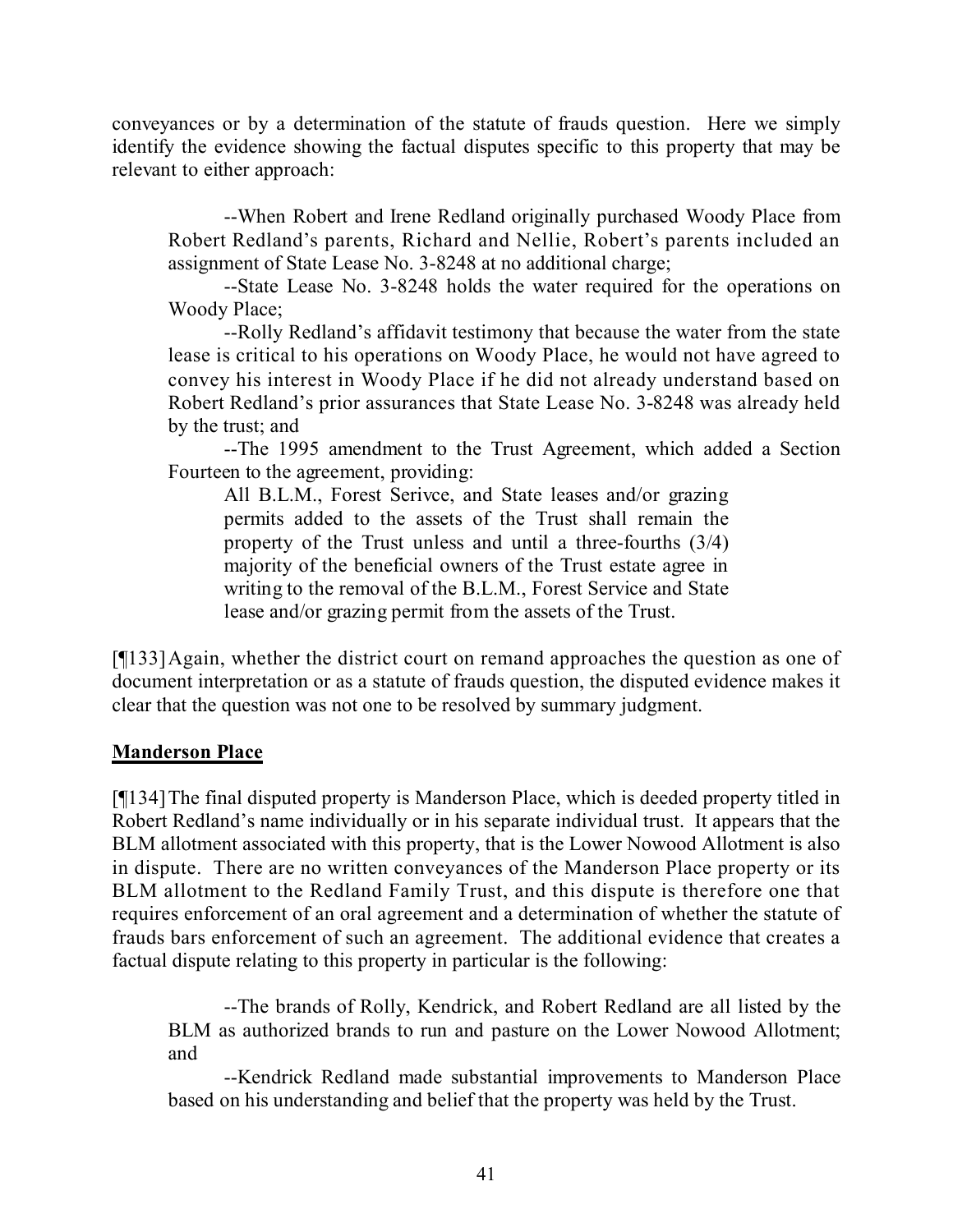[¶135]With respect to the Redland properties as a whole and Robert Redland's alleged oral agreement to convey all of the property to the Redland Family Trust, and with respect to the individual property transactions, the complexity of the facts and the disputed evidence makes a summary judgment disposition of Redland Children's property claims simply impossible. We therefore remand for a trial on the property claims, including the questions of whether those claims are barred by the statute of limitations or the statute of frauds.<sup>5</sup>

#### **B. Robert Redland's Appeal from Unjust Enrichment Ruling**

[¶136]Following a bench trial, the district court ruled in favor of the unjust enrichment claims of Rolly Redland and Kendrick Redland. The court awarded \$14,040.00 to Rolly for his improvements to the State Farm at Manderson, and it awarded \$28,737.00 to Kendrick for his improvements to the Manderson Place. Robert Redland appeals the district court's ruling arguing that the court erred both in finding that Rolly and Kendrick had proved the required elements of their claims and in the amount of damages it awarded.

#### **Proof of Unjust Enrichment Claims**

 $\overline{a}$ 

[¶137]Unjust enrichment is an equitable remedy. *Schlinger v. McGhee*, 2012 WY 7A, ¶ 25, 268 P.3d 264, 272 (Wyo. 2012); *Jacoby v. Jacoby*, 2004 WY 140, ¶ 13, 100 P.3d 852, 856 (Wyo. 2004). We have defined unjust enrichment and its required elements as follows:

> Unjust enrichment is the unjust retention of a benefit to the loss of another. It exists as a basis for recovery for goods or services rendered under circumstances where it would be inequitable if no compensation was paid in return. In Wyoming, the elements of unjust enrichment are: 1) valuable services were rendered; 2) to the party to be charged; 3) which services were accepted, used and enjoyed by the charged party; and 4) under circumstances that reasonably notified the party being charged that the other party would expect payment for the services. *Horn v. Wooster*, 2007 WY 120, ¶ 24, 165 P.3d 69, 76 (Wyo. 2007); *Jacoby v. Jacoby*, 2004 WY 140, ¶ 10, 100 P.3d 852, 855 (Wyo. 2004)

<sup>&</sup>lt;sup>5</sup> Based on the foregoing discussion, we reject Robert Redland's parol evidence argument. As noted in Robert Redland's brief, this argument was not presented to the district court in the first instance. In light of our ruling on the summary judgment issues, we conclude that the parol evidence objection is the type of objection that must be made first to the district court in the context of the evidence being offered and whether the evidence is being offered to aid in the interpretation or construction of a written agreement.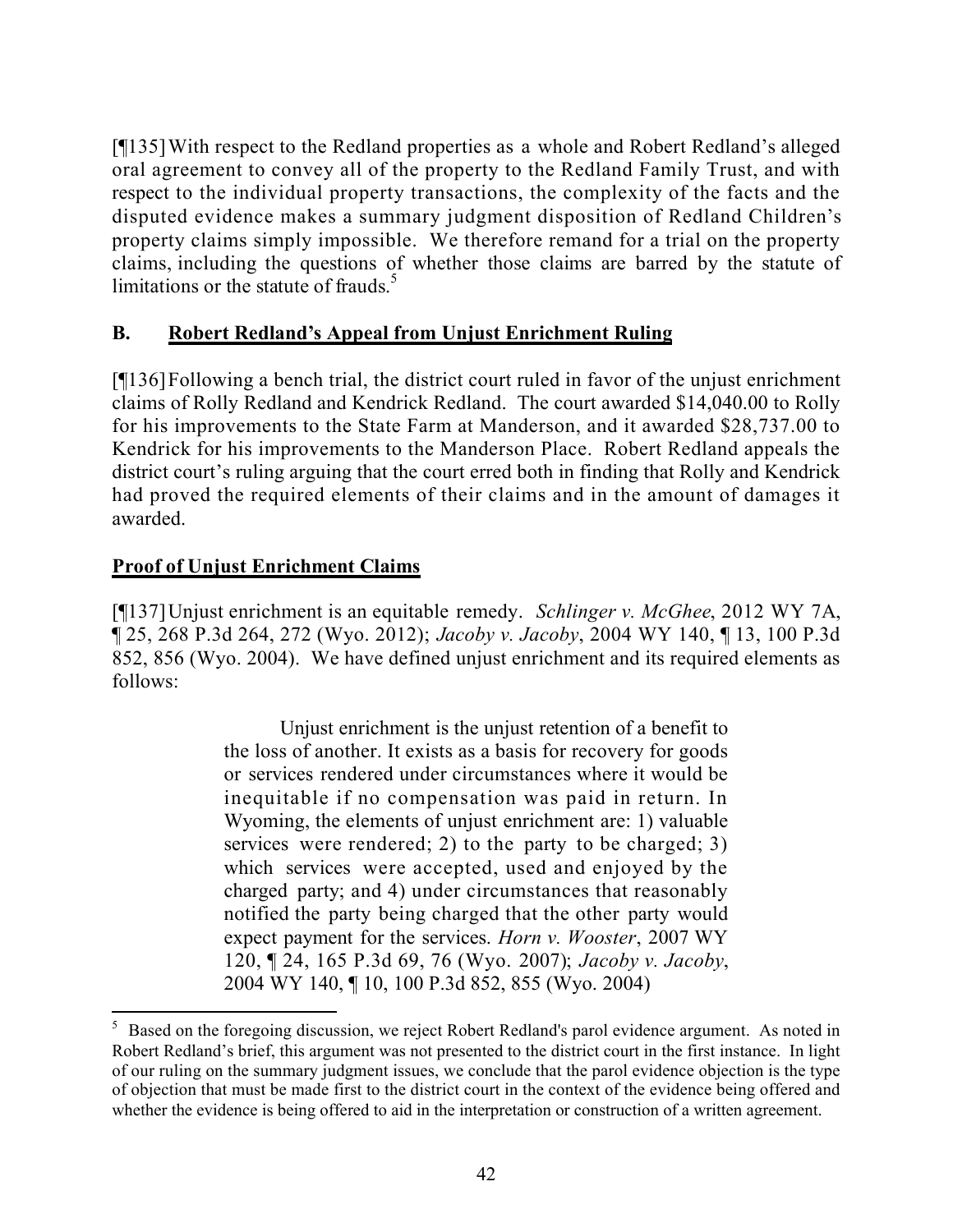*Schlinger*, ¶ 23, 268 P.3d at 272.

[¶138]Because unjust enrichment is an equitable remedy, the decision to grant such relief is committed to the district court's discretion. *Jacoby*, ¶ 7, 100 P.3d at 855. We thus refine our earlier stated standard of review to include the abuse of discretion standard by which we must review the district court's decision to grant equitable relief:

> We have said that an appropriate exercise of discretion occurs when "'conclusions [are] drawn from objective criteria, [and] sound judgment exercised with regard to what is right under the circumstances and without doing so arbitrarily or capriciously.'" *In re Worker's Compensation Claim of Shryack*, 3 P.3d 850, 855 (Wyo. 2000) (*quoting Vaughn v. State*, 962 P.2d 149, 151 (Wyo. 1998)).

"A court does not abuse its discretion unless it acts in a manner [that] exceeds the bounds of reason under the circumstances. In determining whether there has been an abuse of discretion, the ultimate issue is whether or not the court could reasonably conclude as it did. An abuse of discretion has been said to mean an error of law committed by the court under the circumstances."

*Roberts v. Roberts*, 816 P.2d 1293, 1297 (Wyo. 1991) (*quoting Martinez v. State*, 611 P.2d 831, 838 (Wyo. 1980)).

*Jacoby*, ¶ 9, 100 P.3d at 855.

[¶139]The district court found that Kendrick Redland had made improvements to the Manderson Place by placing a mobile home on the property with an addition and outbuildings, installing utilities, and building corrals and a feedlot. The court found that Rolly Redland had made improvements to the State Farm at Manderson by improving the road, building new calving sheds, building fences and hooking a hydrant to a water line. The district court found these improvements justified unjust enrichment awards to Kendrick and Rolly, based on the following findings:

> The Court finds that each of these elements was established by the evidence. Certainly the improvements were and are valuable. They are valuable to Robert Redland because they enhance the value of his land. Furthermore, they were valuable to him because they enabled all of the family operations, including Robert's, to continue. The evidence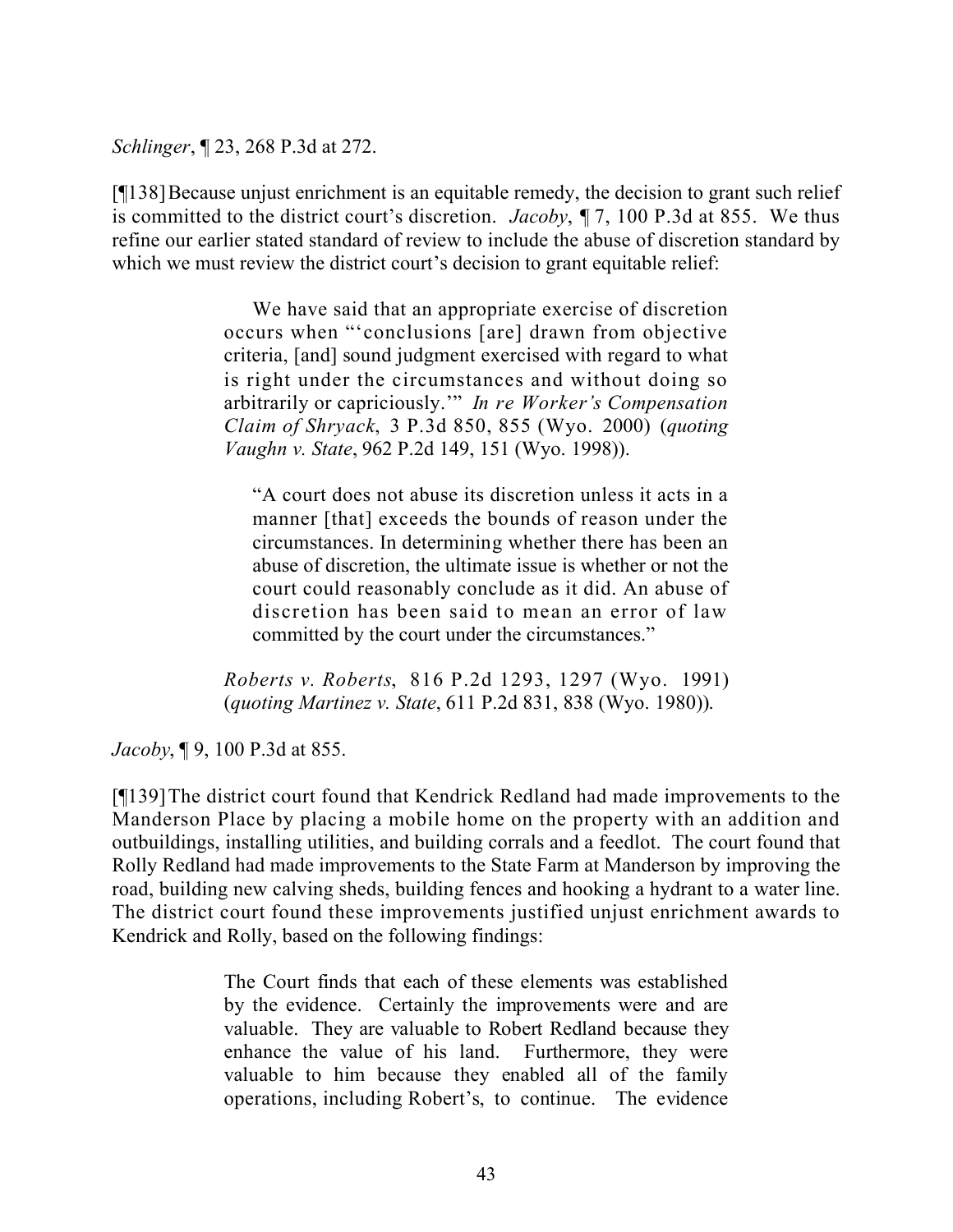showed that at times each of the three (Robert, Rolly and Kendrick) assisted the other, worked together and utilized the improvements in some way. Those joint efforts would not have been possible without these improvements.

The improvements were more useful in the short term to Rolly and Kendrick than to Robert, but nevertheless they were valuable, used and enjoyed by Robert. The Court finds it disingenuous for Robert to claim that Kendrick and Rolly made these improvements solely for their own individual benefit. The facts show that until Irene's death, all parties thought the land was part of a joint family enterprise that benefitted everyone.

The circumstances here reasonably notified Robert that Rolly and Kendrick expected to be compensated for the improvements. Each of them inquired about contributions to the Trust, and Robert told them that the land was going into the Trust. These improvements are permanent in nature. Although they could be physically removed, they obviously are intended to stay, are not portable, and likely cannot be removed without damage and significant expense. No one would reasonably believe Rolly or Kendrick would install such improvements without expecting to be compensated.

[¶140]Robert Redland does not dispute that Rolly Redland and Kendrick Redland made the improvements to Manderson Place and the State Farm at Manderson. He instead contends that the improvements were not of value to him and were not accepted by him. He further contends that Rolly and Kendrick failed to prove the fourth element of their unjust enrichment claims because neither son requested or expected payment for the improvements, and the circumstances were not such that would reasonably put Robert on notice that his sons would expect payment. We disagree, and find no clear error or abuse of discretion in the district court's unjust enrichment findings.

[¶141]With regard to Kendrick Redland's claim for improvements made to Manderson Place, Sharon Redland testified:

> A. When we went to build the feedlot, Bob had no problem with us putting the money in to build the feedlot, none whatsoever. "That will be good. You can feed stuff there, and it won't cost us to go to a feedlot," he said. \* \* \* \*

> A. When I went to put my addition on my house in 2004, I talked to Bob and Irene, and I said, "Are we going to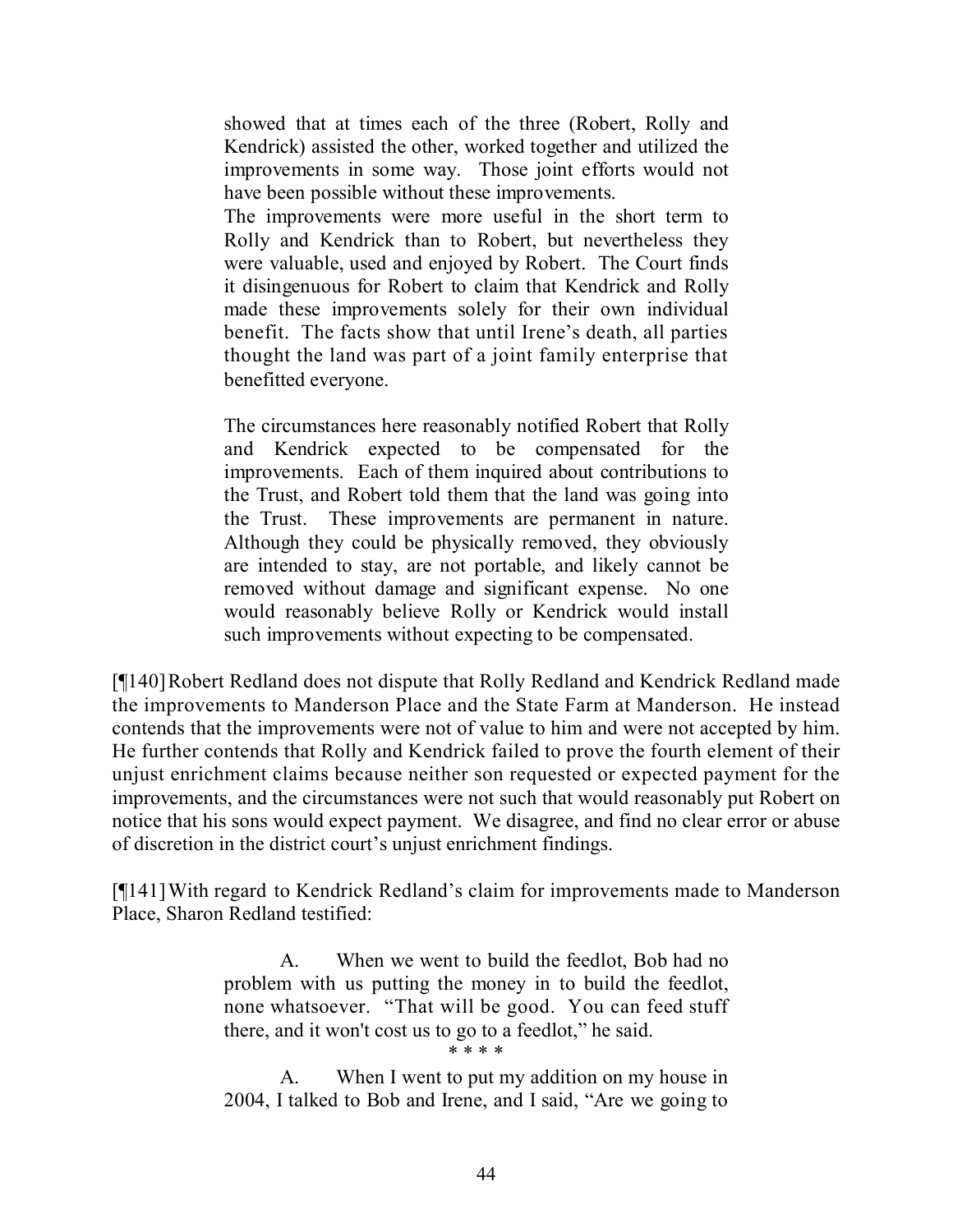be here? I don't want to put up a foundation if I am not going to be here." And they said, "Yes, you are going to be here. It's all you guy's; it's all ours. Yes, you are going to be here." I asked them.

[¶142]With regard to Rolly Redland's claim for improvements made to the State Farm at Manderson, Rolly provided testimony describing the improvements to the property and conversations with Robert Redland regarding those improvements. Regarding the improvements to the road, Rolly testified:

> A. I hired Nowood Construction, first of all, to – and it was State gravel, State land, State gravel, it came out of the pit on the farm – to come in and regravel, lay a road base and pack the road from Highway 579 – Highway 31, I am sorry – Highway 31 to the farmstead, and then fill the farmstead barn lot, using area, completely level so that the water would drain out.

> > \* \* \* \*

Q. Let's go back to the issue about the road. I didn't ask you the same question. The road, did you talk to your father about putting the road in before you had done that?

A. Yes.

Q. If you can, tell the court about that conversation.

A. Well, first of all, I told him this road is the pits. I mean, there is holes in it. It's a miserable bugger to drive from the mailbox to the house; and from the house to the loading chute, when it rained a duck could swim from one side to the other. You couldn't even get in there with a big truck. And he told me, "Well, dad and Eric, brother Eric, and I, we have graveled it many times. It will never work." And I said, "Well, I think I can put in a road here and base that's going to hold." "Well, okay." And he stood right there all day long while those belly dumps were running.

[¶143]Regarding the calving shed, Rolly Redland testified:

Q. Can you describe the building?

A. It's an open face shed about 16 feet deep and about 120 feet or 140 feet long.

Q. Okay. Did you talk to your father about doing that before you had done it?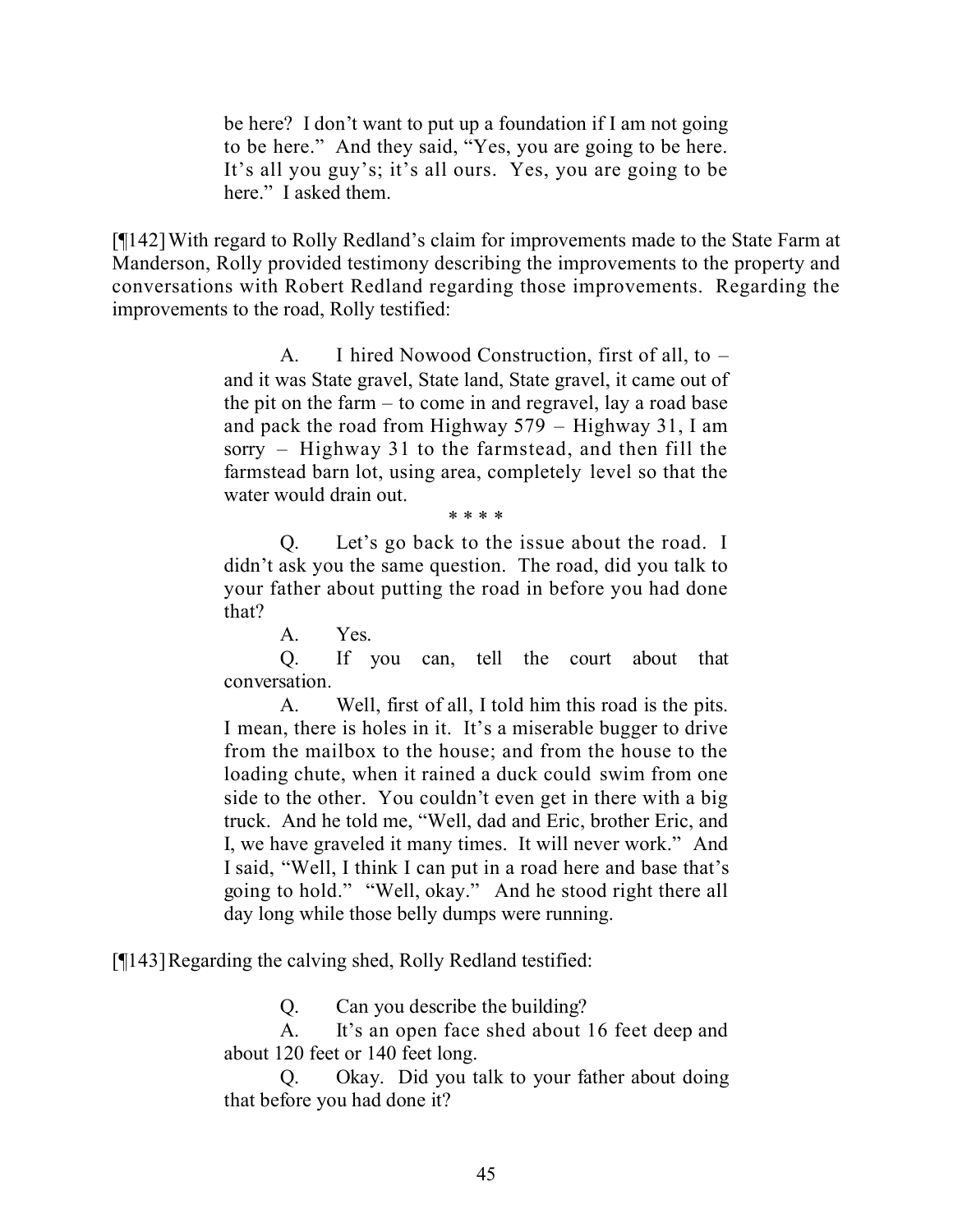A. Yes, I did.

Q. Can you tell the Court about that conversation?

A. I told him that I had to have something here to calve these earlier, had to have something, and he and mom both asked me, "Well, why don't you just use the corrals that are on the place?" And I said, "Well, first of all, the corrals are way too little, and you want to use them; but, you know, you got to come and go through these corrals. They are too little. I can't get in them. I can't clean them, and there is one little bitty corner there, and I don't want to do that. I want to put up a building and a corral to take care of business there."

Q. How did your dad respond to that?

A. He said, "Okay, that's fine. I will notify the state and put it on the form."

[¶144]Rolly Redland further testified that the road improvement worked, and everyone, including Robert Redland, used the road. He also testified that both he and Robert used the calving shed. The testimony of Rolly concerning the improvements to the State Farm at Manderson, and the testimony of Sharon Redland regarding the improvements to the Manderson Place, are not the entirety of the evidence on the unjust enrichment claims, but their testimony provides an example of the testimony the Redland Children presented to show that Robert Redland knew of the improvements, accepted the improvements, and benefitted from the improvements. The record thus supports the district court's findings, and we can discern no basis for finding a clear error or an abuse of discretion.

[¶145]We turn then to Robert Redland's argument that Rolly Redland and Kendrick Redland have no claim for unjust enrichment because they did not demand payment and the circumstances were not such as would reasonably put Robert on notice that they expected payment. This argument is unsupported by both the evidence and this Court's analysis of the fourth component of an unjust enrichment claim, and we thus reject it.

[¶146]Our analysis of the fourth element of an unjust enrichment claim does not rest on an express demand for payment. Instead, we have said:

> Element four is the heart of an unjust enrichment claim. The receipt of a benefit must be unjust as to the party to be charged. Unjust enrichment is an equitable remedy that is appropriate only when the party to be charged has received a benefit that in good conscience the party ought not retain without compensation to the party providing the benefit. "The words 'unjust enrichment' concisely state the necessary elements of an equitable action to recover money, property, etc., which 'good conscience' demands should be set over to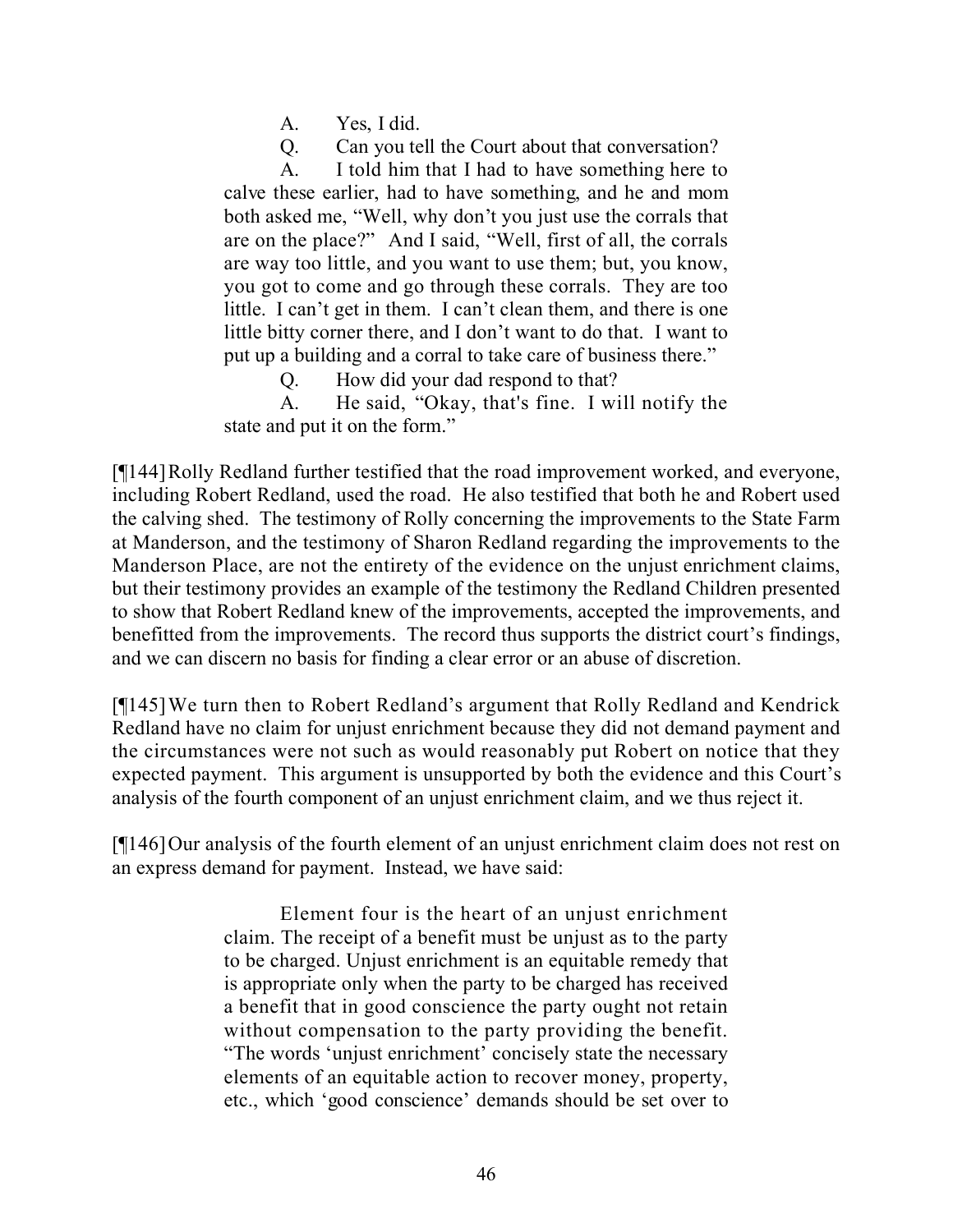the appellee by appellants pursuant to an implied contract between them." *Landeis v. Nelson*, 808 P.2d 216, 218 (Wyo. 1991). As stated at 66 Am. Jur. 2d *Restitution and Implied Contracts* § 8 (2001):

"The phrase 'unjust enrichment' is used in law to characterize the result or effect of a failure to make restitution of, or for, property or benefits received under such circumstances as to give rise to a legal or equitable obligation to account therefor. It is a general principle, underlying various legal doctrines and remedies, that one person should not be permitted unjustly to enrich himself at the expense of another, but should be required to make restitution of or for property or benefits received, retained, or appropriated, where it is just and equitable that such restitution be made, and where such action involves no violation or frustration of law or opposition to public policy, either directly or indirectly."

*Boyce [v. Freeman]*, 2002 WY 20, ¶ 15, 39 P.3d at 1065–66.

*Jacoby*, ¶ 13, 100 P.3d at 856.

[¶147]The district court's conclusion that Robert Redland could not reasonably believe that his sons would make such improvements to the Manderson properties without an expectation of compensation, stemmed from the court's finding that Robert had promised to convey both properties to the Redland Family Trust. The court looked for a reason that the sons would make substantial improvements to the property and found the answer in their expectation that the trust gave them an ownership interest in the property. The court emphasized its reasoning during trial when it overruled an objection by Robert's attorney to testimony that the court elicited concerning Robert's promises to convey the property and the Redland Children's reliance on those promises:

> [Counsel]: May I interpose an objection? First, everything that she has just testified to was part and parcel of the summary judgment.

> THE COURT: Counsel, it was not, because the summary judgment had to do with placing land into the trust. This has to do with whether or not they are entitled to reimbursement for property of a permanent nature that's placed on this property that the summary judgment ruled was not in the trust; and that's why I am asking. I would need to know why somebody would do that, and it makes a difference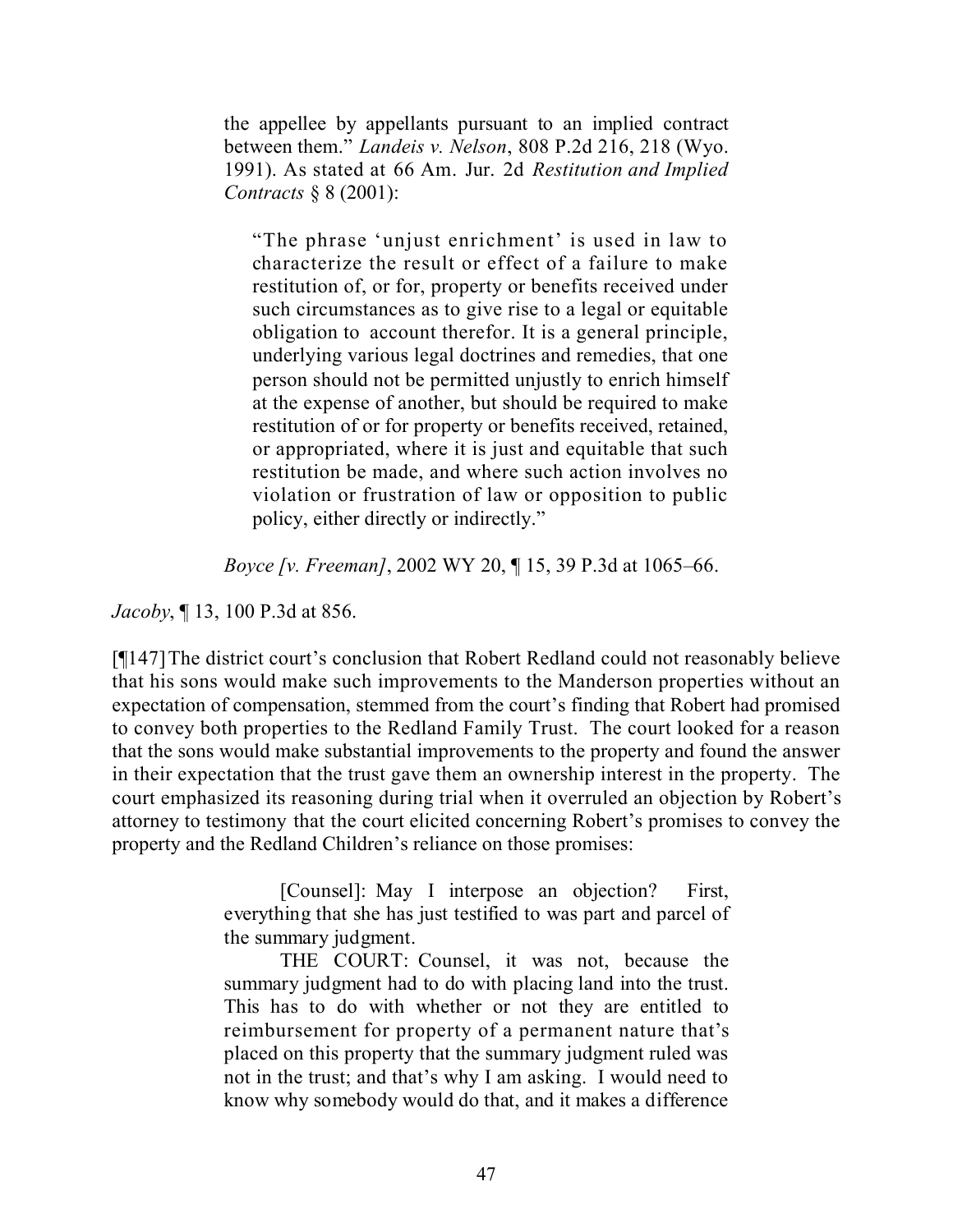from a legal point of view to me. It does. So your objection is noted and overruled.

[¶148]The record supports the district court's reasoning. Rolly Redland and Kendrick Redland both testified that the permanent improvements made to Manderson Place and the State Farm at Manderson were made based on Robert Redland's promises that the property was owned by the Redland Family Trust. Robert Redland denied any such promises. But on the question of whether Robert promised that the property would be conveyed to and held by the trust, the district court believed Rolly and Kendrick and found that Robert's testimony lacked credibility:

> Later, in 1992, the children contributed additional funds to the Trust so it could purchase land interests held by an Uncle's estate. The purpose of these acquisitions was to consolidate all of the family's ranching and farming operations in the Trust. Rolly and Kendrick specifically claimed that these contributions were to assist in obtaining the farm known as the "State Lease." The Court finds their testimony credible and consistent with other facts in the case. Robert Redland disputed that the State Lease (or anything other than the Mountain Property) was to be placed in the Trust and pointed to tax return information to support his position. The Court finds the testimony of Robert Redland lacking credibility and inconsistent with the other facts in the case. The Court generally finds that tax returns were prepared by accountants without knowledge of the actual working relationships between the parties. Finally, the Court recognizes that Judge Sullins granted partial summary judgment against Plaintiffs on their claims that Robert should be required to transfer the State Lease (and the Manderson Place) into the Trust. That ruling was based upon the statute of limitations and the statute of frauds, and did not constitute a finding contrary to the facts presented by Rolly and Kendrick.

[¶149]The district court's analysis of the compensation element of the sons' unjust enrichment claims went to what we have called the "heart" of an unjust enrichment claim. *See Jacoby*, ¶ 13, 100 P.3d at 856. The essence of the court's ruling was that Robert Redland, the party to be charged, received a benefit in the form of substantial improvements to his property, that in good conscience he "ought not retain without compensation to the party providing the benefit," that is, his sons. *Id*.

[¶150]The district court's finding of unjust enrichment under these circumstances is also supported by other authorities that have addressed similar circumstances. In one law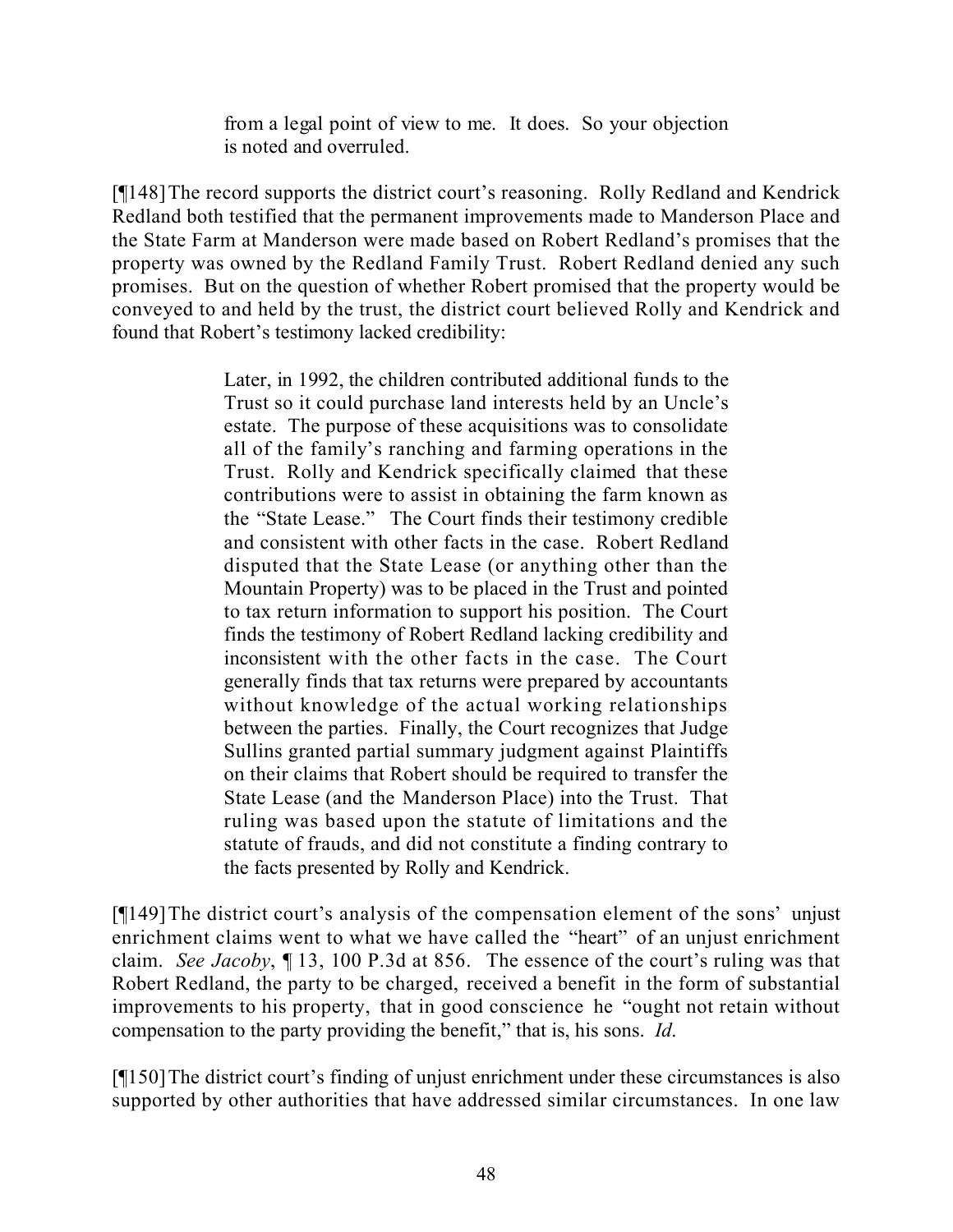review article on the topic of mistaken improvements to property, the author addressed this type of situation with the following hypothetical scenario:

> Case 3: X builds a house on land purchased pursuant to an oral contract that is unenforceable under the Statute of Frauds.

> This case presents another mistake of law, the unenforceability of the contract for the sale of the land. Although such cases generally are not remediable under the betterment statutes because the improver cannot show color of title, other means of relieving the improver's plight exist.

Kelvin H. Dickinson, *Mistaken Improvers of Real Estate*, 64 N.C. L. Rev. 37, 56 (1985- 1986).

[¶151]This scenario's author cited to a New Jersey case that held that under this type of circumstance, the proper remedy for the mistaken improver would be a claim for unjust enrichment. *See Heim v. Shore*, 151 A.2d 556, 563 (N.J. Super. Ct. App. Div. 1959). In *Heim*, the plaintiff brought alternative claims for specific performance and unjust enrichment, based on an alleged oral agreement with the defendant for the conveyance of property on which the plaintiff had made substantial progress toward completion of a home. *Id*. at 557, 560. On appeal, the New Jersey court affirmed the lower court's finding that the oral agreement was not sufficiently certain to avoid the statute of frauds, and then concluded that relief was available to the plaintiff on the unjust enrichment claim:

> If it is determined that the parties did in fact have an intention to be bound by an agreement (as plainly appears to be the case) but that the agreement which they intended is unenforceable for uncertainty in terms (as already concluded), the defendants have a duty to pay for whatever value they have received from plaintiffs' partial performance, regardless of the absence of proof of the defendants' lack of good faith in permitting the services to be rendered. 1 Corbin, op. cit., *supra*, § 99, p. 314, § 102, pp. 322-23; 1 Williston, op. cit., *supra*, § 49, p. 158, text at n.16; Annotation, 92 A.L.R. 1396, 1400-01 (1934); 98 C.J.S. Work and Labor § 30, p. 759.

*Heim*, 151 A.2d at 563.

[¶152]That was the status of the present case when the district court made its unjust enrichment ruling. The Redland Children's property claims had been held barred by the statute of frauds, but the court had made a finding that an oral agreement did exist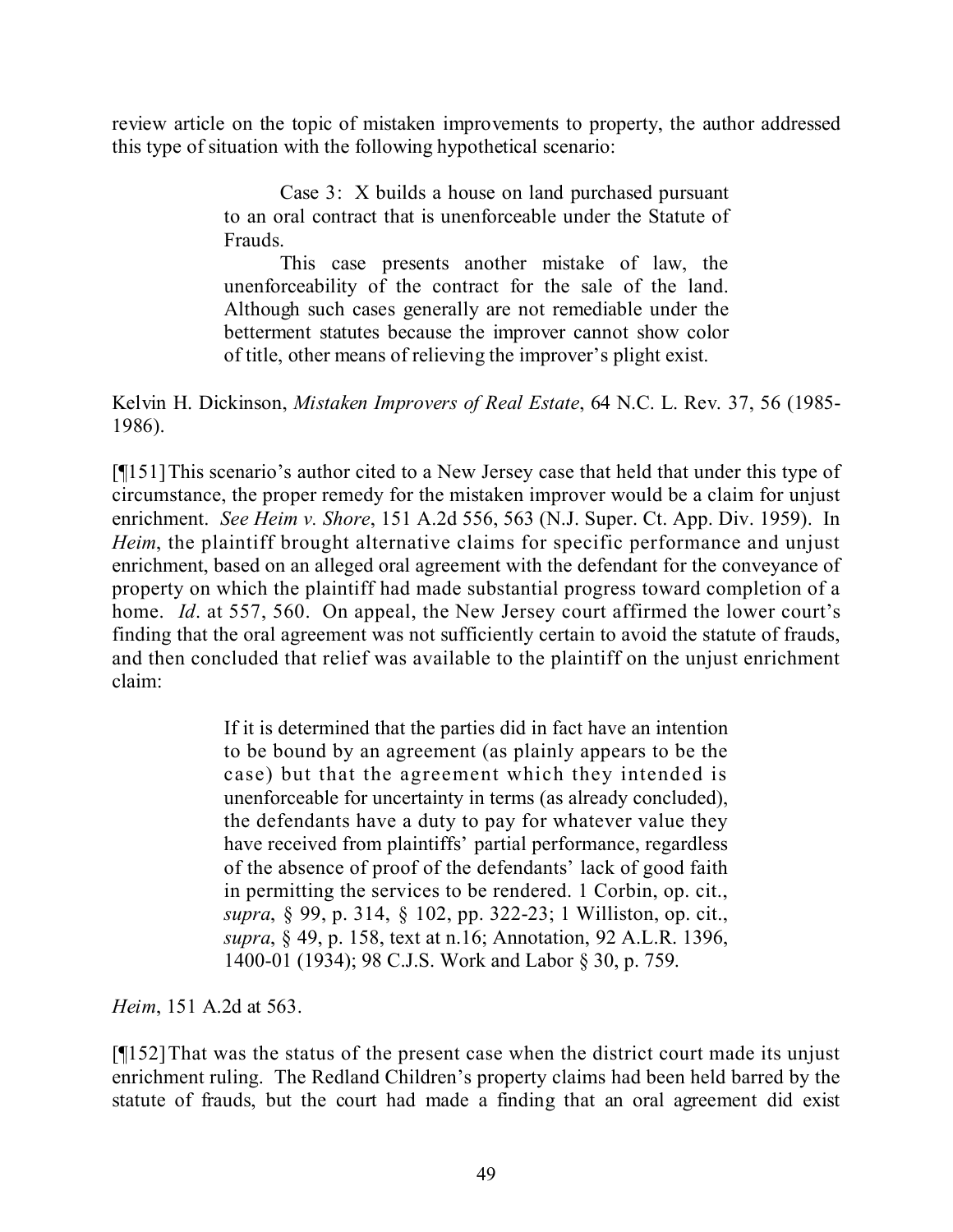between the Redland Children and Robert Redland to convey the property to the Redland Family trust. Under those circumstances, the district court correctly concluded that unjust enrichment was a remedy available to the Redland Children.

[¶153]We find no clear error or abuse of discretion in the district court's ruling on the elements of the Redland Children's unjust enrichment claims. We turn then to the damages the court awarded on those claims.

### **Damages Awarded for the Unjust Enrichment Claims**

[¶154]Robert Redland contends that even if the district court properly ruled that Rolly and Kendrick Redland established the elements of unjust enrichment, the amount of damages the court awarded was in error. Damages are ultimate findings of fact, and we thus review this claim of error under the same standard of review we use in reviewing other factual findings after a bench trial. "Damages, like apportionment of fault, are reviewed as fact and are not reversed unless clearly erroneous." *Cross v. Berg Lumber Co.*, 7 P.3d 922, 928 (Wyo. 2000) (quoting S. Childress, *A Standards of Review Primer: Federal Civil Appeals*, 125 F.R.D. 319, 330 (1989)).

[¶155]At the close of the trial, the district court requested written submissions from each side on the value of the improvements made by Rolly Redland and Kendrick Redland. Both parties submitted written valuation reports, and the court determined damages based on those reports. With respect to Kendrick's improvements, the court accepted the valuation set forth in Robert Redland's report for the value of the home Kendrick placed on the property (\$14,508), and it accepted the valuation Kendrick's report provided for the value of the feedlot (\$14,239). With respect to Rolly's improvements, Robert submitted no valuation, and the court accepted Rolly's report, which valued Rolly's improvements at \$14,040.

[¶156]With respect to the award to Kendrick Redland, Robert Redland does not object to the amount awarded for the home, but he does object to the feedlot valuation because the valuation report does not indicate that the amount was calculated taking into consideration the labor and materials Robert contributed to the construction of the feedlot. With respect to the award to Rolly Redland, Robert's objected to the valuation because "[i]t is difficult to determine what information the appraiser relied on to determine the value he ascribes to Rolly's improvement," fails to take into consideration materials provided by Robert for the improvements and does not contain a sufficient breakdown of the materials and improvements.

[¶157]Our initial difficulty with Robert Redland's challenge to the damages award is that his arguments concerning the valuation reports are being made for the first time on appeal, and this Court does not consider issues raised for the first time on appeal. *See Davis v. City of Cheyenne*, 2004 WY 43, ¶ 26, 88 P.3d 481, 490 (Wyo. 2004). The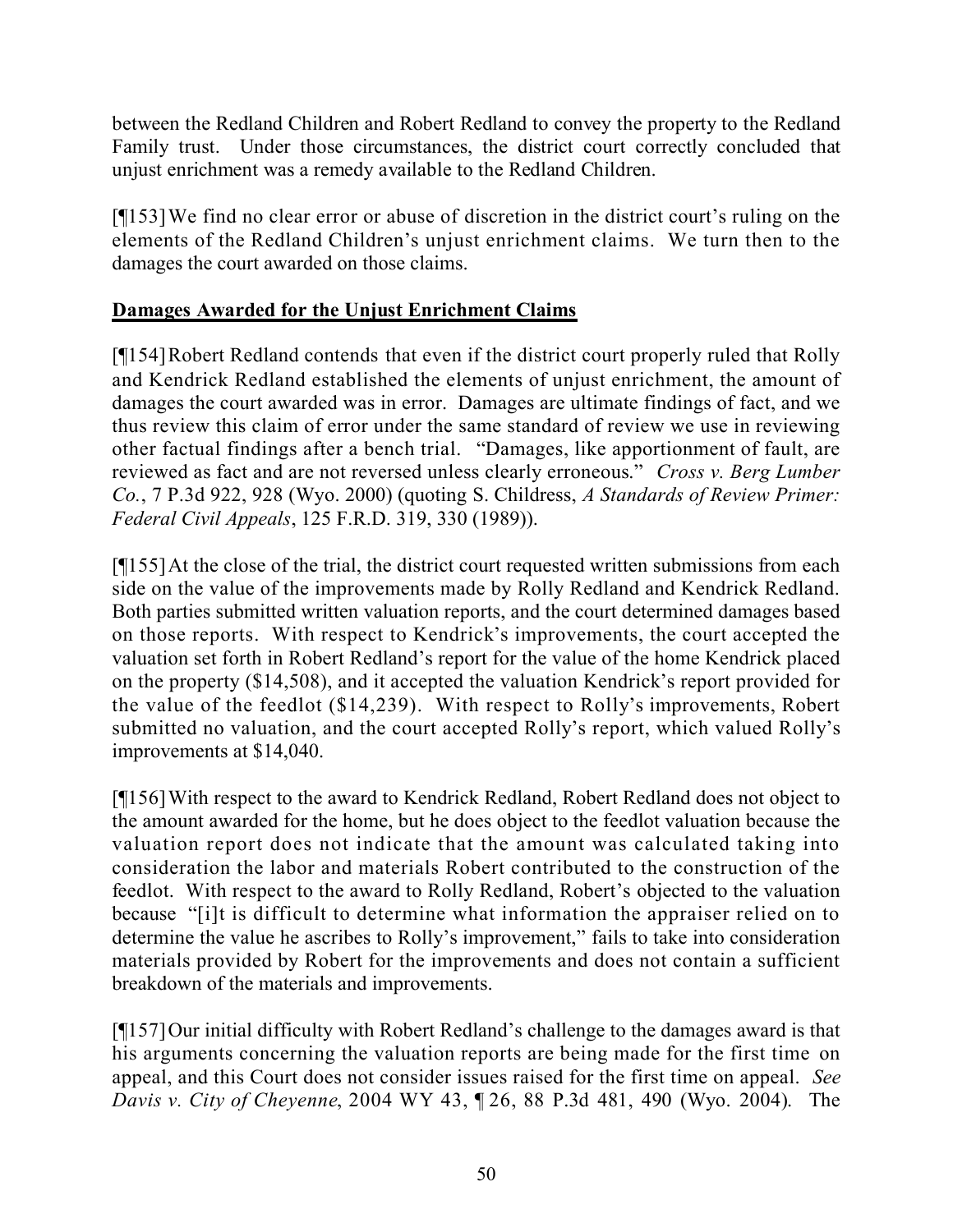defects Robert points to on appeal are defects that would have been better addressed through cross examination of the evidence in the first instance, or at the very least through argument to the district court. The record is unclear as to why the damages evidence was submitted after trial, rather than during trial where it would have been subject to cross examination. The record, however, contains no objection to the procedure, and we will not consider defects in the evidence that are alleged for the first time on appeal.<sup>6</sup>

[¶158]We further note that Robert Redland did not present valuation evidence on the improvements made by Rolly Redland. Thus not only did Robert not object to or challenge Rolly Redland's valuation before the district court, he also did not submit his own evidence to contradict that valuation. Finally, we must also note that we find the challenge to the damages awarded for the feedlot that Kendrick Redland built on Manderson Place particularly odd. Robert challenged the valuation on appeal because it did not itemize and provide a credit for material and labor Robert provided in the construction of the feedlot, and yet, Robert's own valuation likewise contained no such itemization or credit. Moreover, Kendrick's report valued the feedlot at \$14,239, the amount the district court awarded. Robert's report, on the other hand, valued the feedlot at \$15,000. Thus, Robert's own evidence, if it had been accepted by the court, would have resulted in a higher damages award for Kendrick's unjust enrichment claim.

[¶159]We find no clear error in the district court's calculation of damages for the unjust enrichment claims of Rolly Redland and Kendrick Redland.

### **Election of Remedies**

[¶160]The final argument we must address related to the unjust enrichment claims is Robert Redland's argument that the election of remedies doctrine bars the Redland Children from making claims for both recovery of property and for unjust enrichment for improvements made to that property. We disagree that the Redland Children's alternative claims are barred by the election of remedies doctrine.

[¶161]Robert Redland is correct that a claimant may not recover inconsistent or cumulative judgments. *Dewey v. Wentland*, 2002 WY 2, ¶ 40, 38 P.3d 402, 417 (Wyo. 2002). However, this Court has also recognized that, under the Wyoming Rules of Civil Procedure, a party may plead inconsistent claims in the alternative. We have explained:

> The Wyoming Rules of Civil Procedure are patterned after the Federal Rules of Civil Procedure and Rule 8(e)(2) is

> > $\overline{a}$

 $6\,$  The only rebuttal argument Robert presented to the district court in regard to a specific valuation was his objection to the value placed on Kendrick Redland's trailer. On appeal, that is the one valuation Robert does not contest, which we assume is because the district court apparently accepted Robert's argument and used his valuation for the trailer.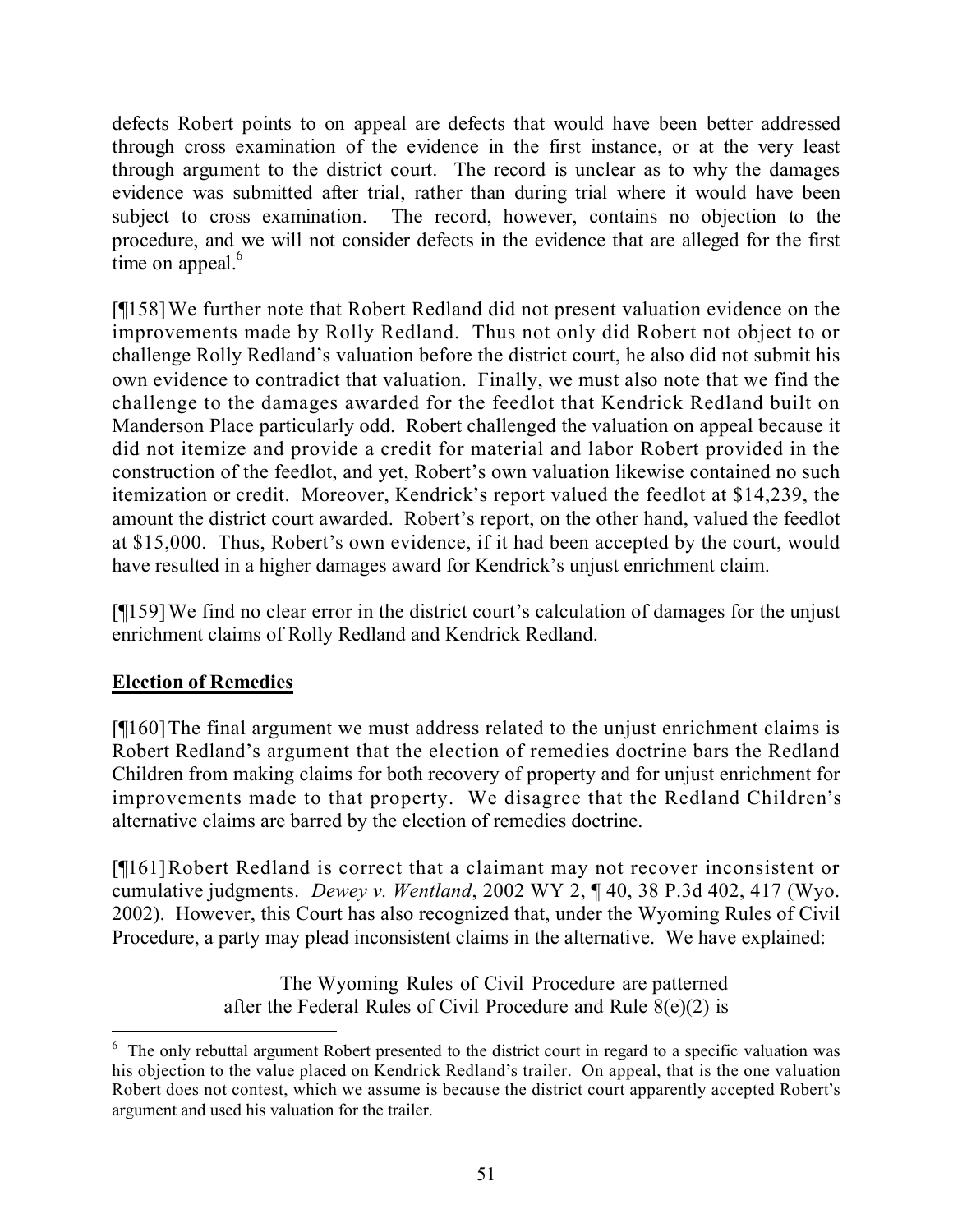identical in both. Frank J. Trelease, *Wyoming Practice,* 12 Wyo. L.J. 202 (1958). Under F.R.C.P. 8(e)(2), a pleader may "set forth inconsistent legal theories in his pleading and will not be forced to select a single theory on which to seek recovery." 5 Charles A. Wright & Arthur R. Miller, *Federal Practice and Procedure*, § 1283, at 533-35 (2d ed. 1990). The pleader is not required to elect between inconsistent remedies at the pleading stage of litigation. *See, e.g., McIntosh v. Magna Systems, Inc.*, 539 F.Supp. 1185, 1190-91 (N.D.Ill. 1982) (though plaintiff cannot recover under theories of both quantum meruit and express written or oral contract, Rule 8(e)(2) provides for inconsistent claims); *Kilday v. Econo-Travel Motor Hotel Corp.*, 516 F.Supp 162, 163 (E.D.Tenn. 1981) (plaintiff may assert allegations for rescission of contract and recovery of damages for breach at the same time); *McAndrews v. Goody Company*, 460 F.Supp. 104, 106 (D.NE. 1978) (plaintiff may plead under  $8(e)(2)$  theories of specific acts of negligence and *res ipsa loquitur*).

Alternative and inconsistent pleading, permitted under the Wyoming Rules of Civil Procedure, articulates the philosophy that parties who are given the capacity to present their entire controversies should in fact do so. *Lane Company v. Busch Development, Inc.*, 662 P.2d 419, 423 (Wyo. 1983). This court has acknowledged the presentation of alternative and inconsistent claims. Under W.R.C.P. 8(e), a plaintiff in a recent case was not estopped from alleging a county employee acted outside the scope of his duties while also claiming injury from the same employee through acts within the scope and course of employment. *Milton v. Mitchell*, 762 P.2d 372, 378 (Wyo. 1988).

*Glover v. Giraldo*, 824 P.2d 552, 556 (Wyo. 1992).

[¶162]The Redland Children's claims for recovery of the disputed trust property and their claims for unjust enrichment are indeed inconsistent claims. The children cannot both recover the land and the damages judgment for improvements made to that land. The children's election of remedies need not, however, be made at this stage of the proceedings. If, on remand, the district court finds for the Redland Children on the alleged land conveyance agreements, then they will, at that time, be required to choose between the alternative and inconsistent judgments. *See*, *e.g.*, *Slover v. Harris*, 314 P.2d 953, 965-966 (Wyo. 1957) (remanding with direction that plaintiffs choose between alternative awards for *quantum meruit*, monetary relief under the terms of a will, or a life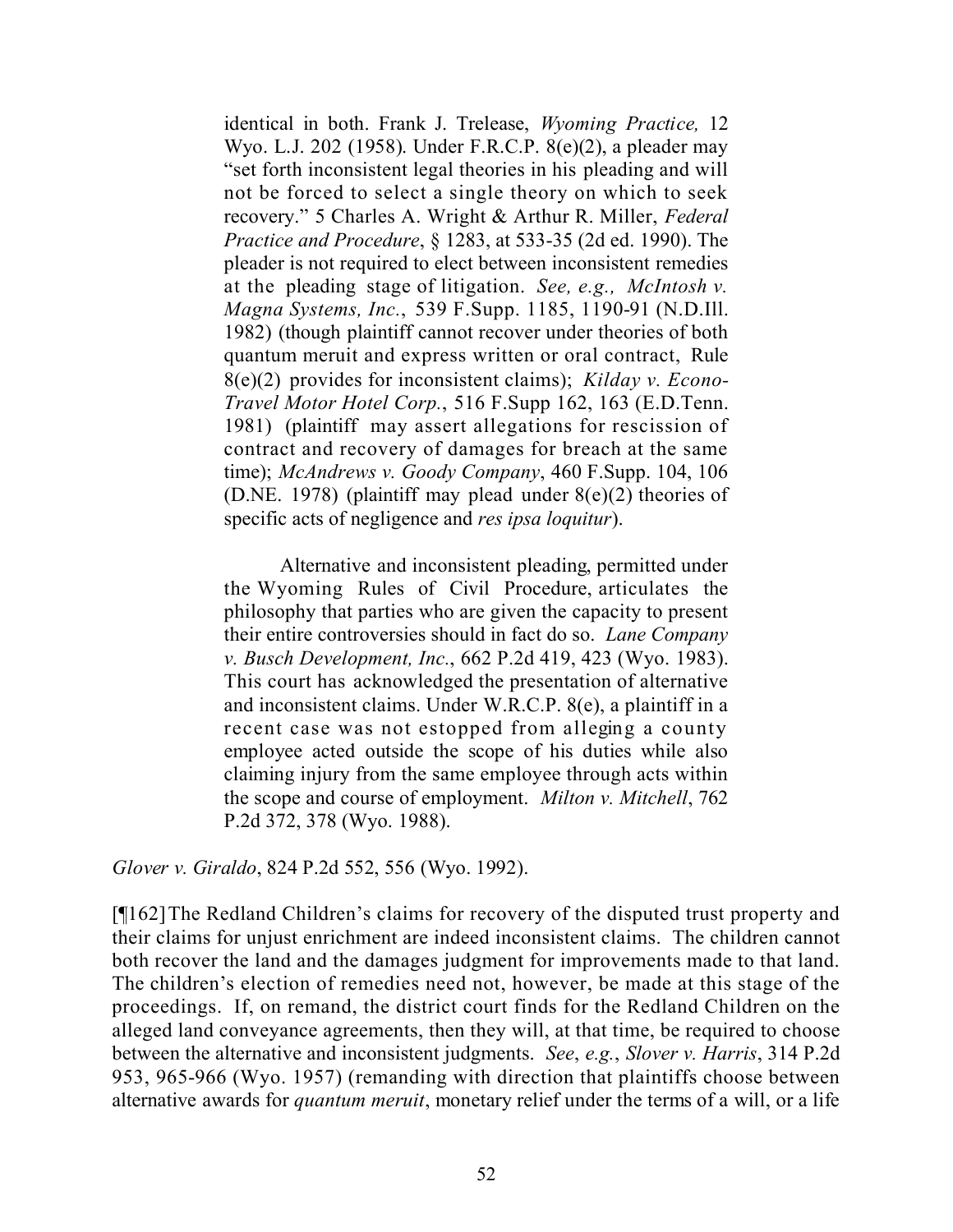estate under the will); *see also Heim*, 151 A.2d at 557-558 (considering alternative claims of property recovery under oral agreement and unjust enrichment for improvements made to property).

## **C. Robert Redland's Appeal from Redland Angus Partnership Ruling**

## **1. Overview of Facts Related to Robert Redland's Appeal**

[¶163]As we begin our discussion of this part of the appeal, we note that the district court ruled on Robert Redland's partnership claim following a bench trial. Our standard of review requires deference to the district court's opportunity to assess witness credibility and weigh conflicting evidence, requires that we accept the evidence of the prevailing party below as true and give that party every reasonable inference that can fairly and reasonably be drawn from that evidence, and requires that we accept the district court's factual findings unless we find them to be clearly erroneous. *See Claman*, ¶ 22, 279 P.3d at 1012. The following factual overview is thus stated with due deference to the district court's factual findings. To the extent that consideration of other evidence enters our analysis, we will set forth that evidence in our discussion of the district court's ruling.

[¶164]As we stated earlier, Kendrick Redland began his full-time career as a rancher in 1973. In the spring of 1979, Kendrick purchased some registered Angus cows. At some point in 1980, Robert Redland approached Kendrick and expressed a desire to get some bull calves out of Kendrick's Angus operation. After continued discussions, Kendrick rejected the idea of a partnership but agreed to a calf-share arrangement. Under the calfshare arrangement, Kendrick and Robert would share in the cost of purchasing cows, and then Robert would take any bull calves born to the cows and Kendrick would take the heifer calves.

[¶165]Robert was not interested in buying into the first cows that Kendrick purchased, but when Kendrick bought another group of cows, Robert bought into that group. After the cows were purchased, Kendrick bred them by artificial insemination and paid the cost of the breeding. From those cows that Kendrick and Robert bought together, Kendrick kept the heifer calves and bred them to build up his Angus herd, and Robert took the bull calves to "use them on his commercial herd or sell them or whatever." Kendrick used a separate UC Bar brand for his Angus herd, which brand was in his name only.

[¶166]Kendrick continued to purchase Angus cows, and Robert paid half on some of the cows but not all of them. Those cows that Robert did not share in the cost of were not part of the calf-share arrangement, and Robert did not receive the bull calves born to those cows. In total, Kendrick and Robert shared in the cost of approximately twenty to thirty cows. The cows were expected to produce five calves over their useful lives, and then the cows would be culled from the herd. When a cow that Kendrick and Robert had shared in purchasing was culled, they would split the cull price.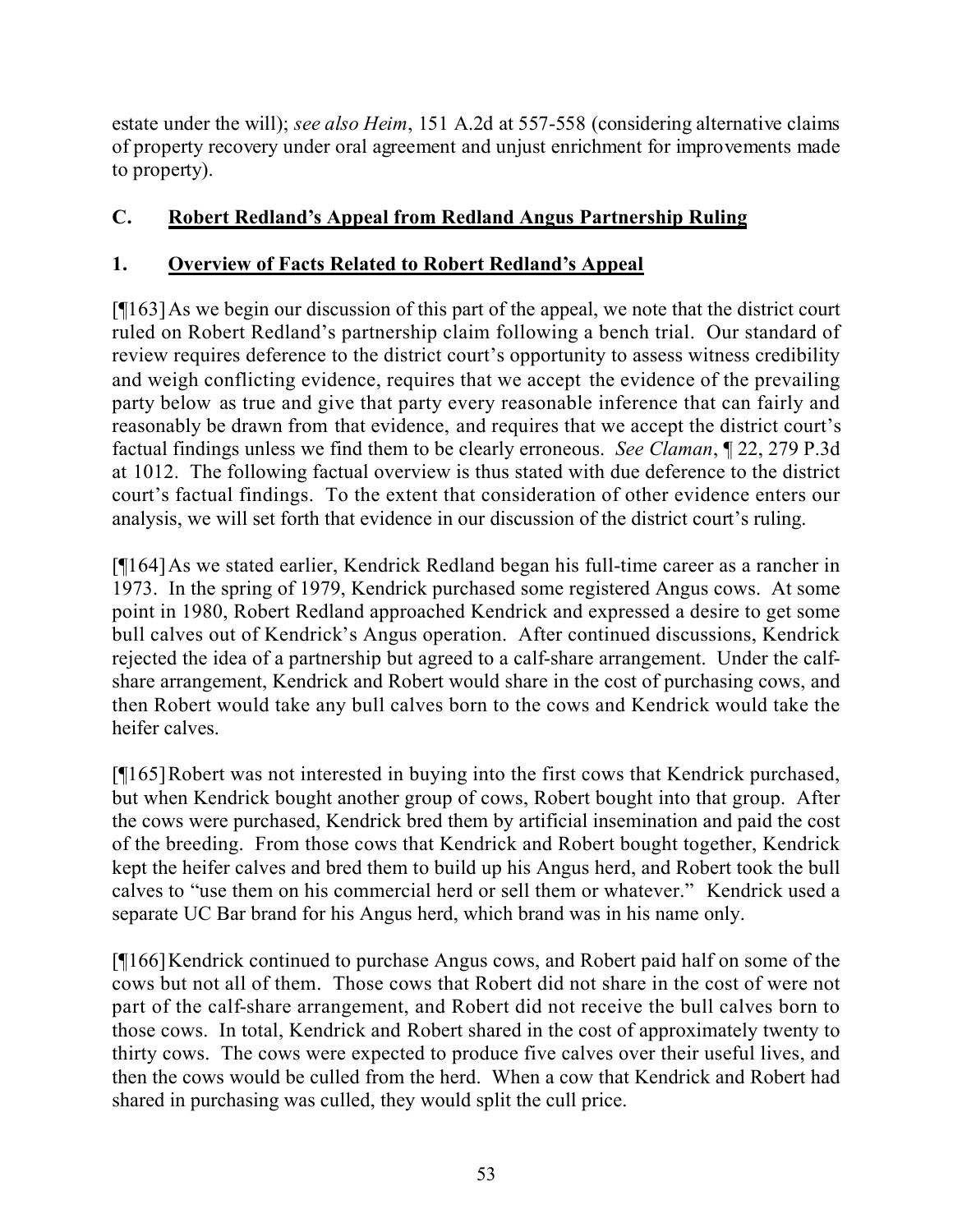[¶167]In 1984, Kendrick married his wife, Sharon, and she immediately began to work in Kendrick's registered Angus operation. Kendrick considered Sharon a partner in his Angus operation, but he did not consider her a partner in the calf-share arrangement between Robert Redland and him.

[¶168]Redland Angus held its first production bull sale in 1990. In the years 1990 through 1993, Redland Angus issued checks to Robert Redland from those sales, but the testimony conflicted as to whether those checks were distributions or something else, such as loans, rent payments, rebates for bulls purchased by Robert, payment for excess bull calves that Robert did not wish to take from the calf-share agreement, or payment for Robert's non-registered commercial bulls that were sold in the bull sales.

[¶169]In 1992, a checking account was opened in the business name Redland Angus. The signatories on the account were Kendrick and Sharon Redland, and Robert Redland did not hold a checkbook for the account and was not a signatory on the account. Robert did not pay the business's operating expenses or make capital contributions to Redland Angus. Nor did Robert participate in the management of the herd. Kendrick and Sharon made the decisions concerning culling the herd to optimize its genetics, and Robert did not participate in those discussions or decisions. Kendrick handled all management duties with respect to the herd without participation by Robert, which duties were described as follows:

> Handled it all, when he put the bulls in, when he pulled the bulls out, calling the vet, choosing what kind of vaccines we are going to use, moving cattle from pasture to pasture, lining up help to move cattle to a pasture, feeding in the wintertime, making sure that everything was fed and watered, taking care of, taking anything to the vet that needed to be taken to the vet, lining up the trucks to go to sales.

[¶170]No written agreement or other document exists formalizing the Redland Angus operation or establishing Robert Redland as a partner in the operation. In 1994, Kendrick and Sharon Redland changed accountants and the new accountant, Ruth Baue, filed a partnership tax return listing Robert as a fifty-percent owner in the operation. Kendrick informed the accountant that this was a mistake and the accountant acknowledged the mistake. Beginning with the tax returns in 1998, the accountant phased Robert out as a partner in the Redland Angus operation over the course of two years.

[¶171]The last bull calf produced from Robert and Kendrick Redland's cow-calf arrangement was born in 1996. Robert received his last payment from Redland Angus in 1994, and since 1994, he has attended numerous Redland Angus production bull sales. Until the present litigation, which began in 2008, Robert did not request payment from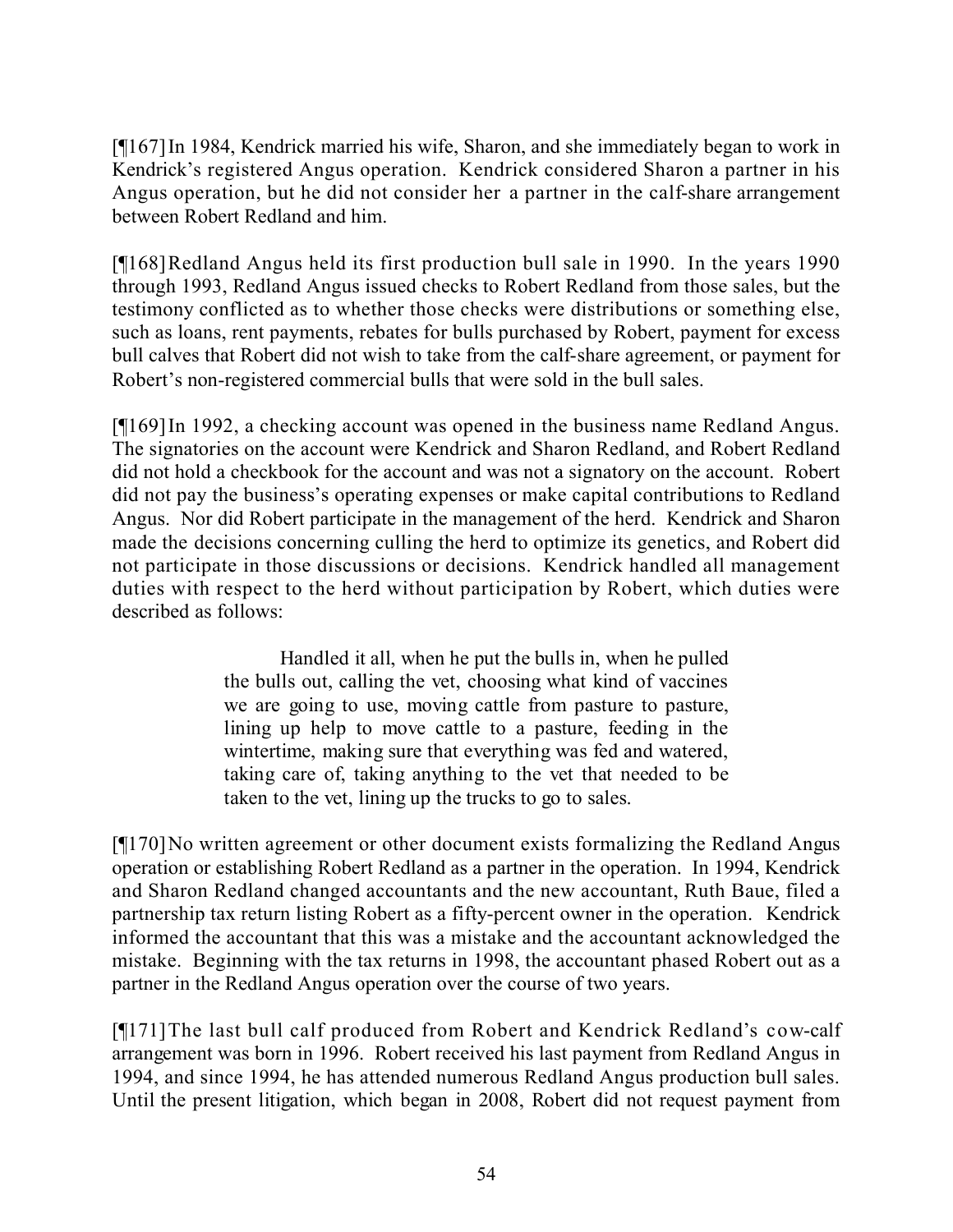Redland Angus, did not complain that he was not receiving a distribution, and did not object to the tax returns that phased him out as a listed partner for income tax purposes.

#### **2. Discussion of Robert Redland's Appeal**

#### **Evidentiary Ruling**

[¶172]In his challenge to the district court's ruling on his Redland Angus claims, Robert Redland first asserts that the district court erred in its evidentiary ruling on Exhibit 105, which was a check dated February 11, 1993, from Redland Angus to Robert Redland in the amount of \$30,000. In admitting the exhibit, the court required that a sticky note that stated, "Part of bull sale," be removed from the check. The ruling stemmed from the following objection and exchange concerning the exhibit:

MR. DARRAH: Hold on a minute, your Honor.

This is – I made a motion in limine. This is one of the – I have the original copies of checks. This is one of the – Mr. Worrall made copies of all of his like 40,000 pages of discovery. There is a sticky note to the attorney in the memo section. The original check does not have that; and I have asked to have that redacted because it's attorney-client privilege. It was not intended by my client to be offered or produced. It was done before I was in the case.

I can show the Court a copy of it.

THE COURT: Let's see the original check.

MR. DARRAH: There were several copies that had sticky notes on them that were copied that were intended to be communications between the attorney and client.

THE COURT: The Court will require that we substitute No. 301118 with a copy of the original.

MR. JUROVICH: May I be heard for the record?

THE COURT: You may.

MR. JUROVICH: Your Honor, this was produced to us in discovery this way. It was marked by plaintiffs as an exhibit. This isn't my exhibit. I didn't mark it with this as an exhibit with that on it.

THE COURT: The Court believes that it's important to have the accurate information before it, and the blank check, the check with no memo is correct. The other one, I don't know for sure what that means.

[¶173]A district court's evidentiary rulings are discretionary, and we review them as follows: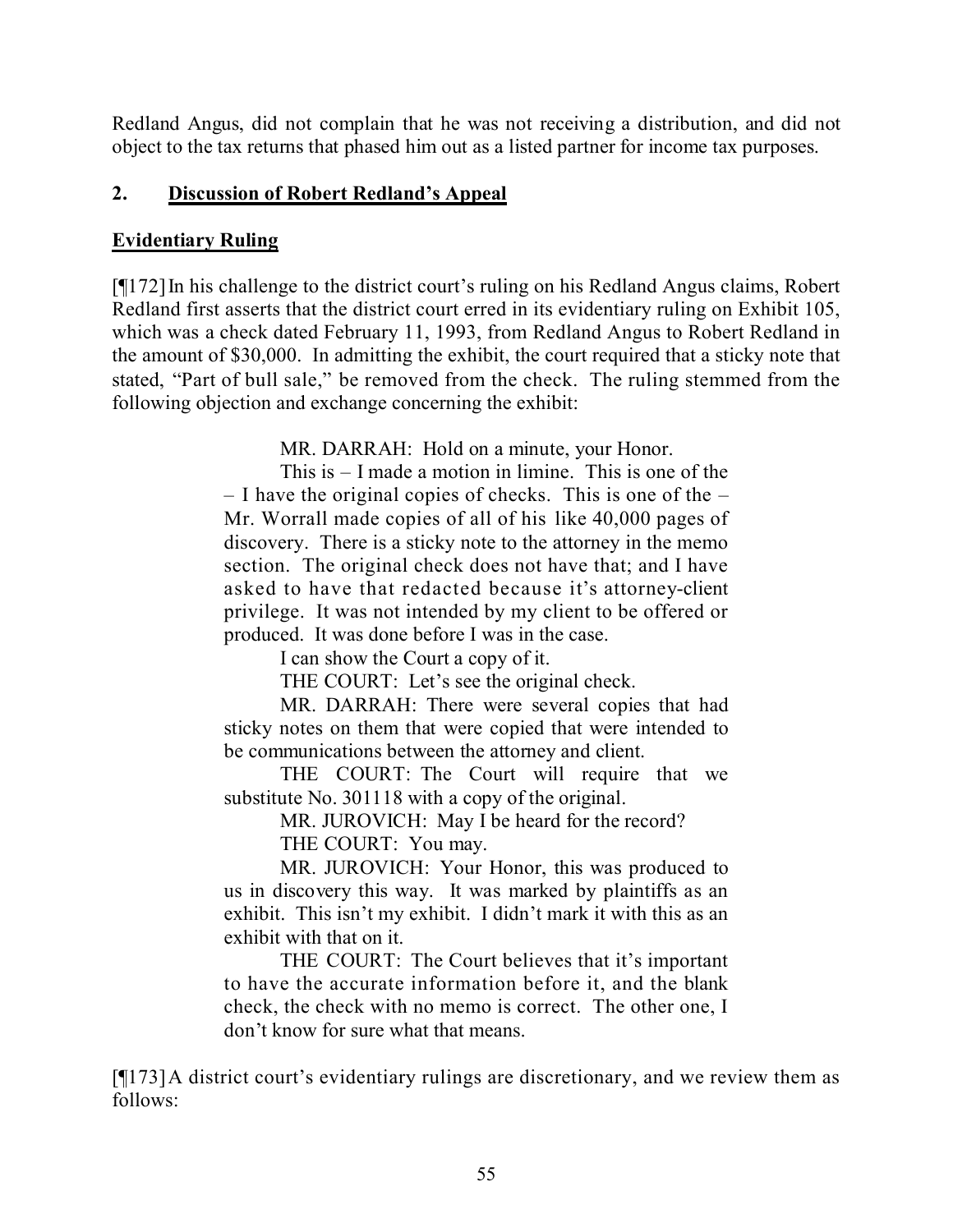A trial court's decision on the admissibility of evidence is entitled to considerable deference, and will not be reversed on appeal unless the appellant demonstrates a clear abuse of discretion. As long as there exists a legitimate basis for the trial court's ruling, that ruling will not be disturbed on appeal.

Even if the district court admitted evidence in error, we must consider whether the error was prejudicial or harmless. Error is prejudicial if there is a reasonable possibility that the verdict might have been more favorable to the defendant if the error had not been made. Prejudicial error requires reversal, while harmless error does not.

*Nelson v. State*, 2010 WY 159, ¶ 29, 245 P.3d 282, 289 (Wyo. 2010) (quoting *Reay v. State*, 2008 WY 13, ¶ 8, 176 P.3d 647, 650 (Wyo. 2008)).

[¶174]We find no abuse of discretion in the district court's evidentiary ruling. There is no dispute that the sticky note was not part of the original check, and it is certainly understandable that the court would want the evidence in its original, authentic form, without the addition of a note added during litigation. Moreover, after the exhibit was admitted, the parties were permitted to provide testimony, on direct examination and cross examination, as to why the check was issued. The district court itself examined Kendrick Redland closely on the question of what type of payment the checks from Redland Angus to Robert Redland represented:

> Q. Mr. Kendrick [sic], maybe I can be more blunt than either of the lawyers. You are saying this wasn't a partnership, and Bob Redland says it was a 50/50 partnership, and you wrote a check for half of the bull sale. Now, tell me why that doesn't indicate a 50/50 partnership.

> A. Well, we were – I was trying to be fair and make sure that he was paid out on the deal. He did not pay any expenses. There were never any expenses deducted for him. Not once do you see any expenses that were ever deducted for Bob on any of that.

> Q. So you are saying, you just came up with the half as that was a fair way to split it up?

> A. Well, I am not going to be accused of not paying enough on something, but I don't think you will ever find where he ever paid any expenses. Sharon and I paid all the expenses.

\* \* \* \*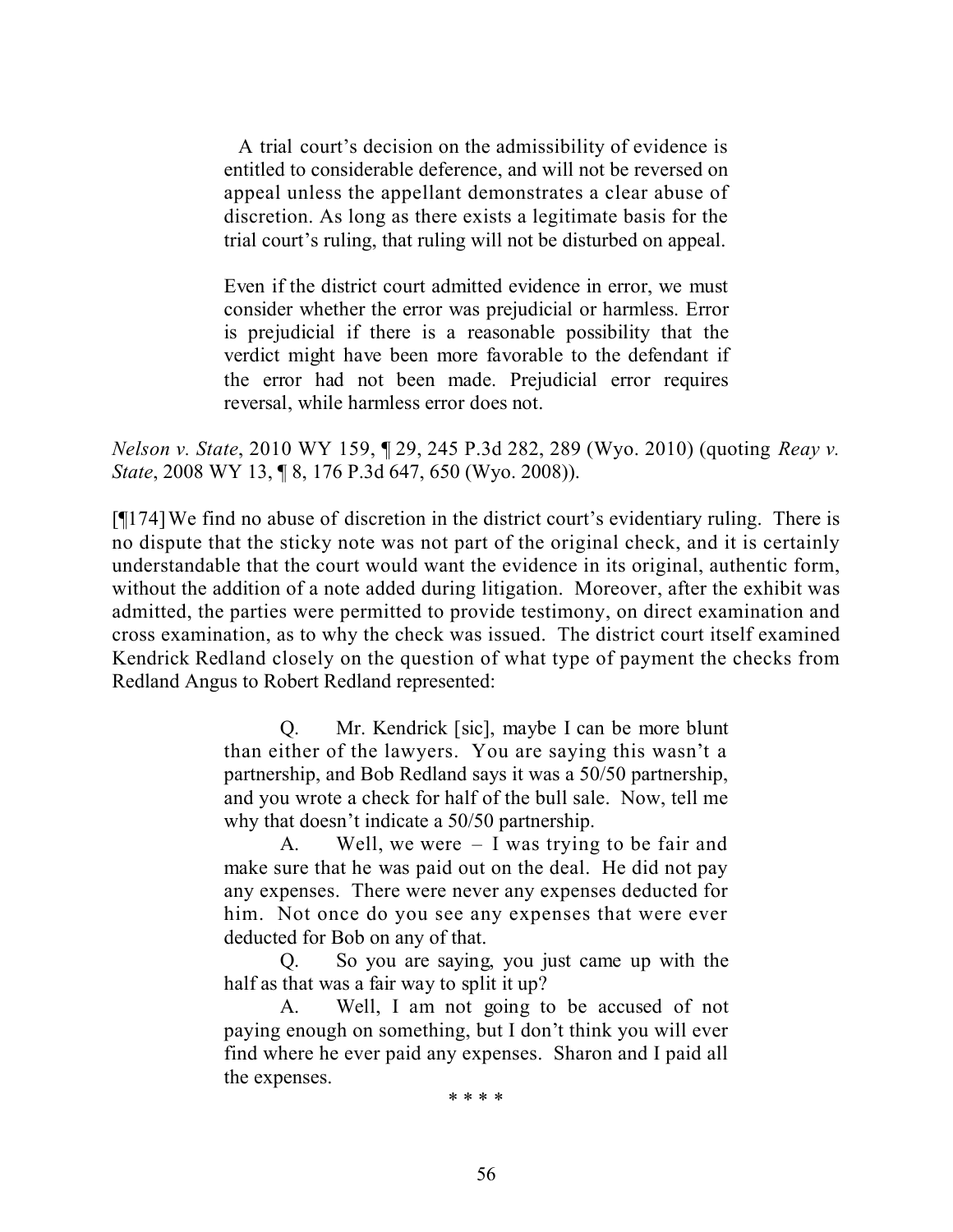Q. It's Exhibit 103, and the number is 301031. And this is the same question. The note says you paid him half of the '91 bull sale, and it's \$50,690.79.

A. Right.

Q. Why shouldn't I conclude that that means he had half of the business right there?

A. Well, if he did he should have been paying half of the expenses.

Q. Tell me why did you write the check for this amount? I heard about expenses, but why did you choose this amount and write it was for half of the bull sale?

A. I don't know, Judge, why, other than my father, and I wanted to make sure that I paid enough for they have helped me get started.

Q. In those days did you think he was entitled to half of the proceeds from the bulls?

A. I wanted to make sure he was paid out, Judge.

Q. 104, we just heard about it again, and it's \$40,000, and I didn't think I got a clear answer as to what that \$40,000 was for.

A. That was when my Uncle Eric had died. My dad came to me at that State Place that needed to get paid for, and he said he needed \$40,000. I wrote him a check for \$40,000.

Q. Okay. And 105, No. 301118, that's the \$30,000 check that has no notation. Tell me what that was for.

A. You know, that one, I cannot tell you what that is. I have no recollection of what that was for, whether it was a loan, or what it was. I don't know. We loaned Bob money over the years.

Q. Do you think it was a loan?

A. It could have been. I don't know on that.

Q. Did you get promissory notes when you had loans?

A. We never did.

Q. Did you get paid back?

A. Sometimes I got paid back on loans, sometimes

not.

[¶175]Exhibit 105 was one of many checks admitted into evidence, and while Robert Redland was not permitted to rely on the sticky note attached to Exhibit 105, other checks, as indicated above, had similar notations in their memo sections. If the court were going to accept the notation as conclusive or even persuasive evidence of a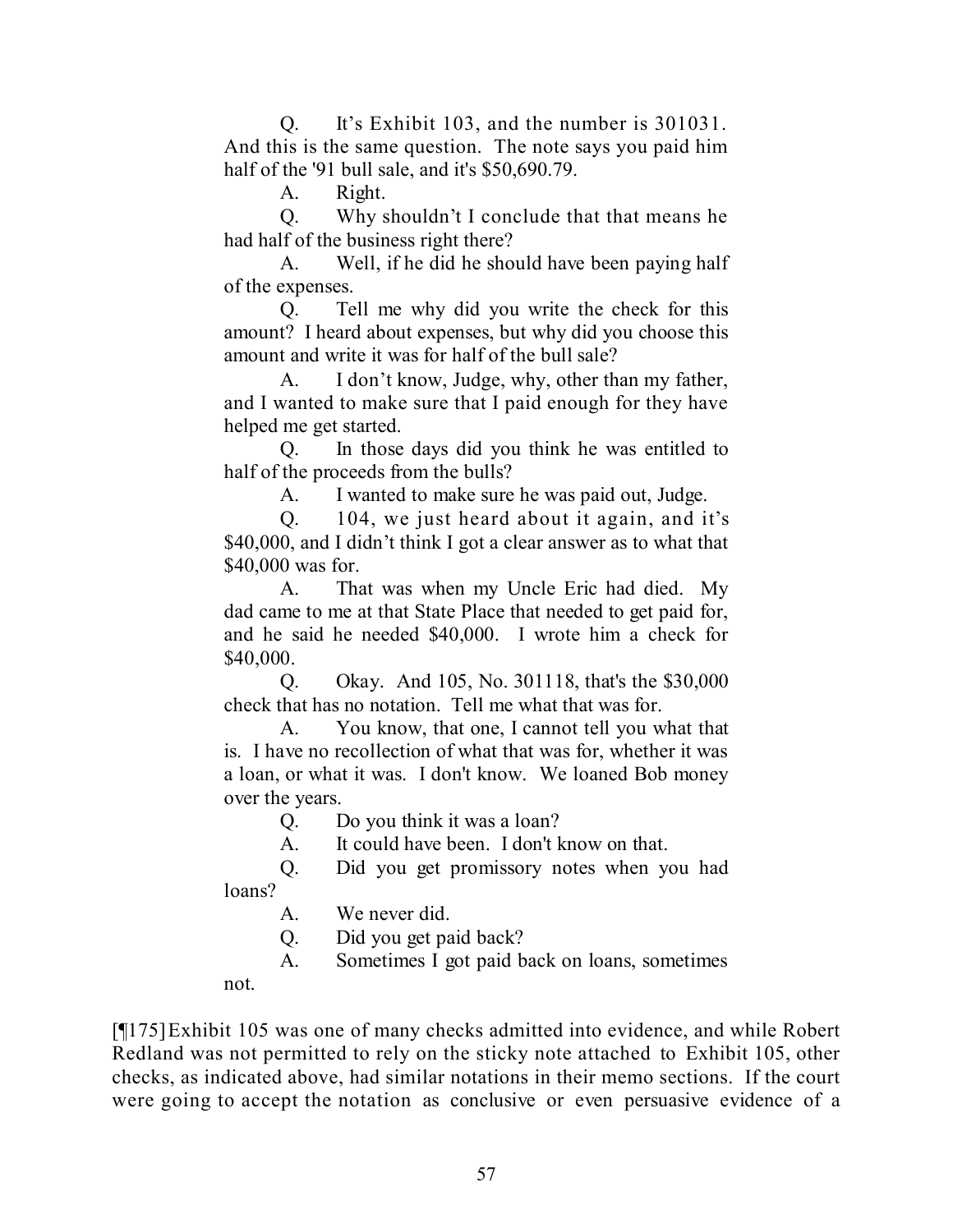partnership, it would have done so based on the other checks. The court questioned Kendrick Redland pointedly on the reasons for the payments to Robert Redland and apparently accepted Kendrick's explanations as credible and supported by the other evidence in the record. Given the volume of evidence in the record on the partnership question, Robert Redland simply cannot show prejudice from the exclusion of a single sticky note.

### **Partnership Ruling**

[¶176]The district court ruled against Robert Redland's partnership claim against Kendrick and Sharon Redland. In so ruling, the court concluded:

> There was no partnership agreement establishing Robert as a partner in Redland Angus. Nothing, whether written or verbal, created any right for Robert to share in profits or losses of Redland Angus, or to share in any decision making of Redland Angus. The mistaken tax filing by Redland Angus' accountant does not create a partnership agreement.

> The Court finds that Robert Redland is not and was not a partner in Redland Angus.

[¶177]The Wyoming Uniform Partnership Act provides that "the association of two (2) or more persons to carry on as co-owners of a business for profit creates a partnership, whether or not the persons intend to create a partnership." Wyo. Stat. Ann. § 17-21-202(a) (LexisNexis 2011). "The basic elements of a partnership or a joint venture are that the parties agree to share in some way the profits and losses of the business venture." *Edler v. Rogers*, 817 P.2d 886, 888 (Wyo. 1991). The intent that is determinative is the intent to do things that constitute a partnership. *Murphy v. Stevens*, 645 P.2d 82, 85 (Wyo. 1982) (citing *Taylor v. Lewis*, 553 S.W.2d 153 (Tex.Civ.App. 1977) and *Wyatt v. Brown*, 281 S.W.2d 64 (Tenn. Ct. App. 1955)). "On conflicting evidence, the question of whether a partnership exists is one for the trier of fact." *Murphy*, 645 P.2d at 85.

[¶178]In its ruling against Robert Redland on his partnership claim, the district court rejected the checks issued by Redland Angus to Robert Redland between 1990 and 1994, and the tax returns identifying Robert Redland as a partner in Redland Angus, as evidence of a partnership. On appeal, Robert argues that the only way the district court could make such findings was by accepting and relying on the testimony of Kendrick and Sharon Redland. Robert argues the district court was mistaken in such reliance because the testimony of Kendrick and Sharon was not credible.

[¶179]We agree that the district court's findings with regard to the checks and tax returns were likely based at least in good part on the testimony of Kendrick and Sharon Redland.